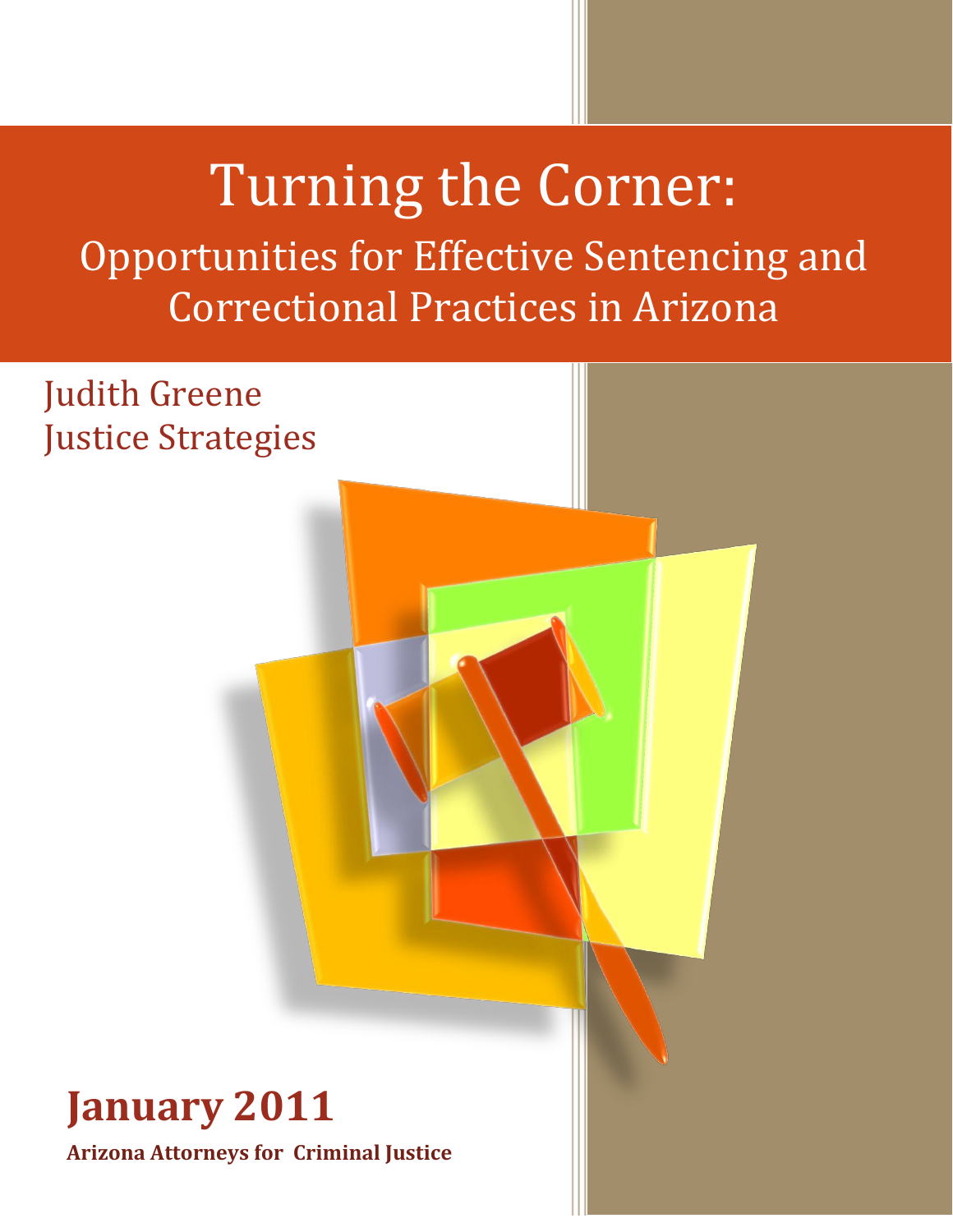## **TABLE OF CONTENTS**

| Use of Mandatory Sentencing Scaled Down: New York, Michigan, Kansas  8           |  |
|----------------------------------------------------------------------------------|--|
| Effective Alternatives for "Prison Bound" People: New York, New Jersey  8        |  |
|                                                                                  |  |
|                                                                                  |  |
| Arizona Prisons Are Crowded With People Convicted of Low-level, Non-violent      |  |
| Conservative States Have Revisited Their Sentencing Practices: North Carolina,   |  |
|                                                                                  |  |
|                                                                                  |  |
|                                                                                  |  |
|                                                                                  |  |
|                                                                                  |  |
|                                                                                  |  |
|                                                                                  |  |
| Evidence-Based Community Supervision Can Reduce Recidivism and Crime 23          |  |
|                                                                                  |  |
|                                                                                  |  |
|                                                                                  |  |
|                                                                                  |  |
|                                                                                  |  |
| Cost/Benefit Analysts Across the Political Spectrum Advise Controlling Costs. 28 |  |
|                                                                                  |  |
| Strengthening High-Risk Communities With Justice Reinvestment  29                |  |
|                                                                                  |  |
|                                                                                  |  |
|                                                                                  |  |
|                                                                                  |  |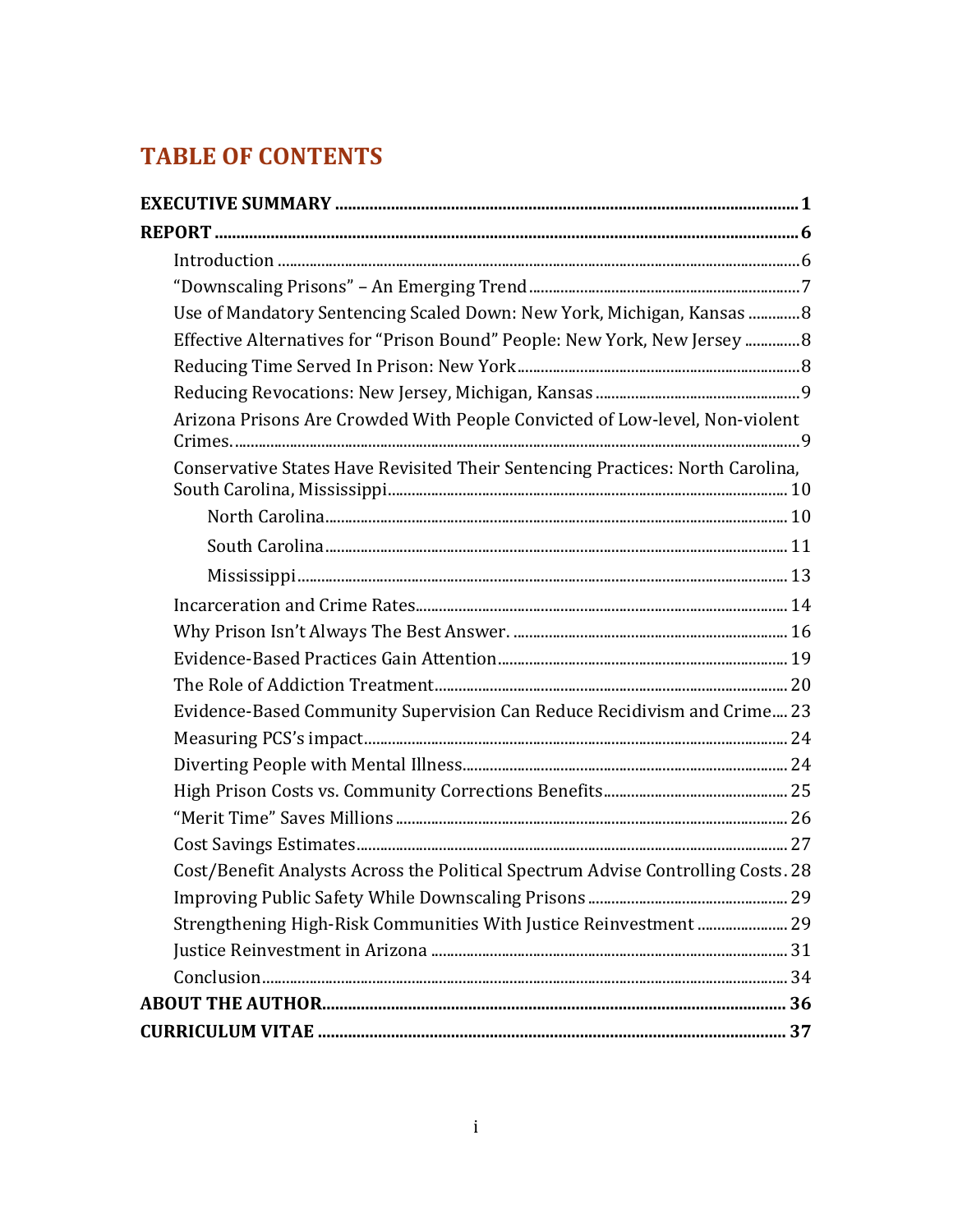Arizona's criminal justice policies have been among the harshest in the nation for many years. The Arizona Department of Corrections currently incarcerates over 40,000 inmates. Arizona's incarceration rate has more than tripled over the past 30 years. As stated in a recent report from the Arizona Auditor General, "1 in every 749 persons in Arizona was in prison as of June 30, 1980, while 1 in every 170 Arizonans was in prison as of June 30, 2008."1 Between 2000 and 2008 the average annual prison-population growth rate in Arizona was 5.1 percent, compared to just 1.5 percent for the nation as a whole. The state's prison growth rate was third highest among all 50 states, and, again, the highest in the Western region. Yet the rate of violent crime reduction (9.5 percent) in Arizona falls far short of the reduction in violent crime enjoyed by residents of states like New York, for example, where a 21.7 percent drop in crime has occurred during the same period, while taxpayers benefited from an average annual prison-population *reduction* rate of 1.9 percent.

A wealth of research findings and examples from implementation experience demonstrate the cost-savings and public safety advantages of a variety of options for improving our sentencing and correctional systems:

- Restoring judicial discretion to sentence people to more effective, less costly correctional supervision and treatment options in lieu of prison in cases where such measures would clearly better serve both justice and public safety objectives.
- Allowing judges the discretion to designate the lowest-level non-violent felony offenses as misdemeanors to avoid rendering people charged with relatively petty offenses virtually unemployable and barring their access to housing, education or treatment services.
- Creating "earned time" and "merit release" programs that provide incentives for constructive use of time served behind bars.
- Improving the effectiveness of probation and post-prison supervision with strategies that can win better compliance with supervision requirements, shorten time under supervision, and reduce recidivism.

## **"Downscaling Prisons" – An Emerging Trend**

 $\overline{a}$ 

As state policymakers confront the worsening fiscal crisis across the U.S., they have come face-to-face with the fact that the increased costs associated with harsh

<sup>1</sup> *Department of Corrections – Prison Population Growth.* Office of the Arizona Auditor General. Report No. 10-08 September 2010.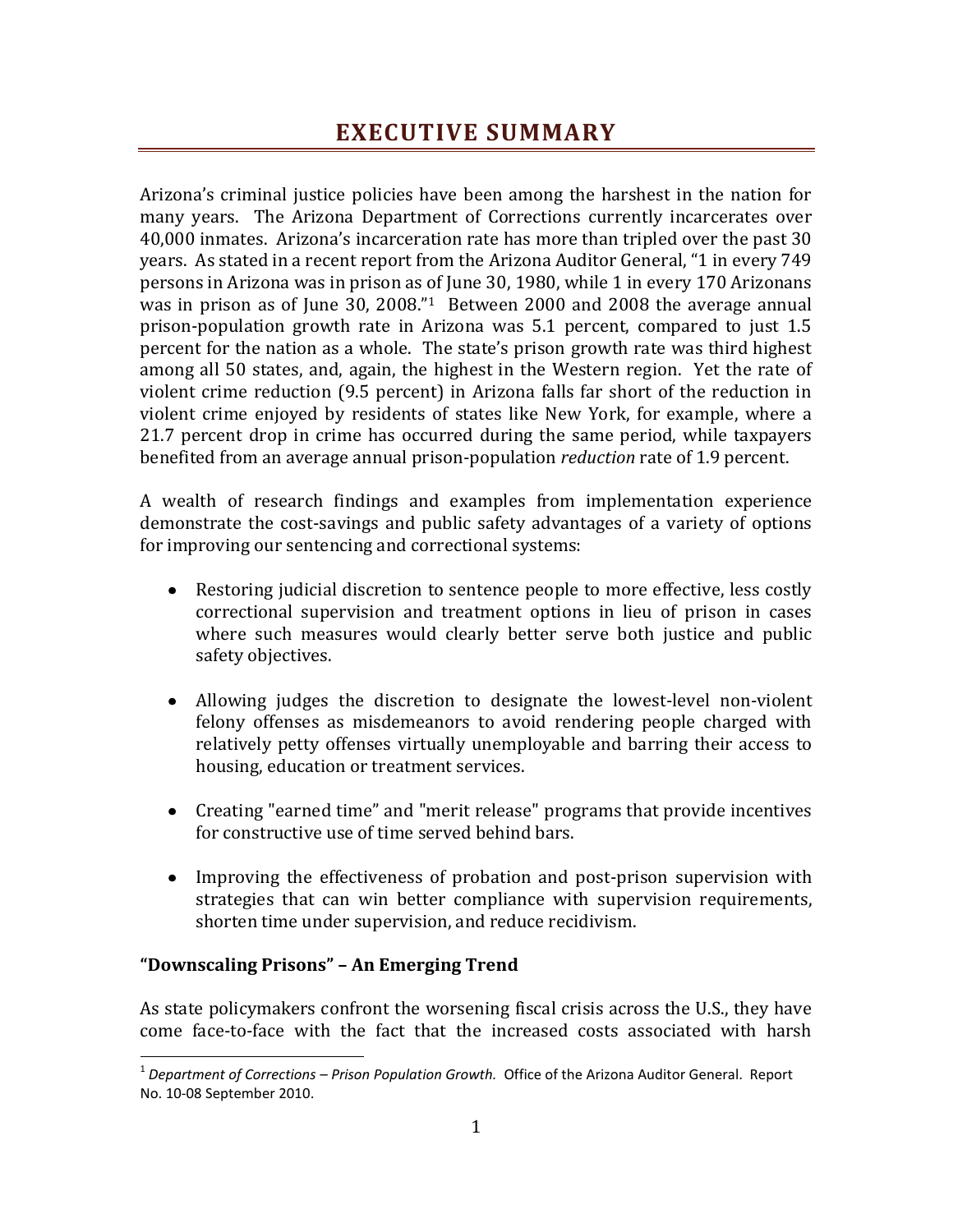sentencing policies compete directly with other critical elements of their state budgets, like higher education and healthcare. These policymakers are increasingly embracing "evidence-based" sentencing and correctional practices – measures that have been tested and found to produce less costly, more effective public safety outcomes.

The growing trend towards "evidence-based" practices is beginning to pay off. Since 2005, the number of states with declining prison population levels has grown steadily – from 9in 2006, 14 in 2007, 19 in 2008, to 24 in 2009.

It is particularly instructive to examine four states – Kansas, Michigan, New Jersey, and New York. In contrast to the 12 percent growth in overall state prison populations since 2000, these states have actually achieved significant declines in their prison populations in recent years:2

- New York: A 19 percent reduction from 72,899 to 58,687 from 1999 to 2009,
- Michigan: A 12 percent reduction from 51,577 to 45,478, from 2006 to 2009,
- New Jersey: A 19 percent reduction from 31,493 to 25,382, from 1999 to 2009,
- Kansas: A 5 percent reduction from 9,132 to 8,641, from 2003 to 2009. 3

The record in "downscaling states" is clear. Reducing prison populations does not increase crime rates. Reduction in prison population levels in Kansas since 2003 has not diminished public safety. By 2008, the violent crime rate had fallen by 3 percent, while property crime fell by 16 percent. While prison population levels spiraled downward in Michigan, crime rates also fell – with a reduction in violent crime of 11 percent between 2006 and 2008, and a 9 percent reduction in property crime.

Since 1999, when New Jersey's prison population began to fall, a combination of drug policy reforms and parole system improvements set the stage for significant state budget savings, and – again – there has been no negative impact on public safety. Between 1999 and 2008, the rate of violent crime dropped by 21 percent, while property crime fell by 23 percent. Meanwhile, the state of New York has set national records for both crime reduction and prison downscaling. FBI crime data show that by 2008, violent crime had fallen by 32 percent since 1999, and property crime fell by 26 percent.

## **Conservative States Have Revisited Their Sentencing Practices: North Carolina, South Carolina, Mississippi**

 <sup>2</sup> Greene, Judith and Marc Mauer. "Downscaling Prison: Lessons from four states," Washington, DC & New York: Joint publication of the Sentencing Project and Justice Strategies. March 2010.<br><sup>3</sup> Data from Bureau of Justice Statistics' annual prison populations reports, updated with the most recent

data brief, "Prisoners at Yearend 2009 – Advance Counts." Washington DC: Department of Justice.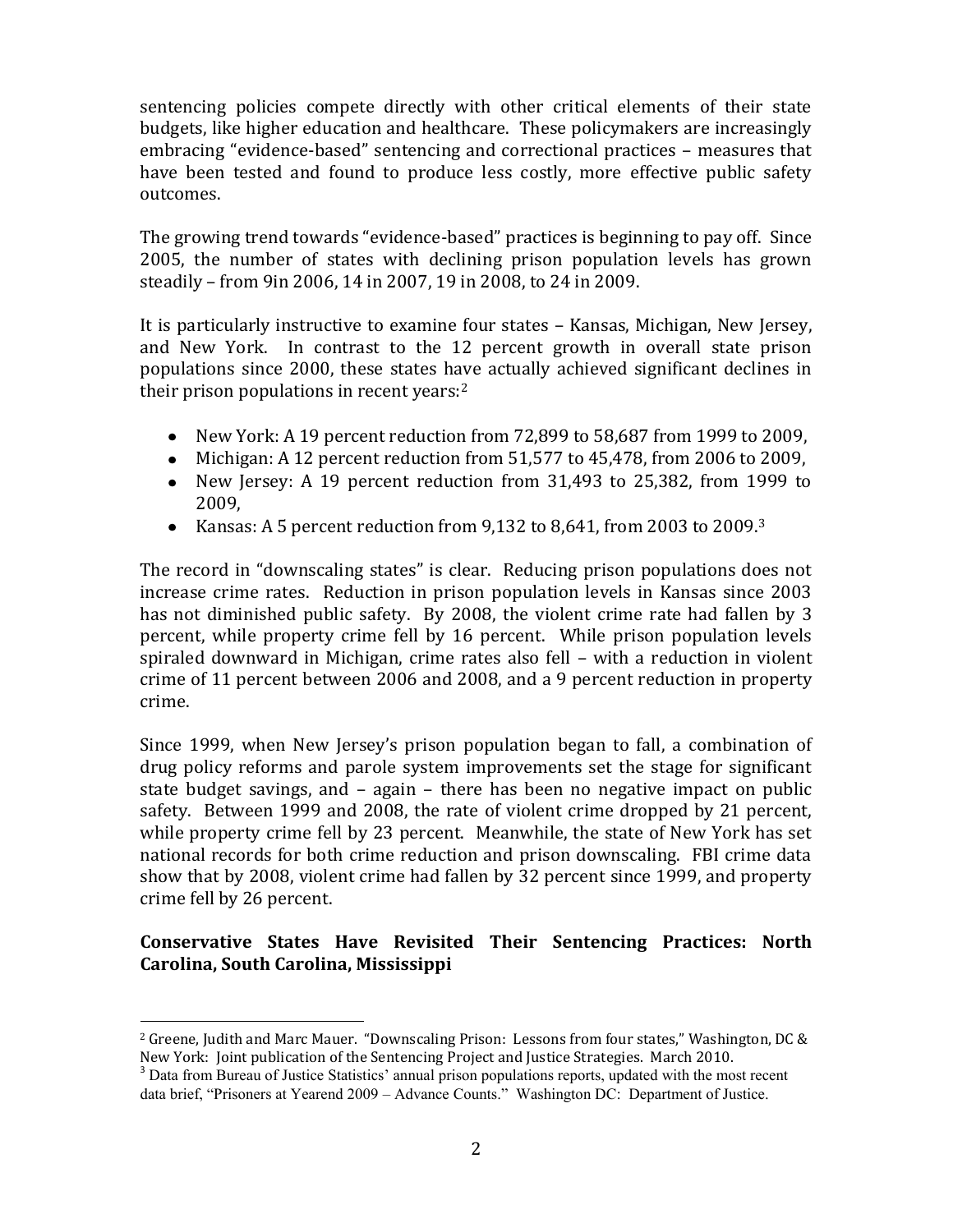In North Carolina, most of the state's mandatory minimum drug laws were replaced with structured sentences that favor treatment in the community over prison in cases involving possession or sale of less than an ounce of a controlled substance. North Carolina's award-winning sentencing model was introduced in 1994, and has helped greatly to keep the correctional budget within affordable limits. The state's imprisonment rate is remarkably low: 372, compared to a rate of 554 for the Southern region.

In 2010, legislators in South Carolina agreed to allow judges the discretion to sentence people convicted of non-violent drug crimes to probation. If they are sentenced to prison, they will become eligible for parole release. While they increased some penalties for those convicted of violent crimes, the new law is designed to improve parole supervision and help to reduce the number of people who might be sent back to prison for breaking the rules. The goal is to reduce recidivism and improve public safety through introduction of evidence-based correctional practices.

Facing financial problems in 2008, Mississippi legislators took a step toward rolling back truth-in-sentencing. The new law, SB 2136, restored the possibility of parole for many people incarcerated for drug crimes by stipulating that individuals convicted of possession, sale or distribution of drugs under certain weight levels (e.g., less than two ounces of cocaine) are parole-eligible after serving one-quarter of their prison sentence. Cost savings for Mississippi taxpayers due to the rollback of truth-in-sentencing are estimated at \$200 million.

## **Evidence-Based Community Supervision Can Reduce Recidivism and Crime**

Many efforts are underway across the U.S. to improve the effectiveness of probation and post-prison supervision with strategies that can win better compliance with supervision requirements, shorten time under supervision, and reduce recidivism. Lipsey and Cullen reviewed empirical evidence on the effects of sanctions and supervision on recidivism.<sup>4</sup> They have identified three key findings to help direct the improvement of correctional system performance:

- Every meta-analysis done to date has found that increasing the  $\bullet$ severity of sanctions at best produces only modest reductions in recidivism; at worst, it results in increased recidivism;
- Every meta-analysis of large sample studies finds greater reductions in recidivism for programs that offer treatment, as opposed to those that do not; and
- Nearly every meta-analysis of "specific rehabilitation treatments or approaches" finds reduced levels of recidivism.

Sweeping changes to probation and parole supervision in Maryland have been

 $\frac{1}{4}$  $<sup>4</sup>$ Mark W. Lipsey, and Francis T. Cullen, The Effectiveness of Correctional Rehabilitation: A review of</sup> systematic reviews, *Annual Review of Law and Social Science,* Vol. 3 (2007).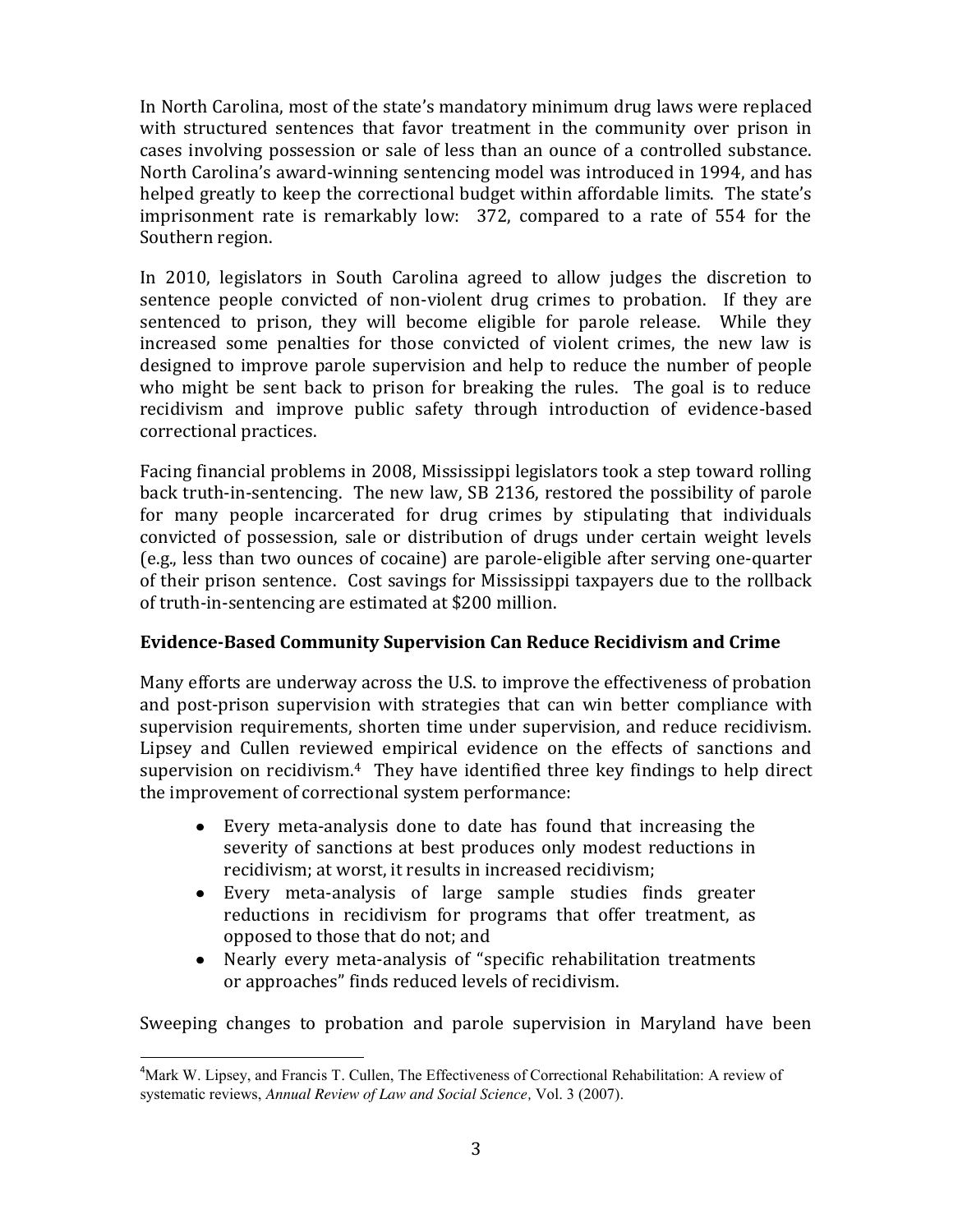rigorously evaluated and the results are remarkable. <sup>5</sup> Based on research findings on what works in correctional services, the program design for Proactive Community Supervision (PCS) rests on four key prescriptive elements:

- 1. Use a standardized tool to assess criminal characteristics.
- 2. Engage people under supervision to join their personal desires and goals to a focus on dealing with criminogenic issues.
- 3. Emphasize achievement of behavioral goals via positive and negative reenforcers.
- 4. Maintain an environment where people under supervision can take incremental steps and learn from missteps or small relapses.

Evaluation findings revealed that people supervised under PCS had a *42 percent lower rate of rearrest* for new crimes than those supervised using traditional methods. The technical violation rate was also lower for the PCS group: 35 percent compared to 40 percent of the non-PCS group.6

## **Conclusion**

The harsh reality of the fiscal crisis coupled with a renewed interest in evidencebased programming is stimulating a national conversation about the unreasonably high level of incarceration in the U.S. and the prospects for reducing its scale while at the same time promoting better public safety outcomes. Community corrections practice in Arizona is already moving toward broad implementation of evidencebased strategies, and the preliminary results are showing great promise.

The track record established in four "downscaling states" demonstrates that prison populations *can* be reduced with sentencing reforms and correctional policies designed to improve the overall performance of the criminal justice system. The fast growth in the number of states that are experiencing declines in their prison population has not been met by public outcry. More than a decade of public opinion surveys show that support has steadily increased for sensible reforms. The time is ripe in Arizona to pursue a better balance between prison costs and community corrections benefits.

Arizona policymakers can restore judicial discretion to sentence people to more effective, less costly correctional supervision and treatment options in lieu of prison

 <sup>5</sup> Ríos, Néstor and Judith Greene "Reducing Recidivism: A Review of Effective State Initiatives," with Nestor Rios. New York: Justice Strategies. April 2009.

<sup>6</sup> Taxman, Faye S. "No Illusions: Offender and Organizational Change in Maryland's Proactive Community Supervision Efforts." Criminology and Public Policy 7:2, June 2008.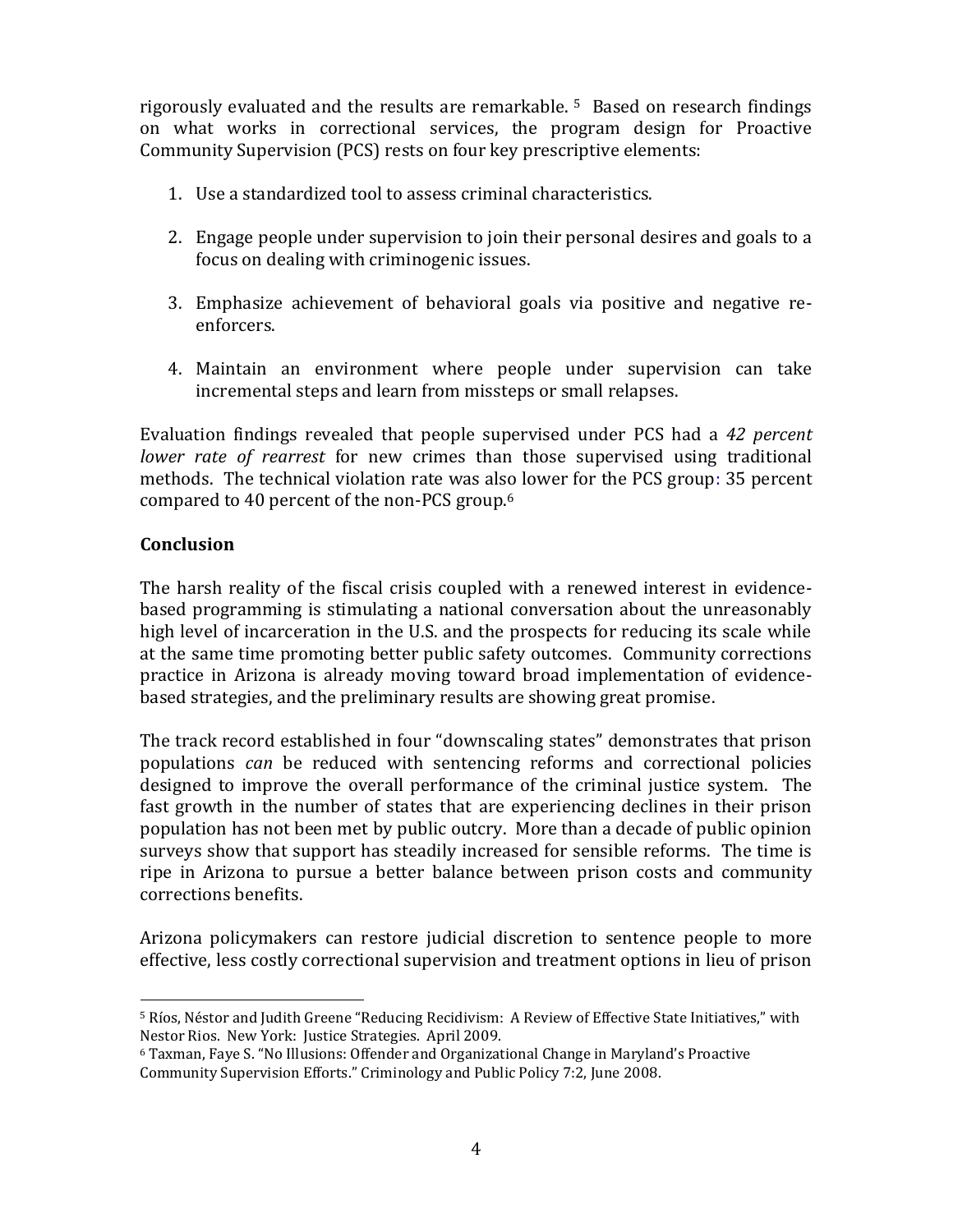in cases where such measures would clearly better serve both justice and public safety objectives. Policies can be introduced to shorten prison terms with incentives for constructive activities. Pragmatic changes to "truth in sentencing" provisions have not proved controversial in states that have adopted them. Efforts to improve community supervision of people sentenced to probation, as well as those who return home from prison, are helping to restore our confidence in the American courts and correctional systems.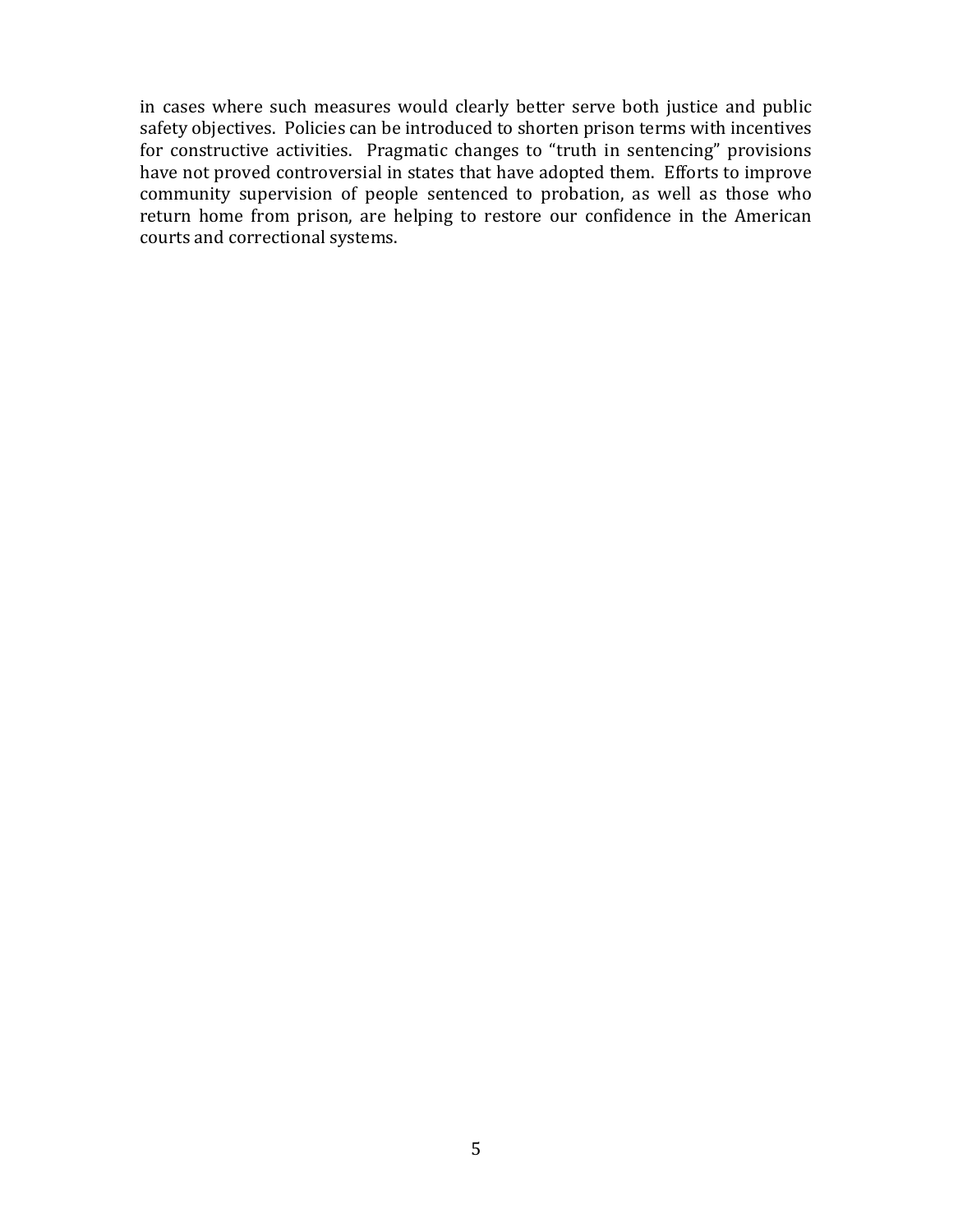## **INTRODUCTION**

 $\overline{a}$ 

Arizona's criminal justice policies have been among the harshest in the nation for many years. The Arizona Department of Corrections currently incarcerates over 40,000 inmates. Arizona's incarceration rate has more than tripled over the past 30 years. As stated in a recent report from the Arizona Auditor General, "1 in every 749 persons in Arizona was in prison as of June 30, 1980, while 1 in every 170 Arizonans was in prison as of June 30, 2008."1 Between 2000 and 2008 the average annual prison population growth rate in Arizona was 5.1 percent, compared to just 1.5 percent for the nation as a whole. The state's prison growth rate was third highest among all 50 states, and, again, the highest in the Western region. Yet the rate of violent crime reduction (9.5 percent) in Arizona falls far short of the reduction in violent crime enjoyed by residents of states like New York, for example, where a 21.7 percent drop in crime has occurred during the same period, while taxpayers benefited from an average annual prison population *reduction* rate of 1.9 percent.

This policy report is intended to encourage consideration of criminal justice practices in Arizona that have proved effective in other states. States in every region of the nation are "downscaling" their prison populations, using evidencebased sentencing and correctional policies and practices to save money and improve public safety.

The research findings and examples from implementation experience summarized in this report demonstrate the cost-savings and public safety advantages of a variety of options for improving our sentencing and correctional systems:

- Restoring judicial discretion to sentence people to more effective, less costly correctional supervision and treatment options in lieu of prison in cases where such measures would clearly better serve both justice and public safety objectives.
- Allowing judges the discretion to designate the lowest-level non-violent felony offenses as misdemeanors to avoid rendering people charged with relatively petty offenses virtually unemployable and barring their access to housing, education or treatment services.
- Creating "earned time" and "merit release" programs that provide incentives for constructive use of time served behind bars.

<sup>1</sup> *Department of Corrections – Prison Population Growth.* Office of the Arizona Auditor General. Report No. 10-08 September 2010.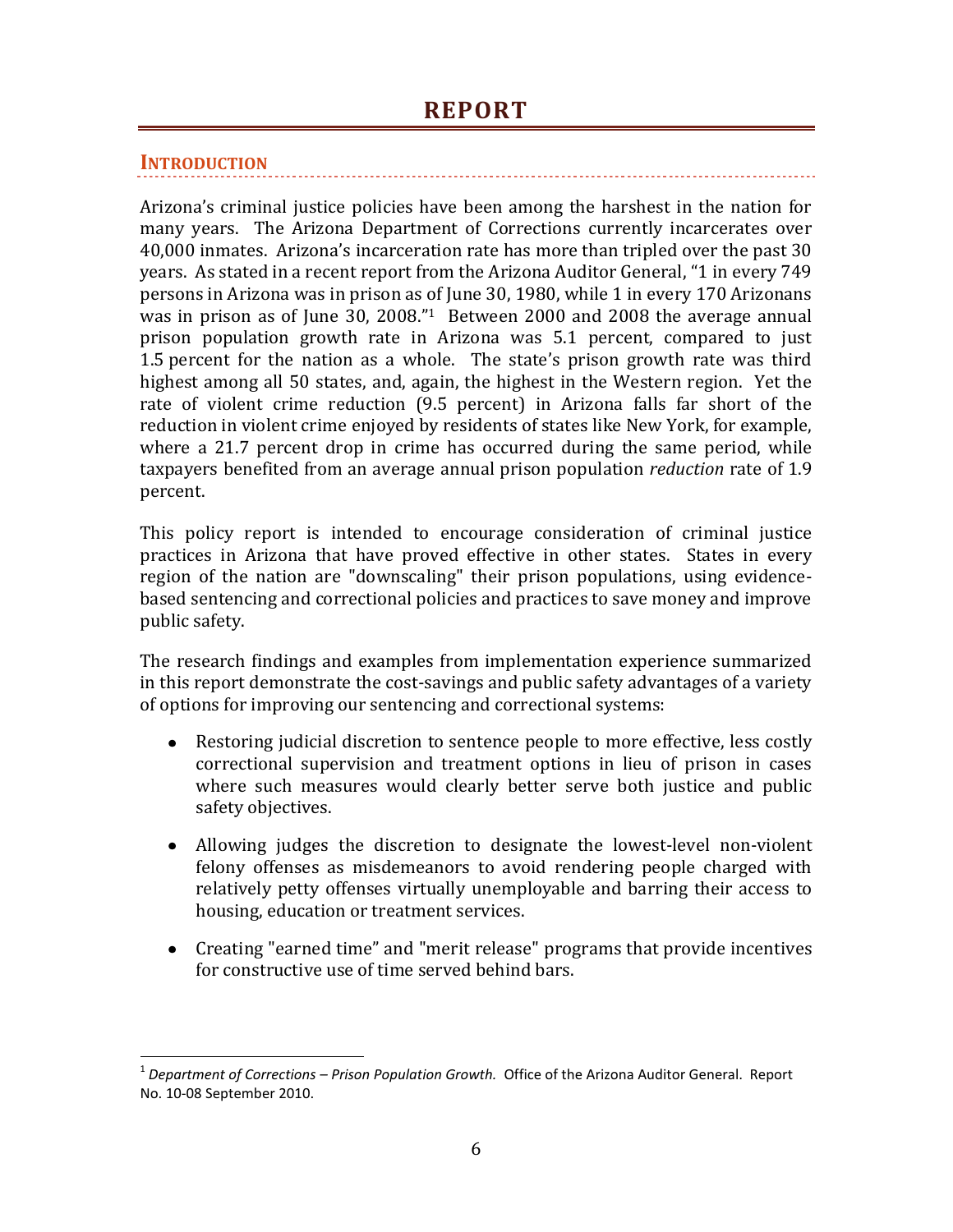Improving the effectiveness of probation and post-prison supervision with strategies that can win better compliance with supervision requirements, shorten time under supervision, and reduce recidivism.

## **"DOWNSCALING PRISONS" – AN EMERGING TREND**

As state policymakers confront the worsening fiscal crisis across the U.S., they have come face-to-face with the fact that the increased costs associated with harsh sentencing policies compete directly with other critical elements of their state budgets, like higher education and healthcare. These policymakers are increasingly embracing "evidence-based" sentencing and correctional practices – measures that have been tested and found to produce less costly, more effective public safety outcomes.

Evidence-based practices are finding increased public support, signaling broad political permission for taking a fresh look at ideas such as diversion to treatment of people charged with lower-level drug and property offenses; shortening the length of time those sent to prison spend there by creating incentives for constructive engagement in treatment programs, education, and work assignments; and using graduated sanctions for people on probation and parole who break the rules. The growing trend towards "evidence-based" practices is beginning to pay off. Since 2005, the number of states with declining prison population levels has grown steadily -- from 9 in 2006, 14 in 2007, 19 in 2008, to 24 in 2009.

It is particularly instructive to examine four states – Kansas, Michigan, New Jersey, and New York. In contrast to the 12 percent growth in overall state prison populations since 2000, these states have actually achieved significant declines in their prison populations in recent years:2

- New York: A 19 percent reduction from 72,899 to 58,687 from 1999 to 2009,
- Michigan: A 12 percent reduction from 51,577 to 45,478, from 2006 to 2009,
- New Jersey: A 19 percent reduction from 31,493 to 25,382, from 1999 to 2009,
- Kansas: A 5 percent reduction from 9,132 to 8,641, from 2003 to 2009. 3

The initiatives implemented in these four "downscaling" states to reduce reliance on incarceration cover a range of policy changes which are well-supported by research findings.4

data brief, "Prisoners at Yearend 2009 – Advance Counts." Washington DC: Department of Justice.

<sup>&</sup>lt;sup>2</sup> Greene, Judith and Marc Mauer. "Downscaling Prison: Lessons from four states," Washington, DC & New York: Joint publication of the Sentencing Project and Justice Strategies. March 2010.<br><sup>3</sup> Data from Bureau of Justice Statistics' annual prison populations reports, updated with the most recent

<sup>4</sup> Greene and Mauer.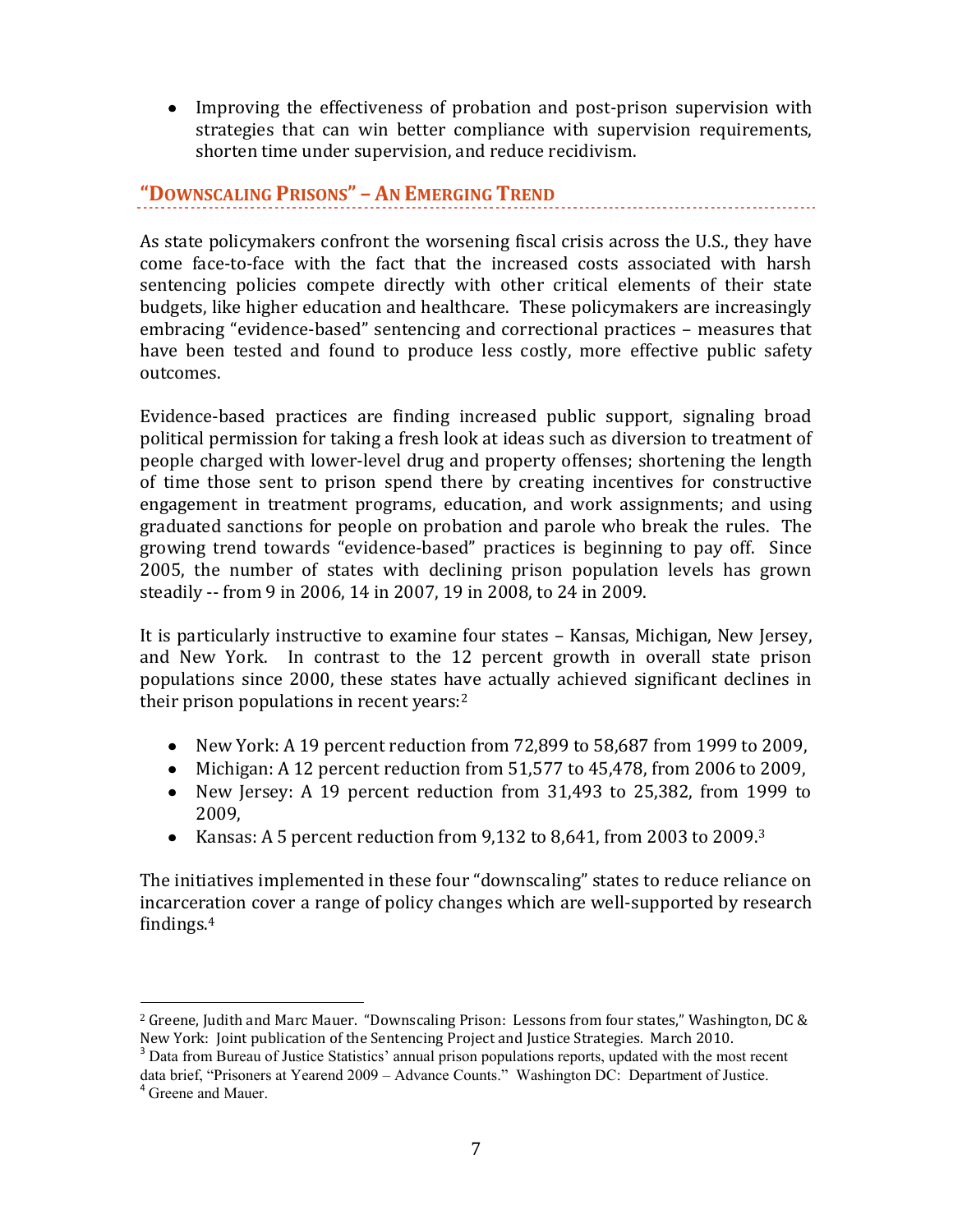## **USE OF MANDATORY SENTENCING SCALED DOWN: NEW YORK, MICHIGAN, KANSAS**

- New York: Scaled back the Rockefeller Drug Laws substantially to reduce the scope of mandatory sentences.
- Michigan: Reformed the "650 Lifer Law" that had previously imposed life sentences for 650-gram drug offenses, even for first-time offenders. Eliminated most mandatory minimum sentences for drug offenses and incorporated sentencing provisions into the guidelines system, with enhanced judicial discretion. Restructured community corrections planning expectations to create incentives to target "straddle-cell" cases in sentencing guidelines for intermediate sanctions.
- Kansas: Amended state sentencing guidelines to divert people convicted of drug possession to mandatory treatment rather than prison, and eliminated sentencing enhancements for persons with prior convictions for drug possession.

## **EFFECTIVE ALTERNATIVES FOR "PRISON BOUND" PEOPLE: NEW YORK, NEW JERSEY**

- New York: Drug Treatment Alternative to Prison program established by the Brooklyn District Attorney's Office to divert prison-bound defendants into treatment programs helped to reduce use of incarceration, and was expanded to other prosecutors' offices statewide. Statewide network of Alternatives to Incarceration programs utilized data to target prison-bound offenders for sentencing alternatives.
- New Jersey: Attorney General revised plea negotiation guidelines to permit "open pleas" in lower-level, drug-free-zone cases, giving judges discretion at sentencing. Court officials expanded the drug-court model statewide, and encouraged judges to consider "open plea" cases for treatment.

## **REDUCING TIME SERVED IN PRISON: NEW YORK**

New York: Implemented "merit time" credits and other incentives for participation in education and vocational training, treatment and other services to speed parole consideration.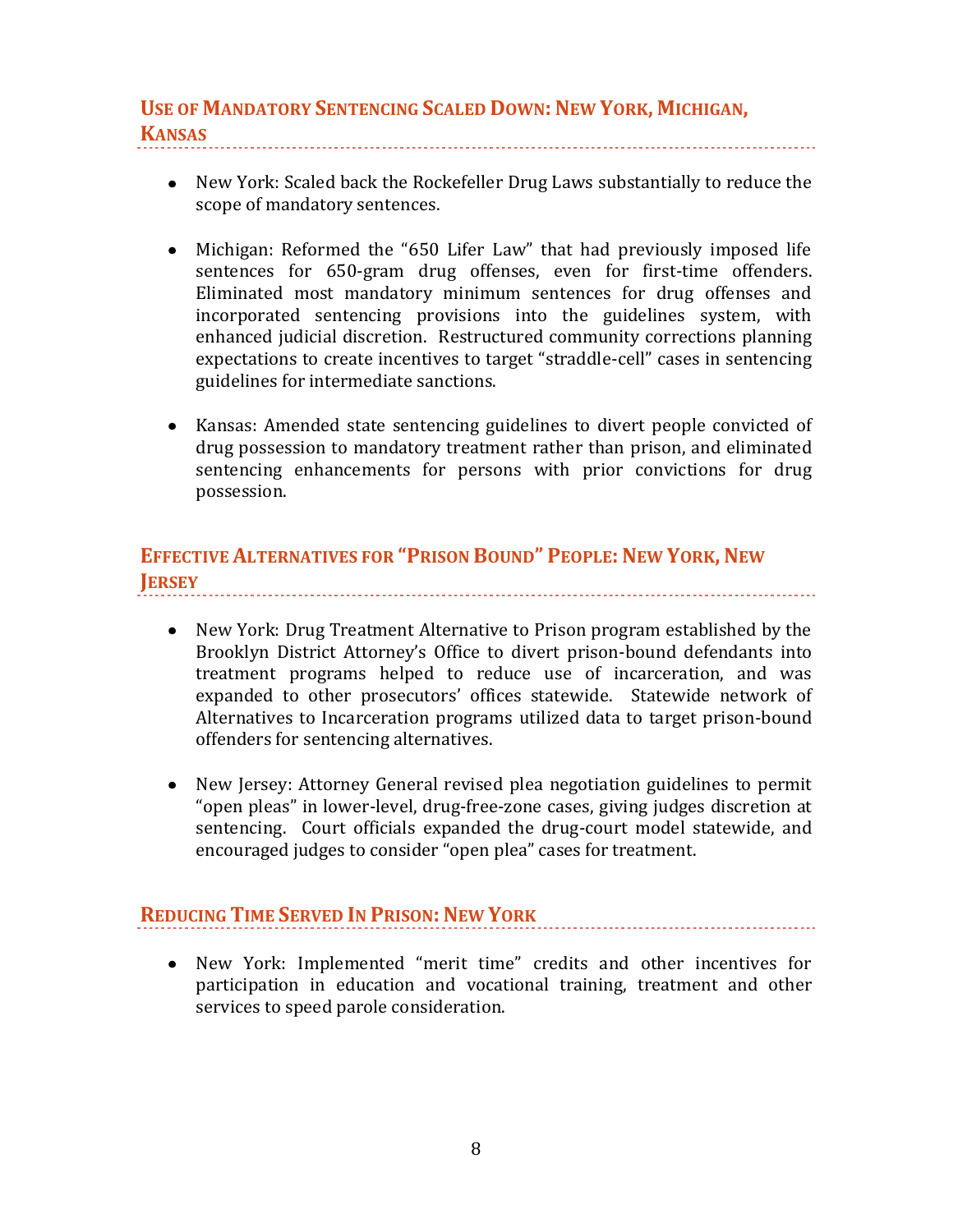## **REDUCING REVOCATIONS: NEW JERSEY, MICHIGAN,KANSAS**

- New Jersey: Established Regional Assessment Centers to provide input to parole board in determining if parole violators should be allowed to continue on parole supervision.
- Michigan: Established the Michigan Prisoner Reentry Initiative to develop locally based planning, focusing on services in housing, employment, substance abuse, and other areas designed to increase prospects for successful reentry.
- Kansas: Justice Reinvestment strategy to provide services under community supervision to reduce revocations for rule violations. Risk Reduction Initiative provides funding to county-operated programs that emphasize neighborhood revitalization, substance abuse and mental health treatment, and housing services.

## **ARIZONA PRISONS ARE CROWDED WITH PEOPLE CONVICTED OF LOW-LEVEL, NON-VIOLENT CRIMES.**

Current laws and policies crowd Arizona's prisons with people convicted of lowlevel, non-violent crimes whose offenses are driven by addiction to alcohol and illegal drugs. Arizona's repeat-offender codes fail to make a rational distinction between serious crime and relatively petty offenses, driving long sentences for people who could be more effectively and economically sentenced to treatment.

Under Arizona's mandatory sentencing system, non-violent offenders make up more than one-third of state prisoners. Since 2006, the number of people admitted to prison for first-time drug possession and paraphernalia crimes has increased dramatically.5

In 2004, Families Against Mandatory Minimums published a report that summarized the reasons for over-reliance on incarceration in Arizona.<sup>6</sup>

The large number of low-level and non-violent offenders behind bars is a product of Arizona's mandatory sentencing laws, which force judges to lock up individuals who commit repeat but petty offenses. Most of these individuals are substance abusers whose crimes are related to addiction and many should be in mandatory treatment and other community-based programs rather than prison.

<sup>&</sup>lt;sup>5</sup> Fischer, Daryl. "Prisoners in Arizona: A Profile of the Inmate Population." Phoenix, AZ: Arizona Prosecuting Attorney's Advisory Council. March 2010.

<sup>6</sup> Greene, Judith, Kevin Pranis and Howard Wine. "Arizona Prison Crisis: A Call for Smart on Crime Solutions." Washington DC: Families Against Mandatory Minimums. May 2004.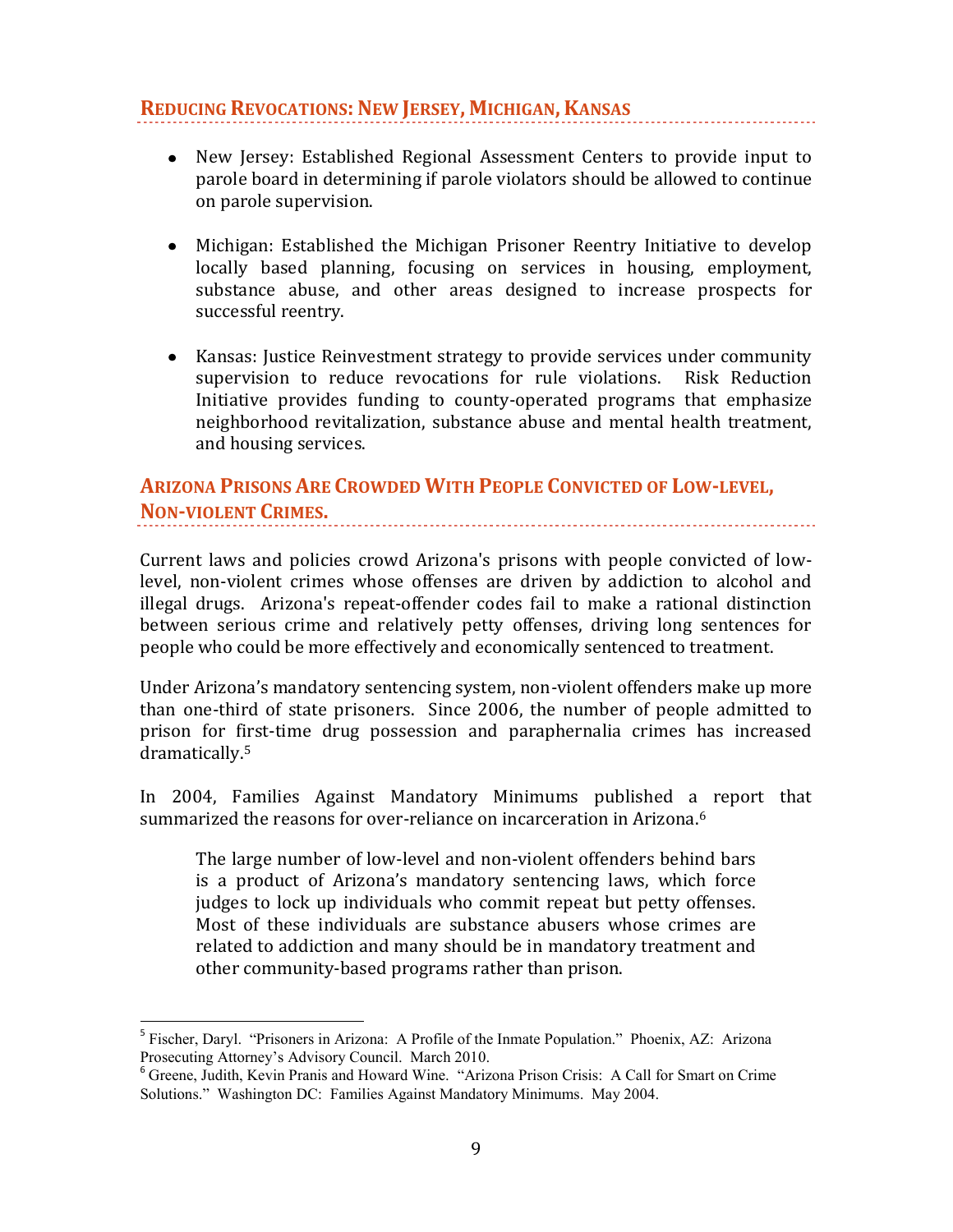When applied to non-dangerous offenses, Arizona's sentencing enhancements make little or no distinction between serious and petty offenders. For example, under the repetitive enhancement, an addict with one prior conviction for drug possession caught selling a gram of cocaine faces a sentence that is almost double that of a dealer caught with a kilo of cocaine for the first time. Such an outcome flies in the face of common sense and the will of voters, who clearly intended that convictions for drug possession should *not* result in long prison terms. Yet if the enhancement is invoked and the prosecutor can prove the facts, the judge *must* impose an enhanced sentence.

The law prevents judges from imposing mandatory treatment and community-based sanctions on thousands of low-level non-violent offenders, even though these sentences would cost less, reduce recidivism and increase public safety more effectively than prison. The result is long sentences for non-violent and often low-level offenses.

Little has changed since 2004. Arizona's drug laws treat the lowest-level sellers, most of whom are addicts, like major players in the drug market. Because many drug offenses, including possession with intent to sell, are Class 2 felonies regardless of the circumstances (just one felony class level below first-degree murder), addict-sellers can get prison terms longer than some violent offenders. And because of the nature of drug addiction, many who face such charges have similar non-violent charges pending, and find themselves facing multiple, lengthy sentencing enhancements.

## **CONSERVATIVE STATES HAVE REVISITED THEIR SENTENCING PRACTICES: NORTH CAROLINA, SOUTH CAROLINA, MISSISSIPPI**

Arizona's incarceration rate of 579 is exceeded only by five other states. Steps have been taken in some "conservative," "tough-on-crime" states to reverse the impact of failed sentencing and correctional practices.

## **North Carolina**

In North Carolina, most of the state's mandatory minimum drug laws were replaced with structured sentences that favor treatment in the community over prison in cases involving possession or sale of less than an ounce of a controlled substance. North Carolina's award-winning sentencing model was introduced in 1994, and has helped greatly to keep the correctional budget within affordable limits. The state's imprisonment rate is remarkably low: 372, compared to a rate of 554 for the Southern region.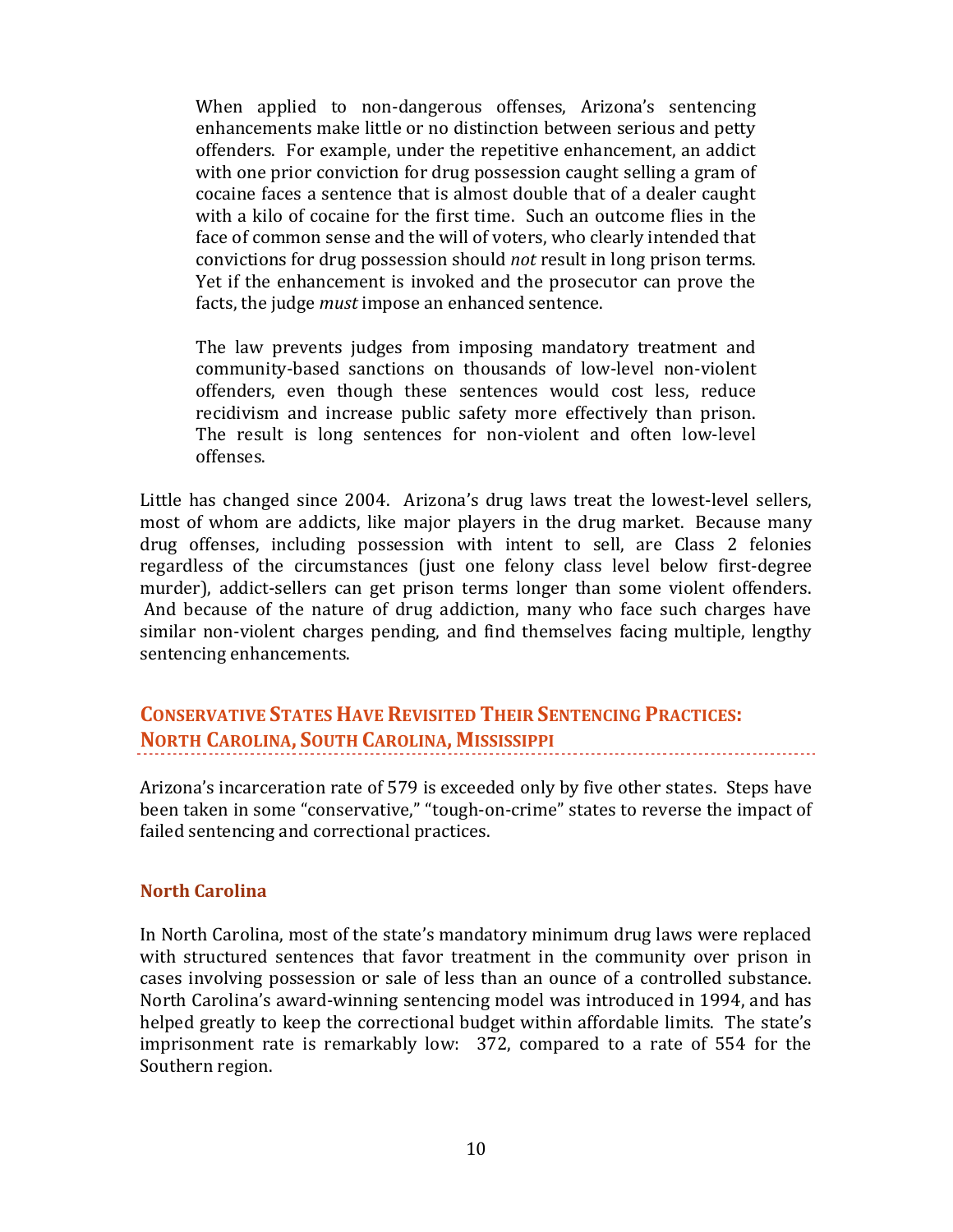North Carolina judges use a grid system, with individual defendants assigned according to both the seriousness of the offense (e.g., the weight of the drugs involved) and the seriousness of their prior criminal history, if any. People who fall into the lowest grid boxes – those convicted of the least serious crimes and with the least serious prior records – are presumed eligible for a community punishment of standard probation or outpatient drug treatment. People convicted in more serious cases, but who have not caused bodily harm, might fall into a grid box that draws an intermediate punishment – intensive probation supervision and rigorous treatment requirements.

Some "border" boxes in the grid offer the judge a choice between an intermediate punishment or an active sentence of prison, or between an intermediate or community punishment. Judges are able to depart from the sentencing presumptions if warranted by legitimate distinctions among defendants and offenses, such as the actual role of the defendant, whether the defendant personally profited from the sale, and whether the defendant is struggling with addiction.

The principal strength of North Carolina's structured sentencing system is that it has created a rational means to achieve proportionate sentencing norms. Drug "traffickers" convicted of selling 28 grams (roughly an ounce) or more of cocaine remain outside of the grid system and face a mandatory prison sentence. But the vast majority of those convicted for possession or sale of less than an ounce are sanctioned in the community, with a primary aim of providing them with supervision and treatment, not punishment for punishment's sake.

The greatly reduced reliance on imprisonment for drug crimes in North Carolina has not reduced public safety. While crime rates declined across the nation over the past two decades, North Carolina faired particularly well with the rate of violent crime falling by 25 percent and the rate of property crime by 16 percent since 1990.7

## **South Carolina**

After seeing their state's prison population increase more than six-fold since 1983, state officials in one of the most conservative southern states have decided to take bold action to stem the spiral caused by tougher sentencing and mandatory minimum laws.<sup>8</sup> In the mid-1990s, the state had adopted a "Truth in Sentencing" measure that required many people sentenced to prison to serve at least 85 percent of their sentence before being considered for release.

l <sup>7</sup> FBI Uniform Crime Reports, as prepared by the National Archive of Criminal Justice Data.

 $8$  "Prisons full, coffers empty: Southern Republicans think it's time to slow down the growth of locking up." *The Economist, July 22, 2010*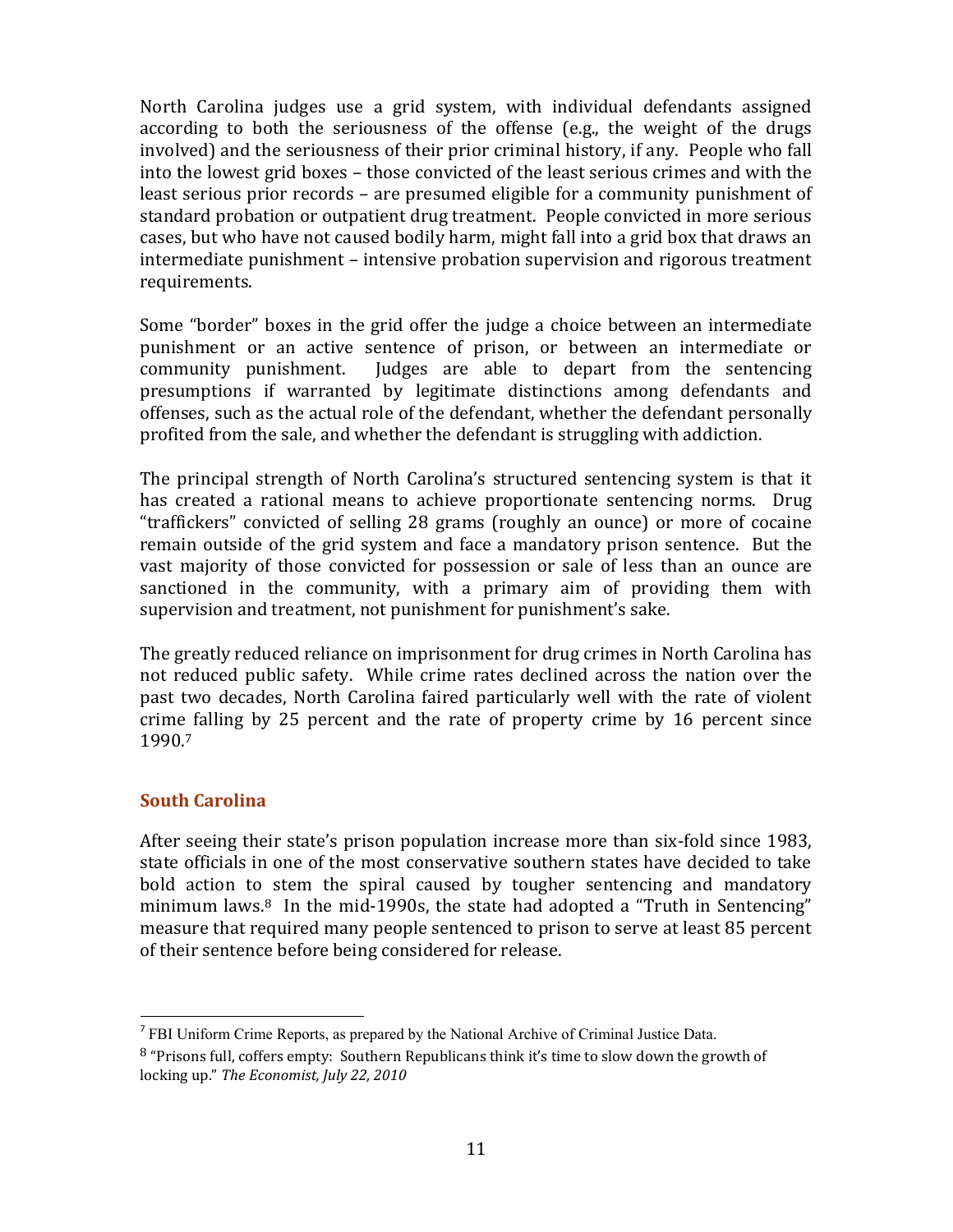In 2010, legislators agreed to allow judges the discretion to sentence people convicted of non-violent drug crimes to probation. If they are sentenced to prison, they will become eligible for parole release. While they increased some penalties for those convicted of violent crimes, the new law is designed to improve parole supervision, and help to reduce the number of people who might be sent back to prison for breaking the rules. The goal is to reduce recidivism and improve public safety through introduction of evidence-based correctional practices.

The reforms contained in Senate Bill 1154 were crafted by a bi-partisan sentencing commission that included members from all three branches of government. Some of the specific initiatives include:

- Giving judges the discretion to sentence those convicted of non-trafficking drug convictions to probation, and to make those sent to prison eligible for parole, supervised furlough, community supervision, work release, work credits, education credits, and good conduct credits.
- Introducing evidence-based practices that encourage compliance with probation and parole requirements, and use of administrative sanctions to revocation and recidivism.
- Requiring those with sentences of two or more years to participate in reentry programs for six months prior to being released.
- Introducing cost-effective prison release, home incarceration, and community supervision programs and incentive-based strategies for alternatives to incarceration.
- Developing a validated risk and needs assessment tool to improve probation supervision.
- Using evidence-based practices to gauge risks, needs, and "motivations to change" to inform parole decisions.
- Preparing fiscal impact statements so legislators will understand the costs associated with all new criminal offense legislation proposals.

A Sentencing Reform Oversight Committee has been established to guide implementation of the reforms. State officials estimate that the reforms will save taxpayers more than \$400 million over the next half-decade.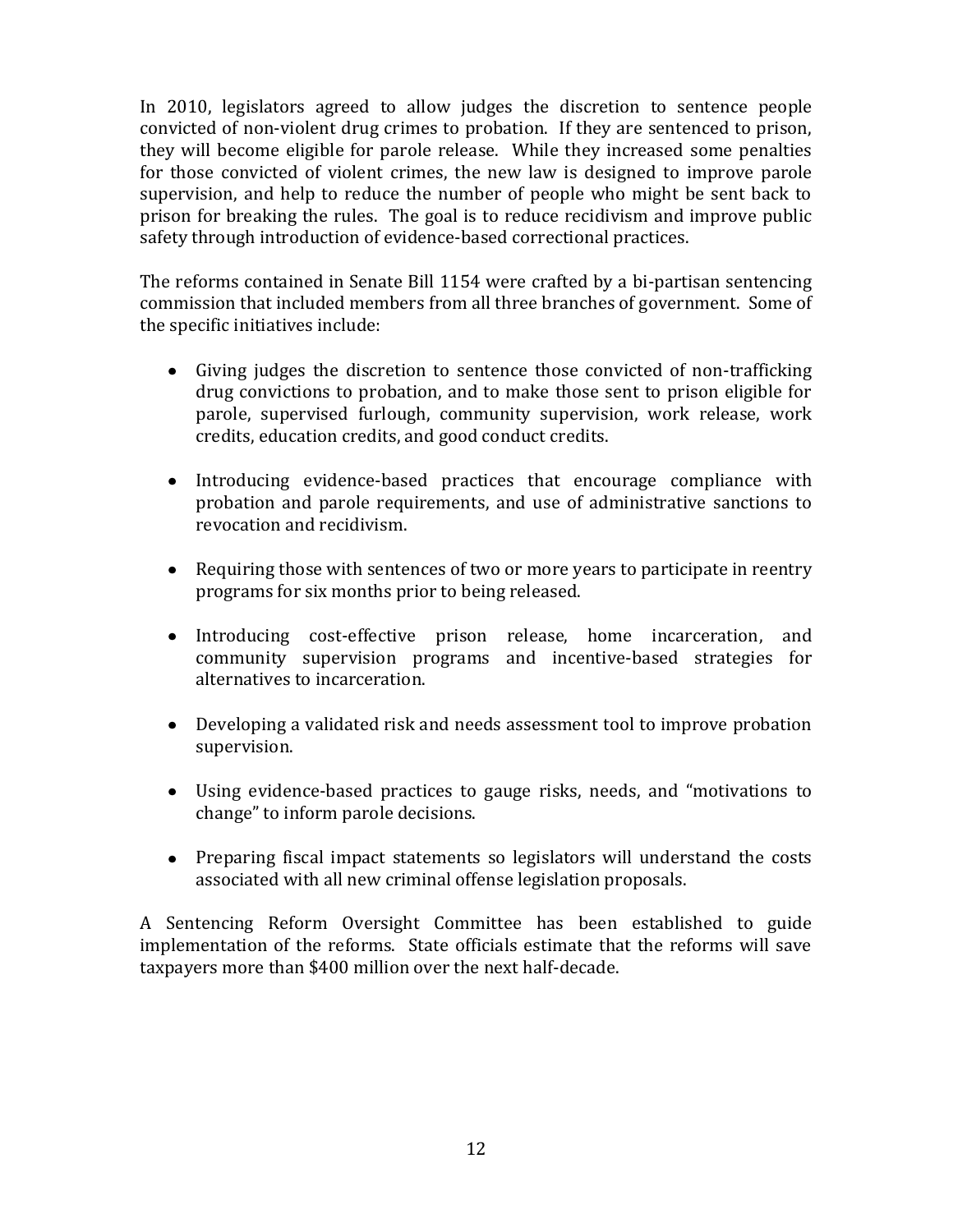## **Mississippi**

In 1995, Mississippi, like Arizona, embraced "truth-in-sentencing" by eliminating parole, whether the crime was violent or nonviolent, requiring all prisoners to serve at least 85 percent of their prison term. The new law was enacted with little consideration of the long-term effect it would have on the state's prison population.9 Between 1994 and 2007, prison expenditures grew by 155 percent.

In 2001, after many years of wrangling about the harsh impact of "truth-insentencing" policy, Mississippi legislators restored parole eligibility to nonviolent, first-time offenders who have served at least one-quarter of their prison sentences. This narrow change applied to first-time offenders convicted of simple possession of drugs, but not to those convicted of *selling* drugs – even a minimal quantity. Facing financial problems in 2008, legislators took a second step toward rolling back truthin-sentencing. The new law, SB 2136, restored the possibility of parole for many people incarcerated for drug crimes by stipulating that individuals convicted of possession, sale, or distribution of drugs under certain weight levels (e.g., less than two ounces of cocaine) are parole-eligible after serving one-quarter of their prison sentence.

The decision to release those eligible for consideration still rests with the Parole Board, whose members were appointed by the governor. To increase the board's rate of parole, Correction Commissioner Chris Epps introduced an evidence-based tool for risk prediction to identify which parole candidates are less likely to recidivate. Positive results of the reform have been celebrated as a model in *Governing Magazine.* <sup>10</sup>

Previously parole members had relied mainly on their guts. With the new instrument in place, the parole grant rate soared, from roughly 30 percent to more than half. As the result of the new law, between April 2009 and August 2009, 3,100 inmates were reduced early, with virtually no public notice and no controversy.

Cost savings for Mississippi taxpayers due to the rollback of truth-in-sentencing are estimated at \$200 million.

<sup>9</sup> Wood, Peter B. and R. Gregory Dunaway. 2003. "Consequences of Truth-in-Sentencing: The Mississippi Case." *Punishment and Society*, Vol. 5, No.2.

<sup>10</sup> Buntin, John. "Mississippi's Corrections Reform: How America's reddest state -- and most notorious prison -- became a model of corrections reform." *Governing Magazine,* August 2010.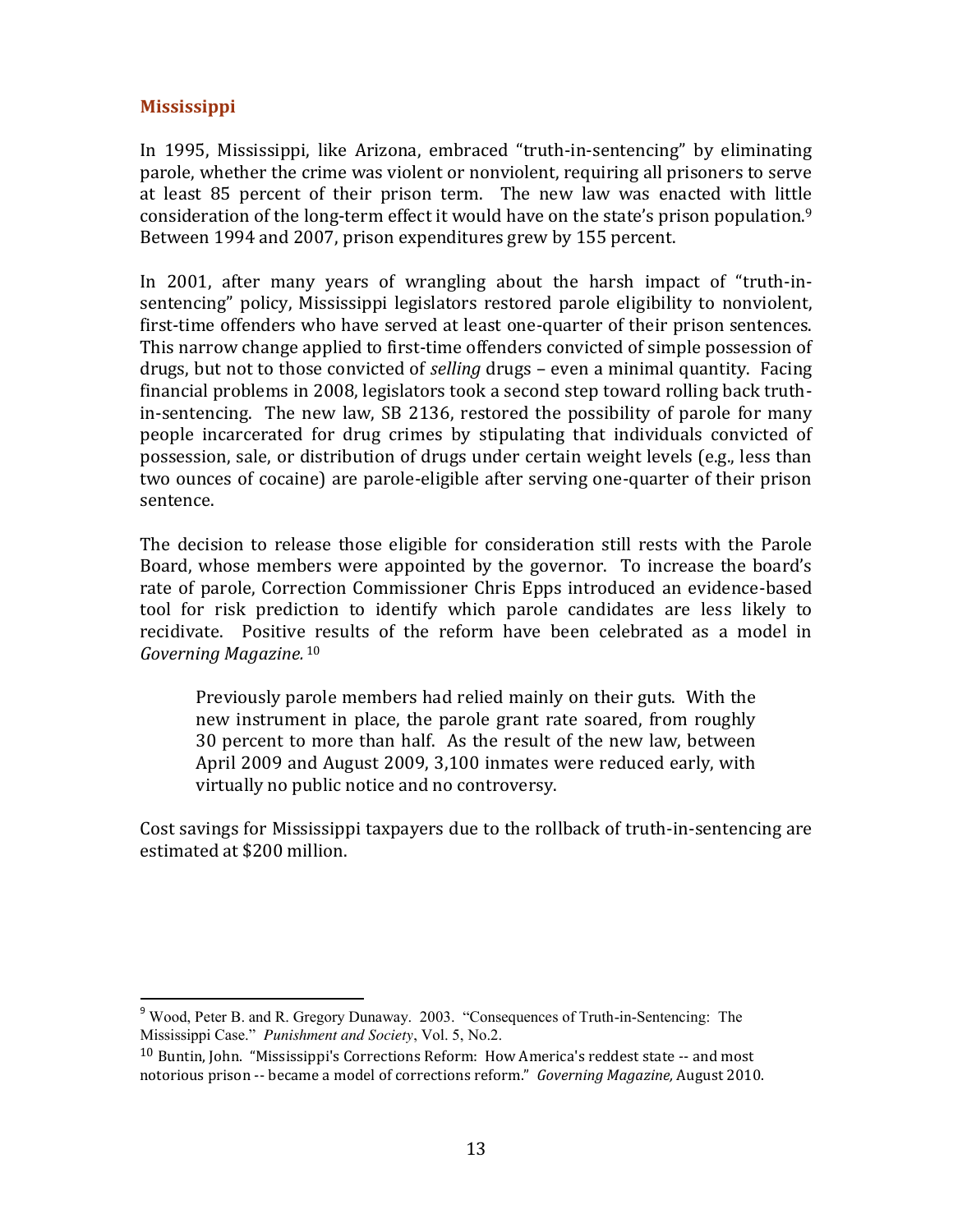## **INCARCERATION AND CRIME RATES**

Experience has shown that the inverse relationship some advocates claim exists between incarceration rates and crime rates is by no means a simple matter.The common belief that more prisons are the answer to the problem of crime held sway for decades. Yet the evidence offered in support of this position has been contested by a wealth of research findings, and the validity of the claim seems increasingly thin as the experience in "downscaling" states demonstrates that substantial reductions in prison populations can go hand in hand with favorable declines in crime rates.

William Spelman argues that without the huge buildup in prison capacity between 1970 and 1990, crime rates would be 25 percent higher than they are today.11 Yet in "Unlocking America," a group of distinguished American criminologists conclude that Spelman's analysis does not help to explain the experience in many states and counties that appears to run counter to his claim.12

More recent estimates based on individual states and counties within states have estimated the crime-reduction impact of prison growth to be much smaller or nonexistent. Research on crime and incarceration does not consistently indicate that the massive use of incarceration has reduced crime rates.

In sum, studies on the impact of incarceration on crime rates come to a range of conclusions that vary from "making crime worse" to "reducing crime a great deal." Though conclusive evidence is lacking, the bulk of the evidence points to three conclusions: 1) The effect of imprisonment on crime rates, if there is one, is small; 2) If there is an effect, it diminishes as prison populations expand; and 3) The overwhelming and undisputed negative side effects of incarceration far outweigh its potential, unproven benefits.

Further, the "Unlocking America" criminologists assert that more prisons are not making communities safer.

Careful analysis of variations in states' crime and incarceration rates reveals a consistent relationship: states with the *lowest* crime rates also have the *lowest* incarceration rates, and this is not primarily a result of incarceration reducing crime. Put differently, if incarceration were the key to a safer society, cities and states with exceptionally

<sup>&</sup>lt;sup>11</sup> William Spelman. "The Limited Importance of Prison Expansion." The Crime Drop in America, Revised edition. Ed. Alfred Blumstein. New York: Cambridge UP, 2006.

<sup>12</sup> Austin, James et al. 2007. "Unlocking America." Washington, DC: The JFA Institute.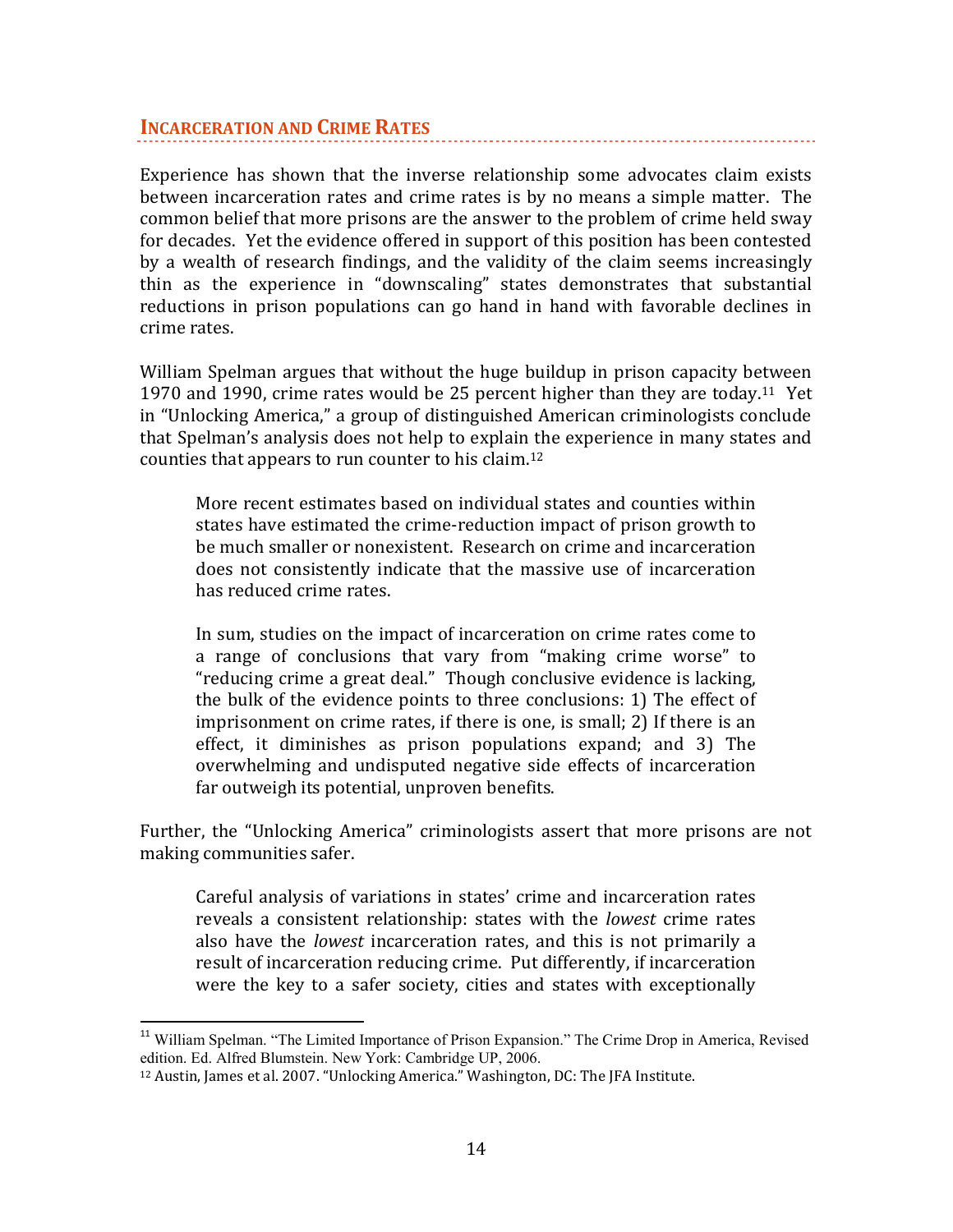high incarceration rates (e.g., Baltimore, Washington, D.C., Louisiana, Texas, and Oklahoma) would be the safest — not the most dangerous — places to live. What makes a place safe are social and economic factors that deliver a high quality of life as measured by good education, strong families, informal social controls, viable networks, and opportunities for stable, meaningful, and well-paid work.

The lurid television reports of crimes committed by people who have been released from prisons may lead one to believe that formerly incarcerated people are causing a crime wave; however, Bureau of Justice Statistics data show that just five percent of all arrests involve people recently released from prison.13 Research suggests that longer sentences and sentencing enhancements have no major impact on postprison recidivism or crime rates in general.14 A research team at the Rand Corporation who studied correctional issues over many years concluded that community corrections in California is at least as effective as prison in discouraging lawbreaking.15

New evidence from a "downscaling" state indicates that counties maintaining the highest incarceration rates continue to suffer the highest rates of violent crime, while lower incarceration rates are associated with less crime at the county level. A recent exploratory study by Paul Schupp and Craig Rivera adds a new perspective on the evolving debate between academic experts who have reported a crimereduction effect of increased incarceration<sup>16</sup> and those who maintain that heavy reliance on imprisonment does not support this thesis.<sup>17</sup>

Schupp and Rivera modeled incarceration patterns, or "trajectories" (trends in the percentage of people convicted of felonies who were sentenced to state prison) in each of New York's counties over the decade spanning 1990 to 1999. Then they used quantitative methods to examine the relationship of different patterns of incarceration on county-level crime rates in 2000.18

Having identified these trajectories, we then demonstrated how they

<sup>17</sup> Clear, Todd R. *Imprisoning communities: How mass incarceration makes disadvantaged neighborhoods worse,* Oxford University Press, 2007; Lynch, Michael J. *Big Prisons, Big Dreams: Crime* 

<sup>&</sup>lt;sup>13</sup> Recidivism of Prisoners Released in 1994. US DOJ. Washington, DC: Bureau of Justice Statistics, 2002.  $14$  Austin.

<sup>15</sup> Joan Petersilia and Susan Turner. "Prison versus Probation in California: Implications for Crime and Offender Recidivism." Santa Monica, CA: RAND Corporation, 1986.

<sup>&</sup>lt;sup>16</sup> Levitt, Steven. (1996). The effect of prison population size on crime rates: Evidence from prison overcrowding litigation. *Quarterly Journal of Economics, 111*; Marvell, T., & Moody, C. E. (1994). Prison population growth and crime reduction. *Journal of Quantitative Criminology, 10*

*and the failure of America's penal system.* Brunswick, NJ: Rutgers University Press, 2007. 18 Schupp, Paul and Craig Rivera. "Identifying Imprisonment Patterns and Their Relationship to Crime Among New York Counties 1990-2000: An exploratory Application of Trajectory Modeling.:

*Criminal Justice Policy Review* 2010 21:50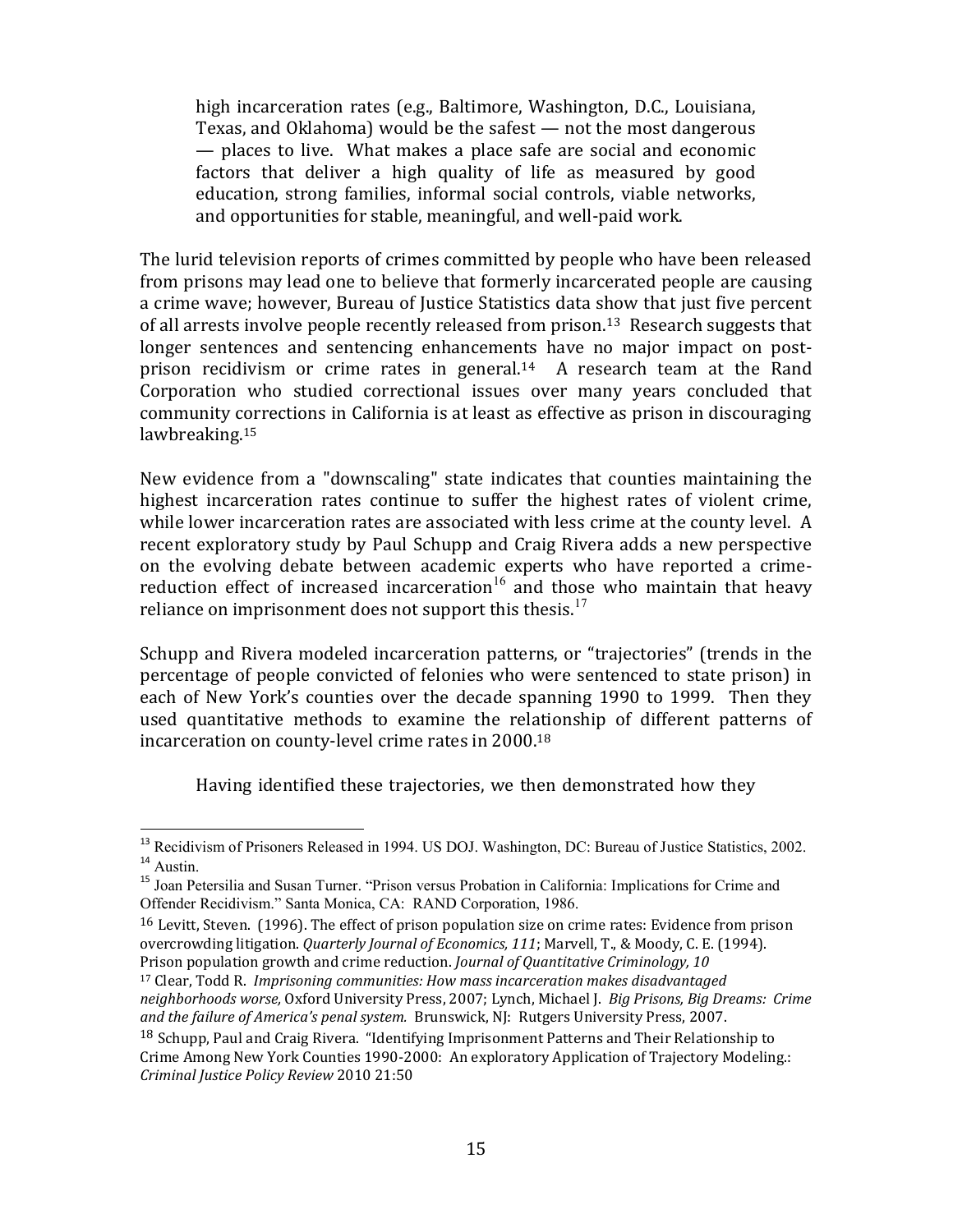can be used to evaluate what relationship, if any, imprisonment throughout the 1990s had with both violent and property crime rates in 2000. In the bivariate analyses, the general pattern was that counties with high and/or consistently increasing trajectories of imprisonment throughout the 1990s had higher crime in 2000. Indeed, the high-rate decreasing group, which had either the highest or among the highest levels of incarceration throughout the decade, had the highest property and violent crime rates in 2000. On the other end of the spectrum, the group with the lowest imprisonment rates, the "low-rate increasing" group, had the lowest property and violent crime rates in 2000.

Noting that crime rates and other factors experienced during the decade of the 1990s might be driving crime rates in 2000, the research team used multivariate modeling tools to explore this possibility.

Even after controlling for the African American population, economic deprivation, and average crime rates in the 1990s, counties that went through the decade following a high and/or consistently increasing imprisonment trajectory had higher violent crime rates in 2000 than those counties that followed a low-level pattern of imprisonment, and the difference was statistically significant.

Similar findings have emerged in county-level research on incarceration and crime in Florida.<sup>19</sup> Taken together, these findings give credence to the theory that increasing patterns of incarceration may actually be associated with *higher* levels of violent crime.

## **WHY PRISON ISN'T ALWAYS THE BEST ANSWER.**

Groundbreaking research has documented deleterious effects of sending so many people to prison for such long terms. Dina Rose and Todd Clear examined crime statistics in Tallahassee neighborhoods and found that in neighborhoods where incarceration rates shot up the most, crime rates increased more than in other neighborhoods in the following year. And when crime dropped in Tallahassee overall, it fell the least in the high-incarceration zones.20

<sup>&</sup>lt;sup>19</sup> Kovandzic, Tomislav V., & Vieraitis, Lynn M. "The effect of county-level prison population growth on crime rates." *Criminology and Public Policy,* Vol. 5(2). 2006

<sup>20</sup> Clear, Todd R., Dina R. Rose, Elin Waring, and Kristen Scully, "Coercive Mobility and Crime: A Preliminary Examination of Concentrated Incarceration and Social Disorganization," *Justice Quarterly,* vol. 20 no. 1, March 2003.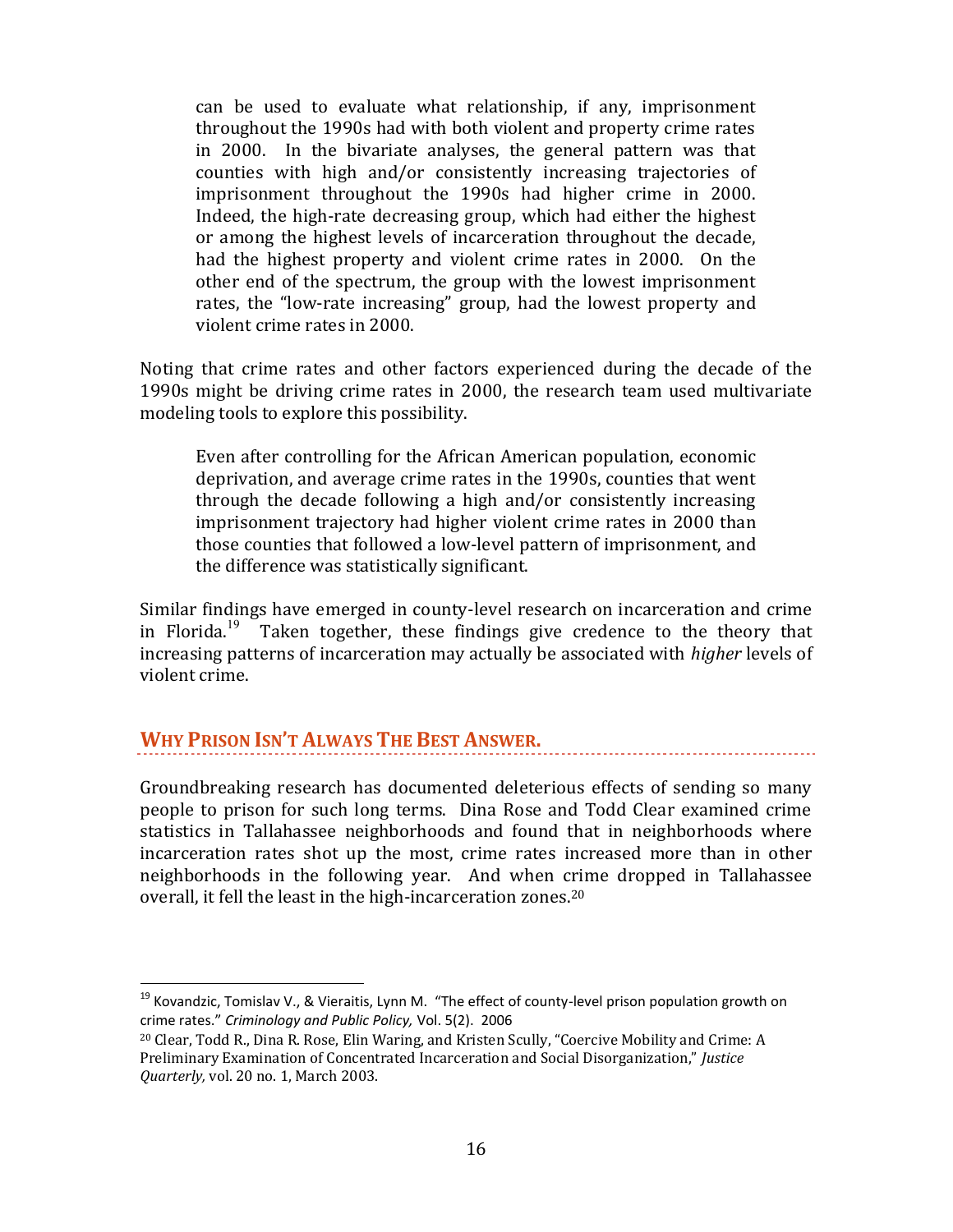They argue that when too many people are pulled from their neighborhoods, incapacitation reaches a "tipping point" that can send crime rates spiraling up. Simply churning large numbers of young people from the inner city through the prison system destabilizes neighborhoods already stressed by poverty and crime. Networks of informal social control in such locations, imperfect as they are, may still serve to keep the level of crime within limits. Those involved in low-level, nonviolent criminality may still provide support and care for their children and other important pro-social supports for their neighbors and friends. Viewed purely as an economic asset, each prisoner represents a net financial loss to his or her family and home community**.** 

Clear's research has helped to bring to public attention the idea of "million dollar blocks' – concentrated zones of poverty in urban America where millions are spent incarcerating residents each year. Clear terms the process of cycling inmates back and forth from prison to such communities "coercive mobility," creating crime by disrupting informal, social-control networks and increasing disorder.21

Over the past decade a wealth of scholarship has traced the effects of concentrated incarceration and the many harms it brings to families, communities, family, and the labor market. Research at Princeton University in 2005 attempted to answer an unorthodox question: Was the increase in imprisonment primarily the result of changes in the criminal justice system, or to increasing crime among low-educated men? Rather than merely being reflective of social ills, the increase in incarceration of low-educated Black men appears to have *contributed* to economic inequality. They found that, "[t]he growth in economic inequality was accompanied by the emergence of two kinds of collective experience: one among college-educated whites who were largely unaffected by the prison boom, the other among noncollege blacks, for whom imprisonment became a common life event."22 Imprisonment for this group has become not just a means of social control but also a contributing factor to their expanding inequality."

Devah Pager, Bruce Western, and Bart Bonikowski examined the nexus of discrimination, employment, and imprisonment. Through field experiments in New York City's low-wage labor markets, they were able to demonstrate the inner workings of this process. Their results showed that equally qualified Black applicants were half as likely to receive callbacks from job interviews or job offers as compared to Whites, and that in fact, Blacks and Latinos with clean criminal records did no better than White job applicants recently released from prison.<sup>23</sup> Further work by Pager and her colleagues has shown how even employers who

<sup>&</sup>lt;sup>21</sup> Clear, Todd R. *Imprisoning Communities: How Mass Incarceration Makes Disadvantaged Neighborhoods Worse. New York: Oxford University Press. 2007.* 

<sup>&</sup>lt;sup>22</sup> Bruce Western, Meredith Kleykamp, and Jake Rosenfeld. "Did Falling Wages and Employment Increase U.S. Imprisonment, Princeton University." *Social Forces* 84, 2006.<br><sup>23</sup> Devah Pager, Bruce Western and Bert Bonikowski, "Discrimination in a Low-Wage Labor Market: A

field experiment," *American Sociological Review*, Vol.74, Oct. 2009.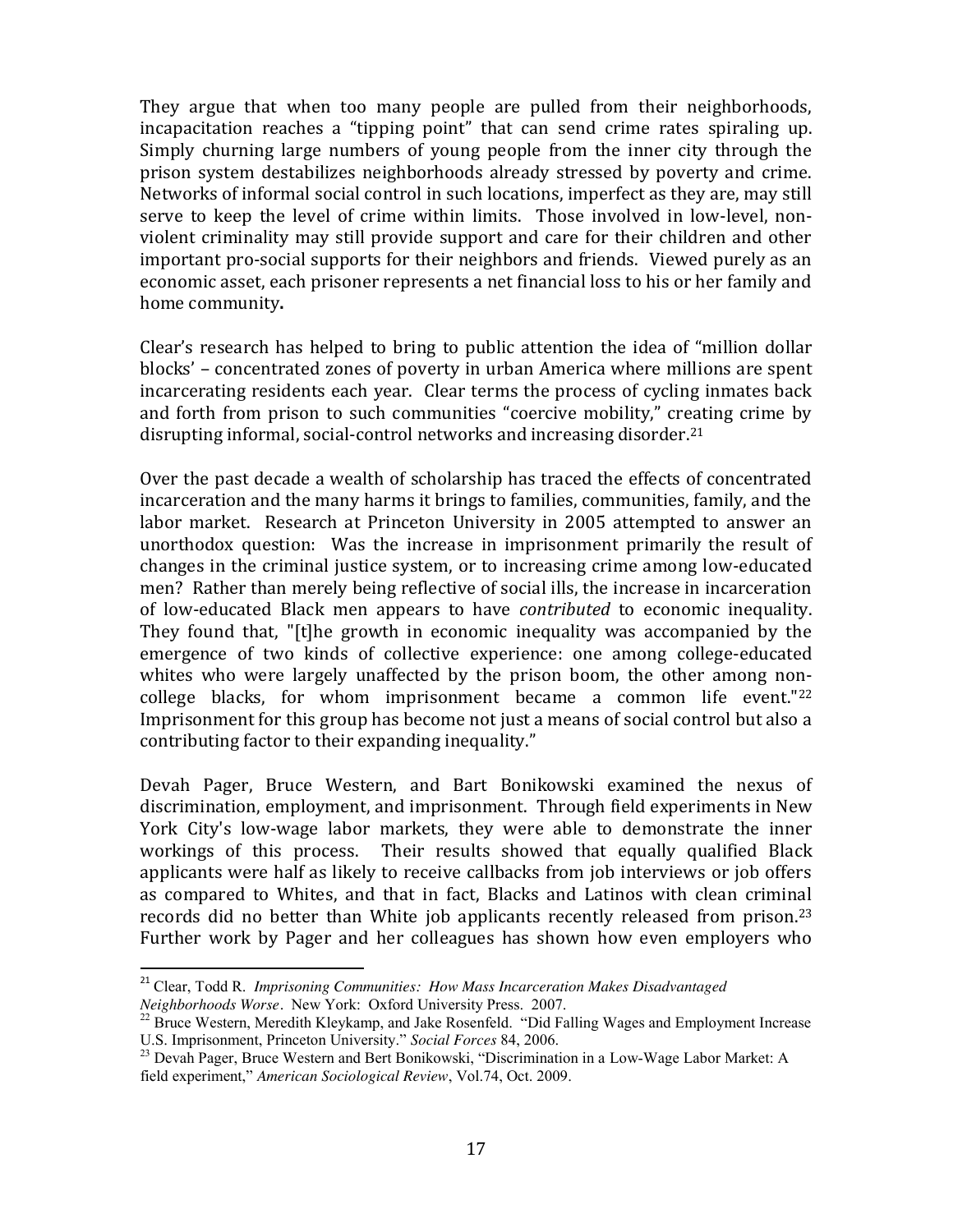indicate in surveys a higher interest in hiring individuals formerly in prison are no more likely to hire them in practice.<sup>24</sup> This research points up how criminal sanctions that render people virtually unemployable can undermine the goals sought through improvement of reentry policies, casting those who are struggling to support themselves and their families onto the public welfare rolls.

Bruce Western has documented the impact of incarceration on the labor market and the family in terms of low wages, unemployment, and poverty rates. Men who have been imprisoned experience a 30 to 40 percent reduction in earnings, a 15 percent reduction in hourly wages, and an increased likelihood of poverty. Western explains how incarceration impedes family formation and damages existing marital bonds, breaking up vulnerable families by increasing the likelihood of divorce. He argues that since marriage is an institution that has been shown to foster desistance from crime, the destructive effects of incarceration may create yet more crime.25

The "get tough" philosophy that has driven the prison boom also has spawned a decade of research on the counter-productive, collateral consequences of irrational harsh punishment. The authors of "Unlocking America" summed up the complex social and economic barriers faced by those who are processed though the criminal justice system.26

Prisoners face exceptional problems from their stigmatized and reduced social and civil status. They are automatically barred from most city, county, and state employment and from some housing such as federally subsidized housing and are systematically denied employment by many private employers. Their right to vote varies from state to state, even from county to county in some states.

Even without imprisonment, the permanent stain of a felony conviction marks people as targets for social exclusion. Jeff Manza and Chris Uggen have explored the dilemma of felony disenfranchisement, documenting how laws denying felons the right to vote impacts disproportionate numbers of Black and Latino citizens, adding to the legal, social, and psychological burdens they carry as they seek a path toward a law-abiding life. Manza and Uggen present evidence suggesting that people with convictions who are able to vote are less likely to reoffend.27

The work of scholars like Western, Pager, Manza, and Uggen point to the need for new sentencing policies that reclassify some lower-level, non-violent, felony crimes to the misdemeanor level, or increase judicial discretion and flexibility to designate

<sup>&</sup>lt;sup>24</sup> Devah Pager and Lincoln Quillian, "Walking the Talk? What employers say versus what they do." *American Sociological Review*, Vol. 70, June 2005.

<sup>&</sup>lt;sup>25</sup> Western, Bruce. *Punishment and Inequality in America.* Russell Sage Foundation, 2006.<br><sup>26</sup> Austin.

<sup>27</sup> Manza, Jeff and Christopher Uggen. Locked out: Felon disenfranchisement and American democracy, New York: Oxford University Press, 2006.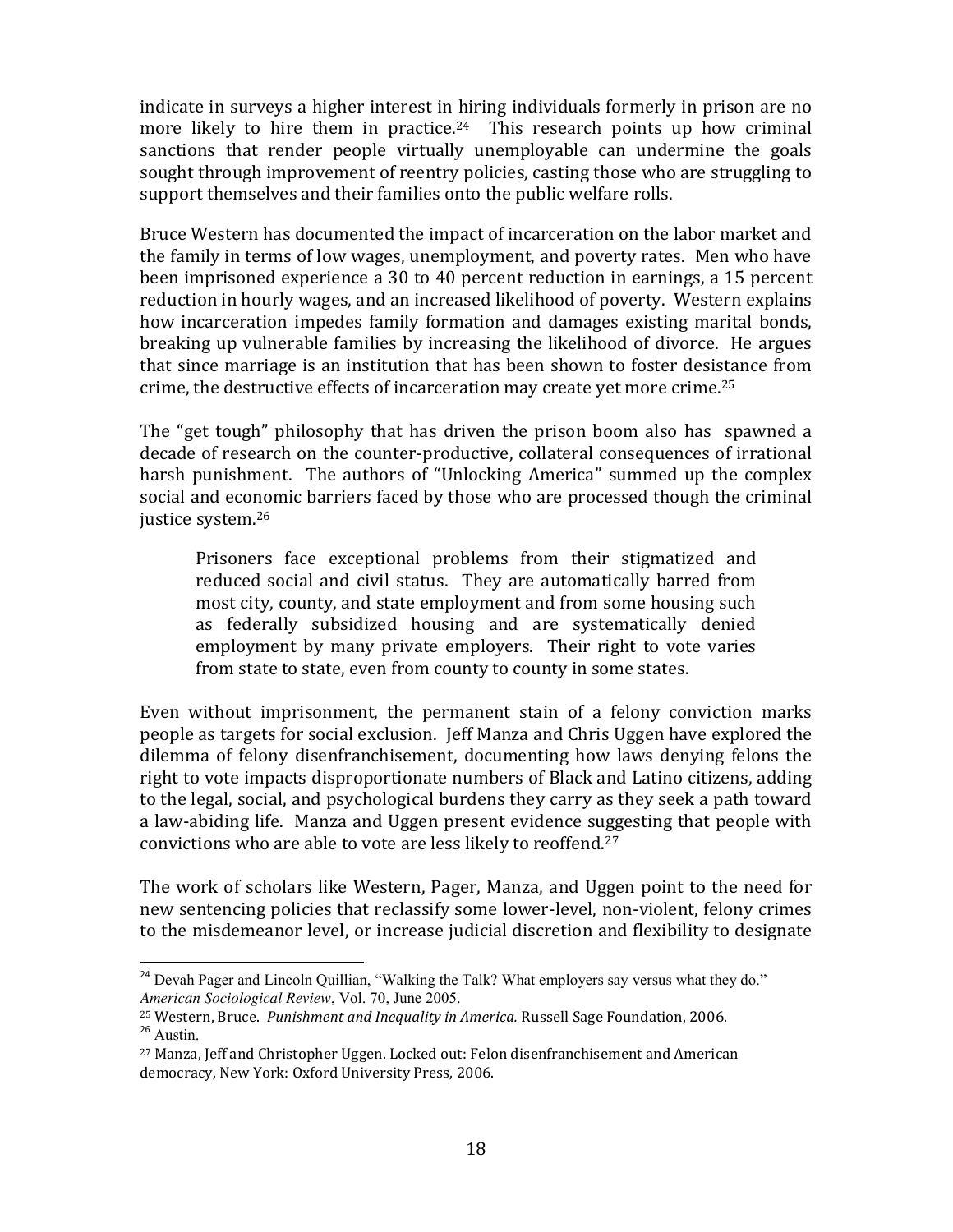such felonies as misdemeanors on a case-by-case basis, and to restore civil liberties for people facing conviction who have not caused serious harm, so that they will be able to participate fully in civic life, and secure employment and housing as they strive toward a more constructive, crime-free life in the community.

## **EVIDENCE-BASED PRACTICES GAIN ATTENTION**

In the mid-1970s, some criminal justice researchers expressed deep skepticism about the success of intervention programs in improving the ability of people convicted of crimes to correct their behavior and become fully functioning members of society. Over the past three decades, however, extensive research by social scientists and criminologists has helped to spur reconsideration of treatment and other viable correctional interventions.

Using "meta-analysis" studies and cost-benefit techniques, researchers have identified effective approaches and principles for design and implementation of treatment interventions. Researchers Mark W. Lipsey and Francis T. Cullen have reviewed empirical evidence on the positive effects of sanctions and supervision on recidivism.28 Findings from such research efforts have renewed interest in correctional options that demonstrate more effective outcomes in terms of success under community supervision, reduced recidivism, and less cost to the taxpayer. Research findings covering outcome evaluations for treatment and community supervision, and recent cost-benefit studies highlight both the fiscal and public safety advantages of these strategies.

A growing number of state and federal policymakers are rethinking mandatory minimum sentencing laws that require automatic prison terms for those convicted of drug offenses in the light of research showing the public safety advantages of treatment over incarceration. In recent testimony before the United States Sentencing Commission on the impact of mandatory minimum penalties in federal sentencing, Marc Mauer, Director of the Sentencing Project, suggested it is unlikely they reduce offending for several reasons.

First, deterrence is mostly a function of the certainty, not severity, of punishment. Second, there is a replacement effect in play in drug-sale offenses where a new seller is ready to fill the void left by the arrest of his or her predecessor. Third, metaanalysis studies suggest that mandatory penalties themselves may be criminogenic in that longer prison sentences provide greater opportunity to learn more and enhanced criminal behavior. Finally, mandatory sentences make successful reintegration into society more difficult for individuals who are out of touch with

<sup>&</sup>lt;sup>28</sup> Mark W. Lipsey, and Francis T. Cullen, The Effectiveness of Correctional Rehabilitation: A review of systematic reviews, Annual Review of Law and Social Science, Vol. 3 (2007).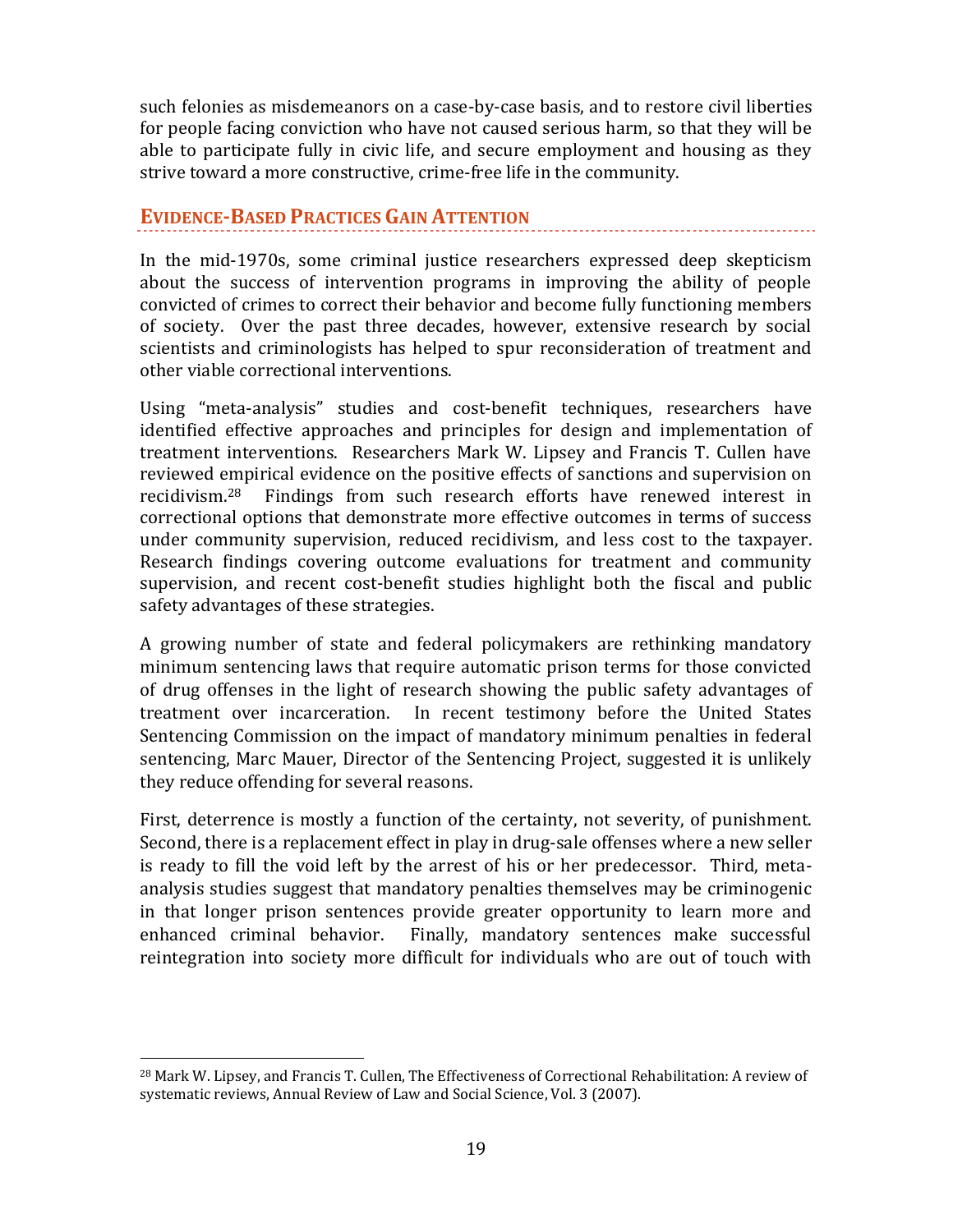their families and communities for long periods of time, increasing the likelihood of recidivism.29

## **THE ROLE OF ADDICTION TREATMENT**

Lipsey and Cullen reviewed empirical evidence on the effects of sanctions and supervision on recidivism.<sup>30</sup> They have identified three key findings to help direct the improvement of correctional system performance:

- Every meta-analysis done to date has found that increasing the severity of sanctions at best produces only modest reductions in recidivism; at worst, it results in increased recidivism,
- Every meta-analysis of large-sample studies finds greater reductions in recidivism for programs that offer treatment, as opposed to those that do not, and
- Nearly every meta-analysis of "specific rehabilitation treatments or approaches" finds reduced levels of recidivism.

These findings suggest that being more punitive can produce less constructive, more harmful consequences for people convicted of crimes, for their families and communities, and, ultimately, for victims of crime. Viewed from an economic and public-safety standpoint, the choice between prison and substance abuse treatment for most individuals convicted of nonviolent offenses should be an easy one. A rational cost-benefit calculation favors treatment hands down.

Data from the National Center on Addiction and Substance Abuse reveals that from 1996 to 2006 there was a 43.2 percent increase in the number of substanceinvolved individuals behind bars – 1.9 million, of whom almost 1.5 million met medical criteria for alcohol, drug abuse, and/or dependence the year prior to arrest, fully 64.5 percent of the incarcerated population.<sup>31</sup> A third (32.9 percent) of the 2.3 million people under incarceration have a mental health disorder and a quarter (24.4 percent) have both a substance use and mental health disorder. And yet, as all three levels of government in the U.S. spent \$74 billion in court, incarceration, probation, and parole costs to process, convict, and house substance-involved adults and juveniles in 2005, federal and state governments spent only \$632 million, of their estimated \$48 billion in criminal justice expenses, on prevention and treatment.

<sup>&</sup>lt;sup>29</sup> Marc Mauer, testimony prepared for the United States Sentencing Commission on The Impact of Mandatory Minimum Penalties, Wash. DC, May 27, 2010.

<sup>&</sup>lt;sup>30</sup>Mark W. Lipsey, and Francis T. Cullen, The Effectiveness of Correctional Rehabilitation: A review of systematic reviews, *Annual Review of Law and Social Science*, Vol. 3 (2007).<br><sup>31</sup> CASA. "Behind Bars II: Substance Abuse and America's Prison Population." New York: National

Center on Addiction and Substance Abuse. February 2010.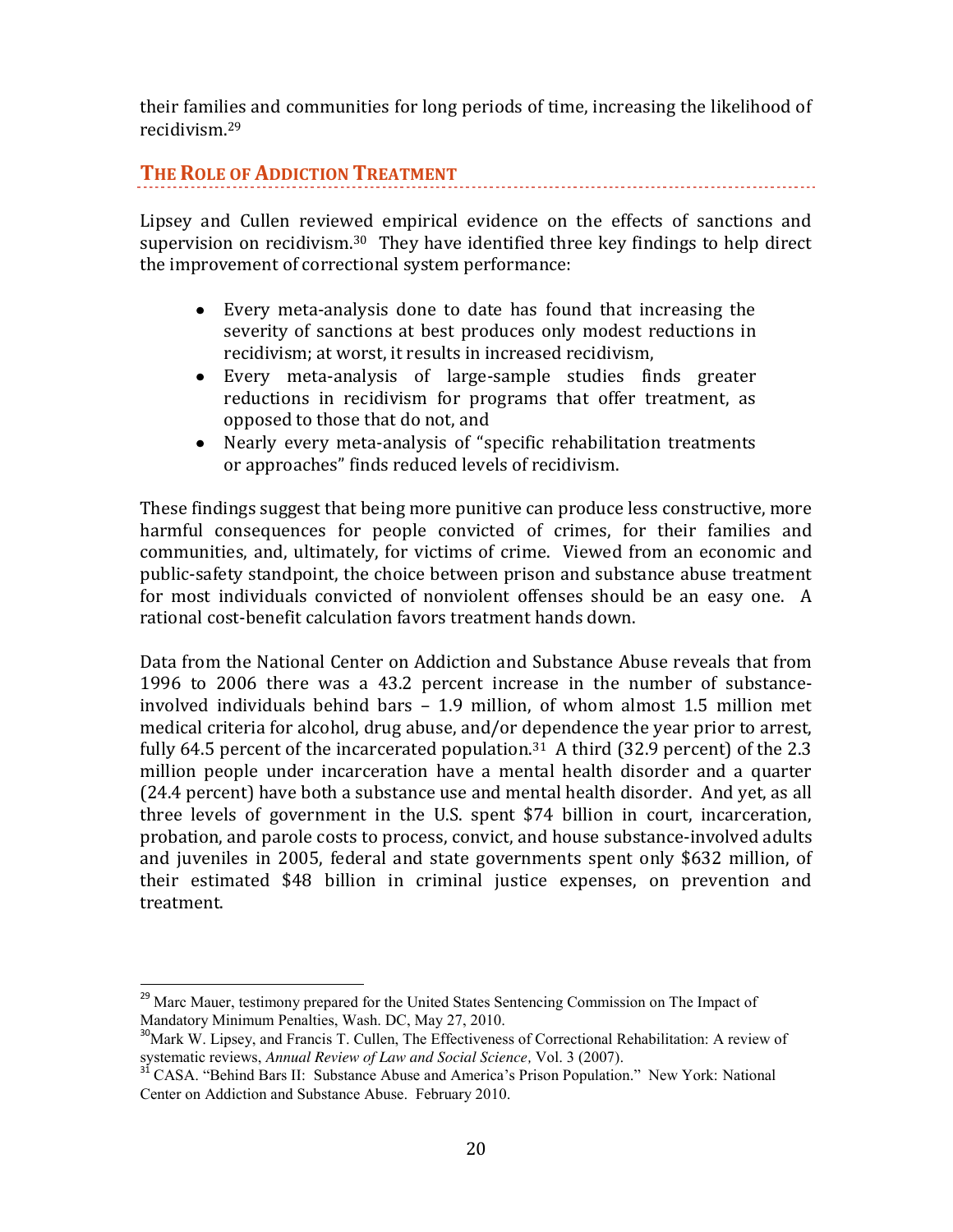A landmark RAND Corporation study comparing the impacts of different law enforcement strategies to treatment for heavy users of cocaine found that treatment is far more effective than mandatory minimum prison sentences. The RAND research team estimated that money spent on treatment for people prosecuted on federal cocaine charges should reduce serious crimes against both property and persons about 15 times more effectively than incarceration.32

The U.S. Department of Health and Human Services evaluation of clients in publicly funded treatment programs found that drug use dropped by 41 percent in the year after treatment. The proportion of clients selling drugs dropped by 78 percent and the proportion arrested on any charge dropped by  $64$  percent.<sup>33</sup> The "CALDATA" study in California found that for every tax dollar invested in substance abuse treatment, taxpayers saved seven dollars in future crime-and health-related costs.34

Staff at the Washington State Institute for Public Policy (WSIPP) conducted extensive research on the costs and benefits of program interventions that might be expected to reduce crime. Findings released in 2003 show that for those convicted of drug offenses, a dollar invested in imprisonment produces just \$0.37 in crimereduction benefits, while Washington's drug courts produce \$1.74 in benefits for each dollar spent.35

A study of the Drug Treatment Alternative to Prison (DTAP) program conducted by the Center on Addiction and Substance Abuse at Columbia University (CASA) found that treatment is effective, even for individuals with very significant criminal histories.<sup>36</sup> DTAP, which is run by the office of the District Attorney in Brooklyn, NY, treats repeat felony offenders addicted to heroin, crack, and powder cocaine who have already spent an average four years behind bars. Despite the obstacles, more than half graduate from the program.

CASA researchers found that DTAP participants, who receive 15 to 24 months of residential drug treatment, were less likely to be re-arrested or re-incarcerated than members of a matched comparison group who were sentenced to prison. After two years, those placed in DTAP were 26 percent less likely to be arrested, 36 percent

 <sup>32</sup> Caulkins, Jonathan P. and C. Peter Rydell, William Schwabe, James R. Chiesa "Are Mandatory Minimum Sentences Cost-Effective?" Santa Monica, CA: RAND Drug Policy Research Center. 1998. <sup>33</sup> U.S. Department of Health and Human Services, Substance Abuse and Mental Health Services Administration. "The National Treatment Improvement Evaluation Study (NTIES) Preliminary Report: The Persistent Effects of Substance Abuse Treatment—One Year Later." Washington, DC: SAMHSA. 1996.

<sup>34</sup> California Department of Alcohol and Drug Programs. "Evaluating Recovery Services: The California Drug and Alcohol Treatment Assessment (CALDATA)." Sacramento, CA: California State Department of Alcohol and Drug Programs. 1994.

<sup>35</sup> Barnoski, Robert and Steve Aos. "Washington State's Drug Courts for Adult Defendants: Outcome Evaluation and Cost-Benefit Analysis." Olympia, WA: Washington State Institute of Public Policy. March 2003.

<sup>&</sup>lt;sup>36</sup> CASA. National Center on Addiction and Substance Abuse at Columbia University. 2003. Crossing the Bridge: An Evaluation of the Drug Treatment Alternative-to-Prison (DTAP) Program.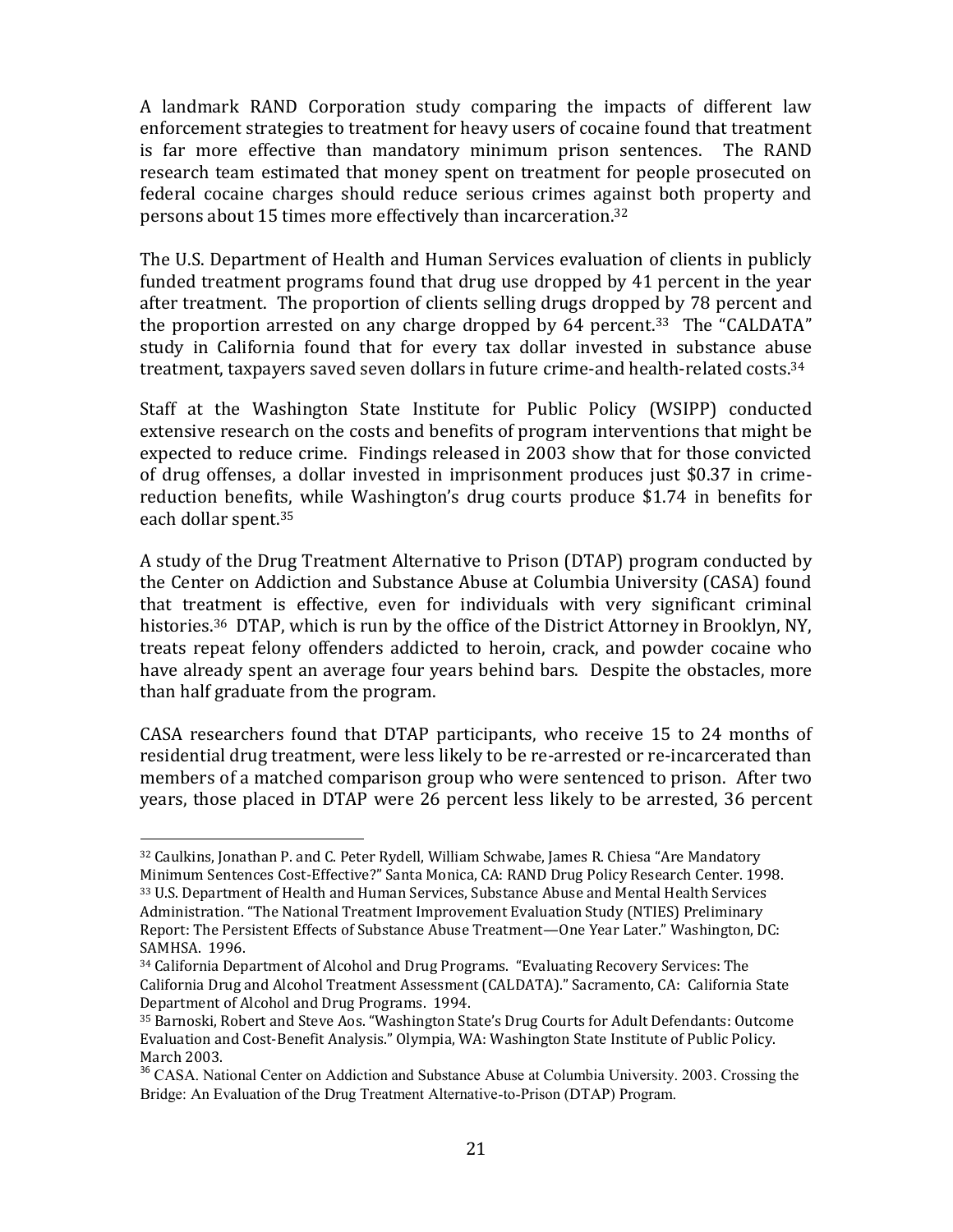less likely to be reconvicted and 67 percent less likely to return to prison than the matched comparison group. The Brooklyn District Attorney's innovative program was a "first" for prosecutors in New York, and it helped to set the stage for reform of New York's infamous Rockefeller drug laws.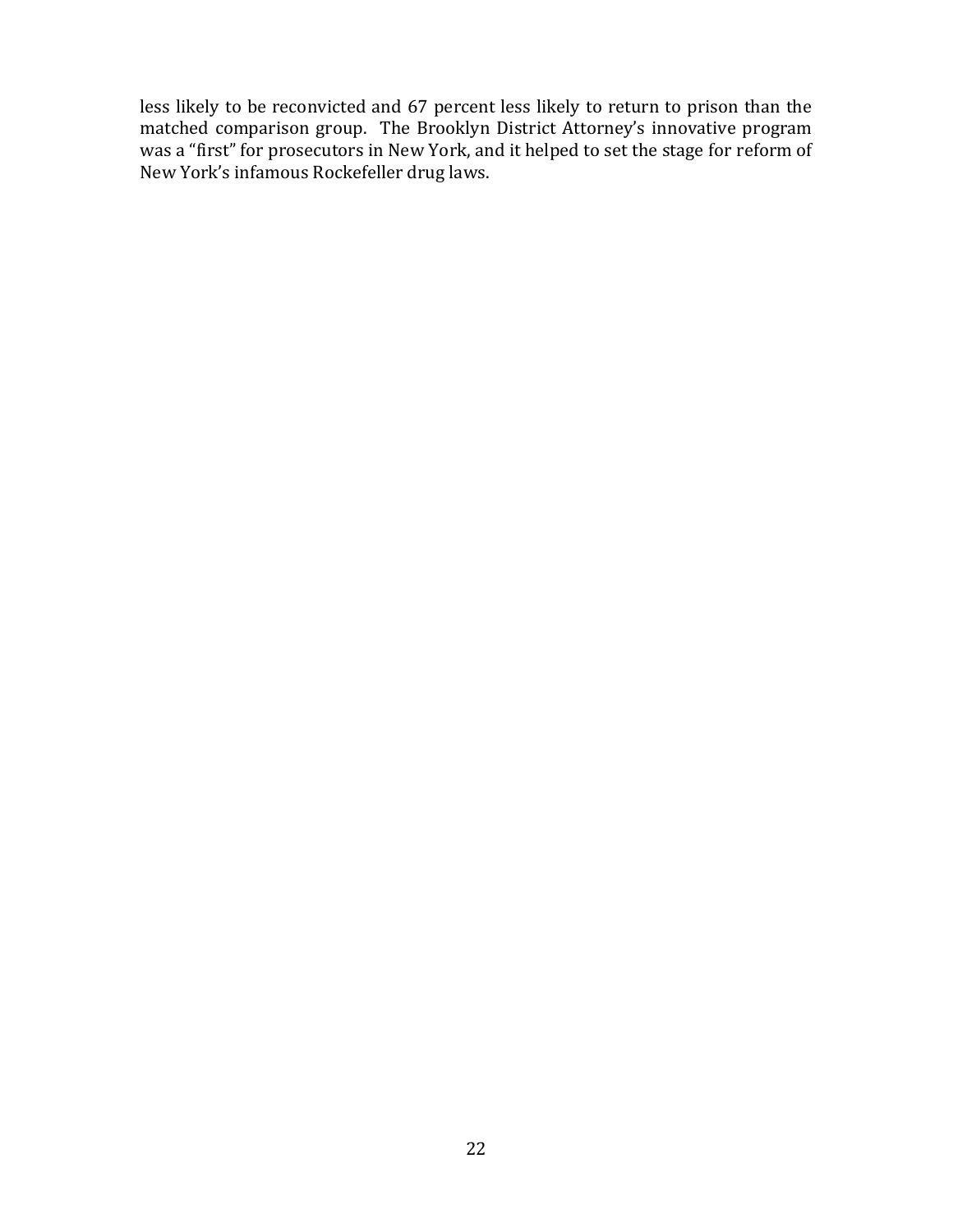## **EVIDENCE-BASED COMMUNITY SUPERVISION CAN REDUCE RECIDIVISM AND CRIME**

Many efforts are underway across the U.S. to improve the effectiveness of probation and post-prison supervision with strategies that can win better compliance with supervision requirements, shorten time under supervision, and reduce recidivism. Sweeping changes to probation and parole supervision in Maryland have been rigorously evaluated and the results are remarkable. 37

Judith Sachwald was faced with a problem-plagued system when she was appointed to direct the Maryland Division of Parole and Probation in 2000. Sachwald immediately set about creating a new model for community supervision. Based on research findings on what works in correctional services, the program design for Proactive Community Supervision (PCS) rests on four key prescriptive elements:

- 1. Use a standardized tool to assess criminal characteristics.
- 2. Engage people under supervision to join their personal desires and goals to a focus on dealing with criminogenic issues.
- 3. Emphasize achievement of behavioral goals via positive and negative reenforcers.
- 4. Maintain an environment where people under supervision can take incremental steps and learn from missteps or small relapses.

The goal of assessment and classification was identification of the "criminogenic needs" of individuals under supervision. This process provided a flexible model of supervision focused on the typical types of criminogenic traits of those under supervision. The typologies and associated behavioral responses sought include:

- **Disassociated:** develop a pro-social, social-support network
- **Drug-involved addict:** achieve abstinence from illicit drug use
- **Drug-involved entrepreneur:** obtain prosocial employment
- **Domestic violent:** control power and control issues
- **Mental health:** address mental health issues
- **Sex offender:** control sexually deviant behavior
- **Violent:** address violent tendencies

Supervisors and line staff received intensive training on a variety of topics including motivational interviewing, interpersonal communication, team building, conflict management and resolution, decision-making, evidence-based practices, and strengthening community partnerships.

 <sup>37</sup> Ríos, Néstor and Judith Greene "Reducing Recidivism: A Review of Effective State Initiatives," with Nestor Rios. New York: Justice Strategies. April 2009.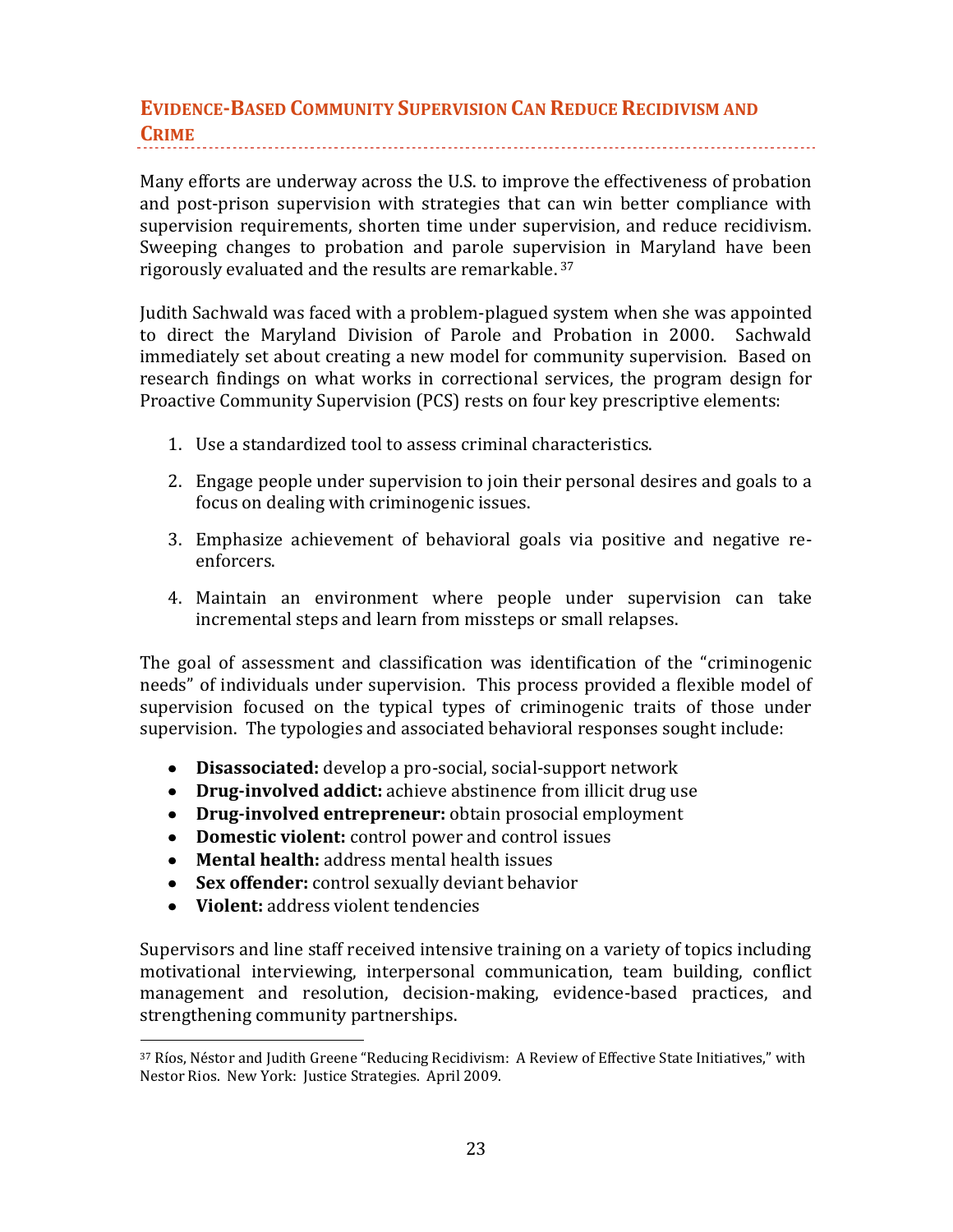## **MEASURING PCS'S IMPACT**

Evaluation of the PCS community supervision model was undertaken by a team of researchers led by Faye Taxman. She found that PCS cases involved far more contacts than traditional supervision cases. Yet while PCS agents provided more scrutiny over people they supervised, they were not more likely to sanction them for their noncompliant behavior. And statistical analysis revealed that people supervised under PCS had a *42 percent lower rate of rearrest* for new crimes than those supervised using traditional methods. The technical violation rate was also lower for the PCS group: 35 percent compared to 40 percent of the non-PCS group.<sup>38</sup>

While PCS presents important lessons about how community supervision can reduce rule-breaking and improve public safety, the "Unlocking America" team of experts warns that policymakers should realize that simply lengthening the terms of supervision is not likely to improve outcomes.<sup>39</sup>

There is little evidence that lengthy parole and probation terms decrease crime. A number of studies in California discovered that 1) there was no relationship between the time on supervision and parole success, and 2) parole versus no parole supervision on recidivism rates. Probation or parole supervision failure is most likely to occur within the first 12 months of supervision; thereafter, supervision is more of a nuisance than a means for assisting people after prison or preventing them from committing another crime.

## **DIVERTING PEOPLE WITH MENTAL ILLNESS**

Many public officials are reviewing their sentencing and release practices, and have begun to recognize that mental health treatment systems can successfully perform the functions of sentencing individuals convicted of crimes to community-based mental health options, diverting these people from incarceration, and ultimately preparing them for release from confinement.

National studies indicate that estimates of the number of mentally ill in state prison populations vary from jurisdiction to jurisdiction and from one period of time to another. According to a recent article, one researcher suggested that 10-15 percent of state prisoners are seriously mentally ill, a second researcher felt the range covered 10-20 percent, and other researchers argue for 15-16 percent.40

 <sup>38</sup> Taxman, Faye S. "No Illusions: Offender and Organizational Change in Maryland's Proactive Community Supervision Efforts." Criminology and Public Policy 7:2, June 2008.

<sup>&</sup>lt;sup>39</sup> Austin.

<sup>40</sup> Lurgio and Snowden.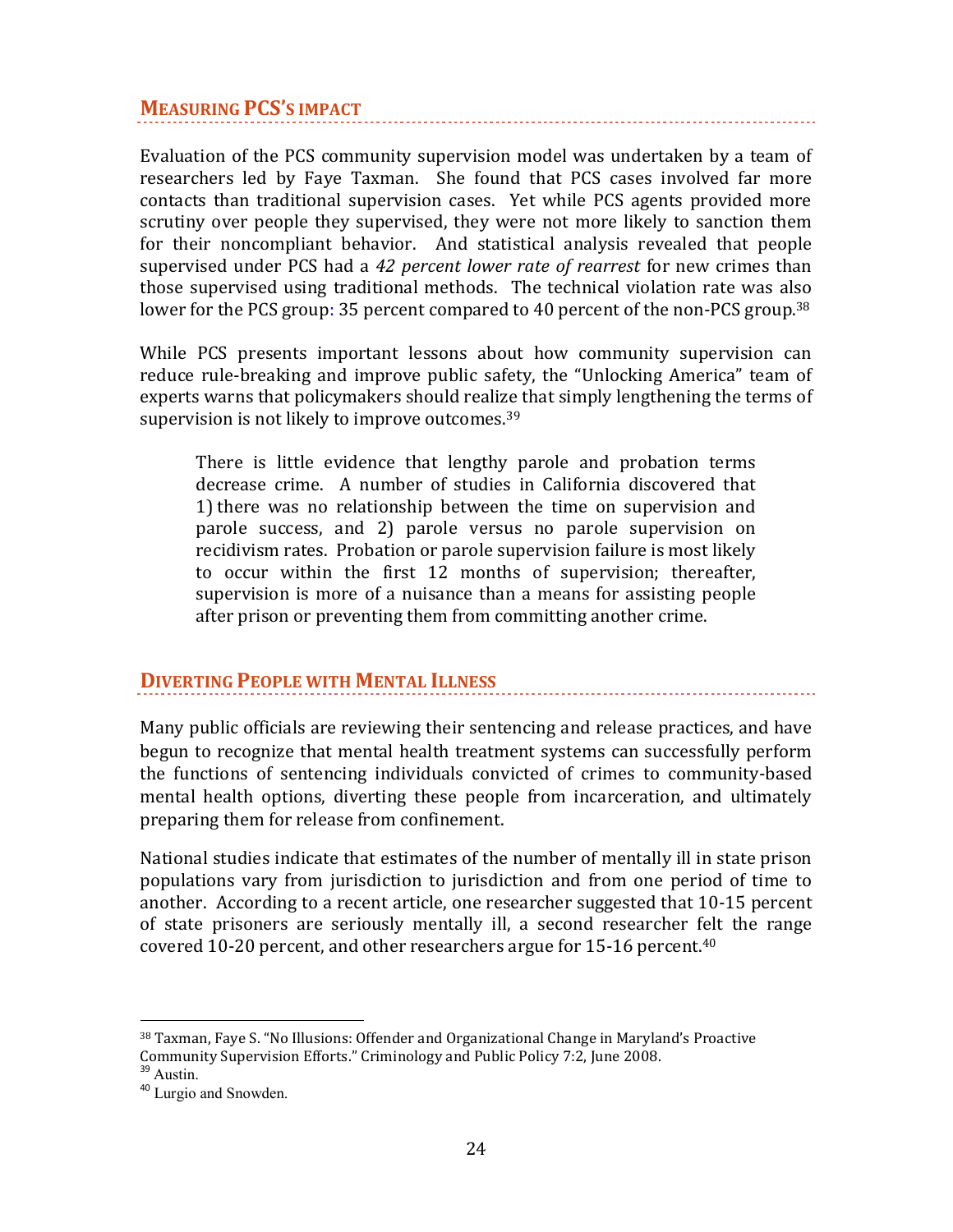Program and policy initiatives aimed at diverting those with mental illness, those with substance abuse problems, or those with co-occurring disorders, share the objectives of increasing public safety and reducing recidivism. A new consensus is emerging that community-based options are more likely than civil or criminal confinement to achieve these twin objectives.41

A team of experts commissioned by the National Sheriffs Association used recent data from the Bureau of Justice Statistics at the U.S. Department of Justice to estimate the odds that a person with a serious mental illness would be in a jail or prison, rather than a psychiatric hospital.<sup>42</sup> They found that more than three times more seriously mentally ill persons were in jails and prisons than in hospitals.

Looked at by individual states, in North Dakota there are approximately an equal number of mentally ill persons in jails and prisons compared to hospitals. By contrast, Arizona and Nevada have almost ten times more mentally ill persons in jails and prisons than in hospitals. It is thus fact, not hyperbole, that America's jails and prisons have become our new mental hospitals.

Arizona ranked next to last (49<sup>th</sup> among the states) in likelihood of having mentally ill individuals in hospitals. Nationally, in less than three decades, the percentage of seriously mentally ill prisoners has almost tripled. Forty percent of individuals with serious mental illnesses have been in jail or prison at some time in their lives. The report's authors concluded that, "Any state can solve this problem if it has the political will by using assisted outpatient treatment and mental health courts and by holding mental health officials responsible for outcomes."

## **HIGH PRISON COSTS VS. COMMUNITY CORRECTIONS BENEFITS**

Arizona's prison budget has reached a record \$1 billion, 12 percent of the total state budget.43 The research evidence, based upon the experience in other states and referenced in this report, suggests several ways to safely and economically reduce Arizona's prison population.

Restoring judicial sentencing discretion, elimination of mandatory minimum sentences, and modification of "truth in sentencing laws" allows people convicted of low-level, non-violent crimes to be sentenced to shorter terms of incarceration or treatment with community supervision. "Merit time" or "earned time" systems can

 <sup>41</sup> Immarigeon, Russ and Judith Greene. "Diversion Works: How Connecticut Can Downsize Prisons, Improve Public Safety and Save Money with a Comprehensive Mental Health and Substance Abuse Approach." New York: Drug Policy Alliance. April 2008.

<sup>42</sup> Torrey, E. Fuller et. al. "More Mentally Ill Persons Are in Jails and Prisons Than Hospitals: A Survey of the States." Alexandria, VA: The National Sheriffs Association. May 2010. <sup>43</sup> Fischer.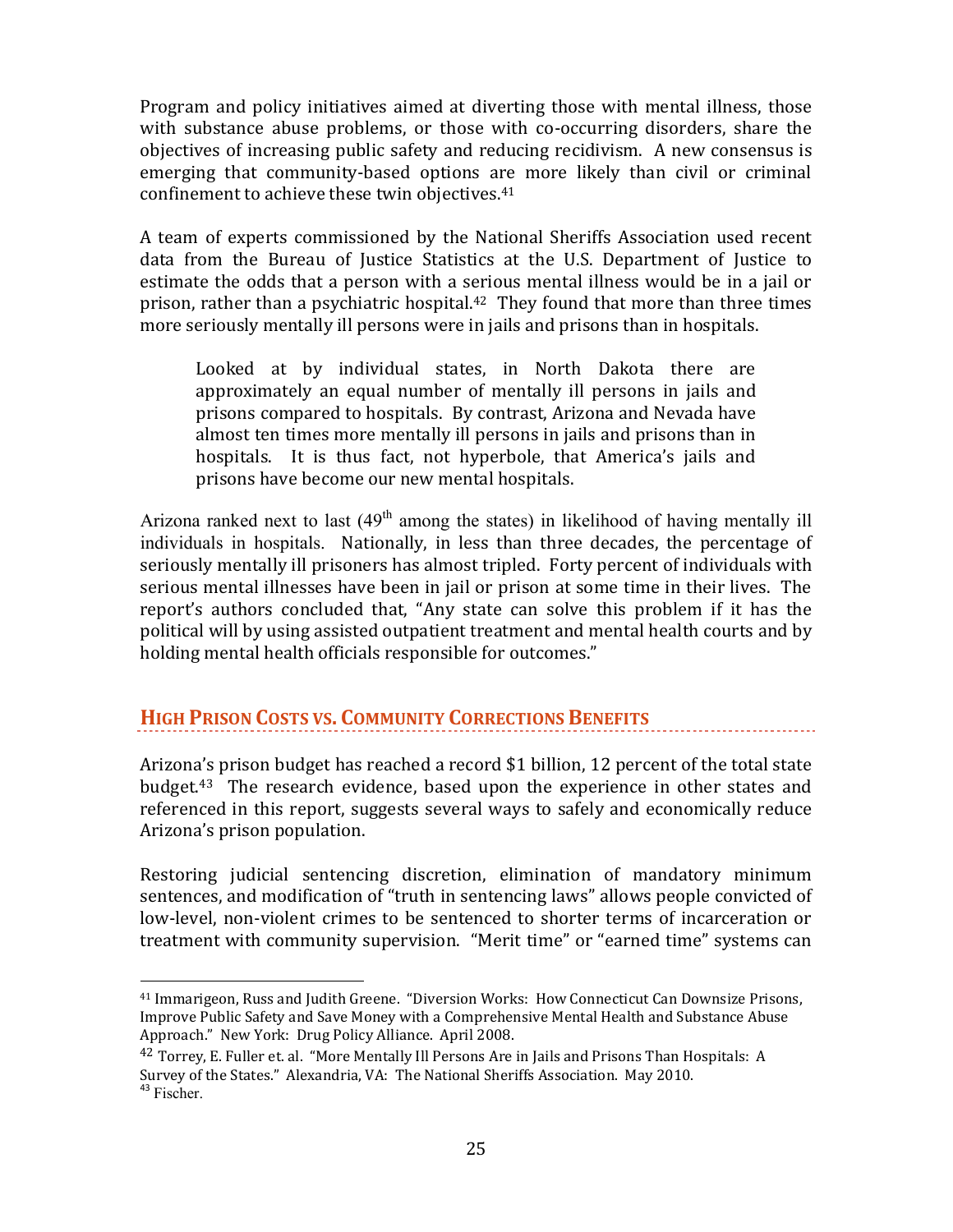provide incarcerated people incentives to participate in education, work programs, or rehabilitation programs in exchange for shorter time behind bars. Evidencebased probation and post-prison supervision practices can assure that diverting people from prison to probation and releasing prisoners to supervision in the community will improve public safety and save tax dollars.

A team of analysts at the Washington State Institute for Public Policy has conducted extensive cost-benefit research to identify cost-effective program interventions for adults and juveniles, as well as primary prevention programs that demonstrate statistically significant reductions in crime outcomes.<sup>44</sup> Program interventions that are shown to be "smart investments" include cognitive-behavioral programs, drug treatment, vocational education, and employment programs. Effective prevention investments that bring significant returns in terms of crime reduction include early childhood education, "nurse-family partnerships" for young mothers and their children, parent-child interaction therapy, and incentives for high-school graduation.

The WSIPP analysts urge that policymakers be smart investors as they consider correctional options, because some programs work, while some do not. If chosen with care, many types of affordable interventions can reduce reliance on prison, save scarce taxpayer dollars, and help to lower crime rates. "Our analysis of evidence-based and economically sound options for corrections indicates that there are ways to provide more cost-effective use of taxpayers' monies."

## **"MERIT TIME" SAVES MILLIONS**

Spiraling prison costs have renewed interest in "earned time" and "merit release" programs that provide incentives for constructive use of time served behind bars. New York's "Merit Time" program was signed into law by Governor George Pataki in 1997. People serving prison sentences for a nonviolent, non-sex crime can earn a one-sixth reduction off their minimum term through achievement of a "milestone" goal, qualifying them more quickly for parole consideration. "Milestones" include obtaining a GED or vocational certificate, completing an alcohol or drug-abuse program, or performing 400 hours of service on a community work crew. New reforms enacted in 2009 increase Merit credits for people who take college courses, enroll in state-approved apprenticeships, or work as a prison-hospice aide.

Department of Correctional Services (DOCS) managers report that almost 38,000 people had earned a Merit parole hearing by the end of 2006. The great majority (78 percent) were serving a sentence for a drug violation. Sixty-three percent of

 <sup>44</sup> Drake, Elizabeth, Steve Aos and Marna G. Miller. "Evidence-Based Public Policy Options to Reduce Crime and Criminal Justice Costs: Implications in Washington State." *Victims and Offenders,* Vol. 4. 2009.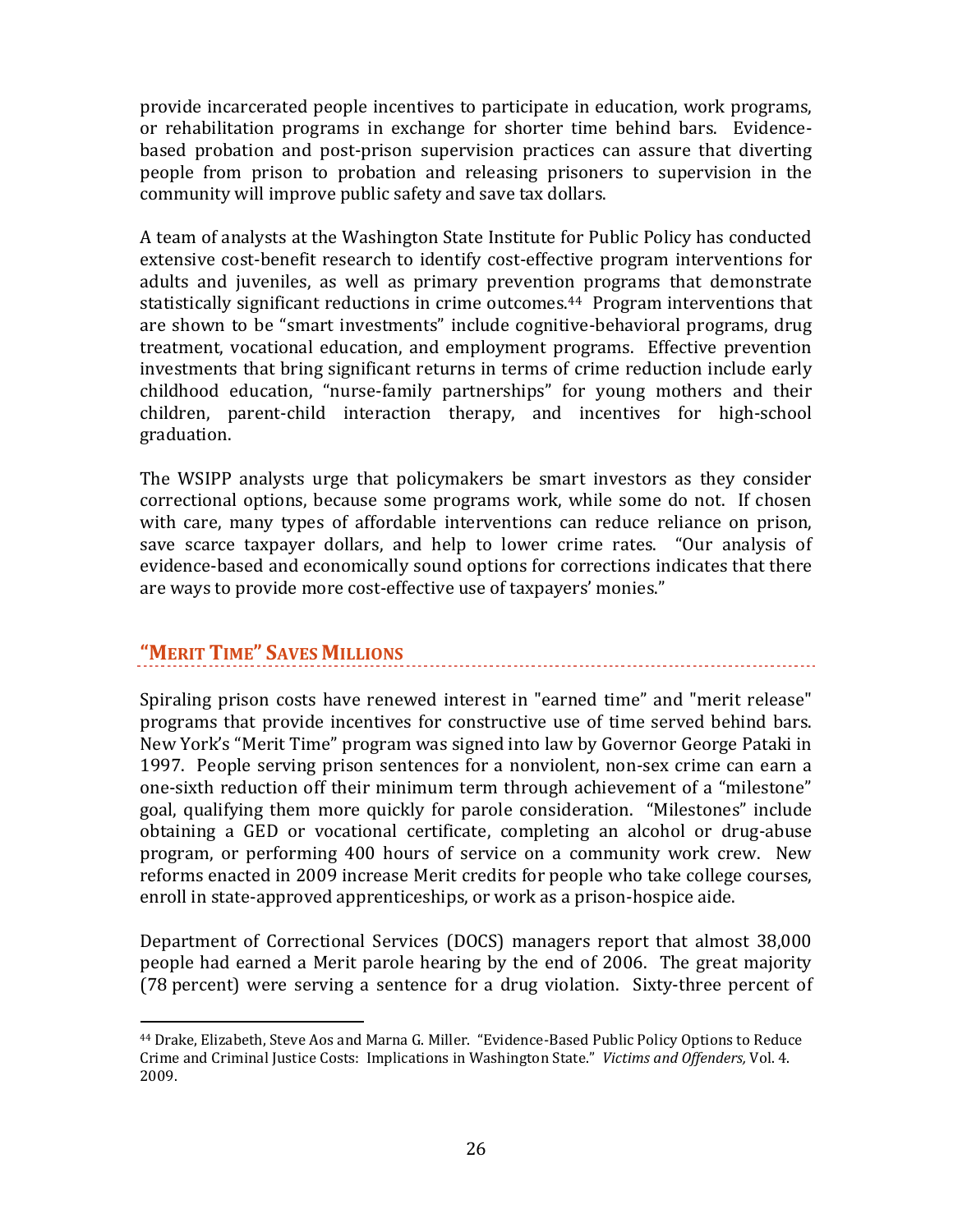them were released.45 Research on return-to-prison rates over a period of three years for those earning Merit release shows a lower rate of recidivism: 31 percent, compared to 39 percent for other people released from prison.46

## **COST SAVINGS ESTIMATES**

DOCS researchers estimate that those who earn Merit release slice more than six months off their minimum sentence, saving an average of \$15,464 per release, for a total savings between 1997 and 2006 of \$372 million. <sup>47</sup> While these population control tools also help to restrain correctional costs, some of the cost savings estimates made by correctional managers have not produced any net reduction in overall expenditures on prison system operations.

From 1999 forward, the New York State prison population declined on a steady curve, but actual budget savings are hard to achieve unless prisons are actually closed. The administration repeatedly proposed closure of prison facilities, but until the economic downturn drove drastic budget cuts in 2009, the politics of prison closure trumped practical budget concerns. To make matters worse, other elements of the prison budget ballooned, erasing any cost savings achieved though application of DOCS' powerful population control tool kit.

Across the river in New Jersey a combination of drug policy reforms and parole system improvements since 1999 have opened the door to significant fiscal savings with no apparent adverse impact on public safety. In June 2009, DOC managers closed the Riverfront State Prison, a 1,000-bed prison in Camden, with annual operating costs of \$42 million.48

A significant motivation for downscaling prison systems has been the need to conserve our precious tax dollars in the face of a severe economic downtown. State officials have produced a variety of calculations to illustrate budget savings that have been achieved through reduced reliance on incarceration. But most agree that saving significant amounts of tax dollars requires closure of entire prison facilities.

<sup>&</sup>lt;sup>45</sup> The parole board approved merit release for 69 percent who had earned a merit hearing, but because the hearing usually precedes the actual release, not all are released before their normal parole eligibility date.

<sup>46</sup> New York State Department of Correctional Services. (2007) "Merit Time Program Summary: October 1997 – December 2006." Online at http://www.docs.state.ny.us/Research/annotate.asp#merit

<sup>&</sup>lt;sup>47</sup> DOCS. "Merit Time Program Summary"

<sup>48</sup> Associated Press Wire Service, January 15, 2009.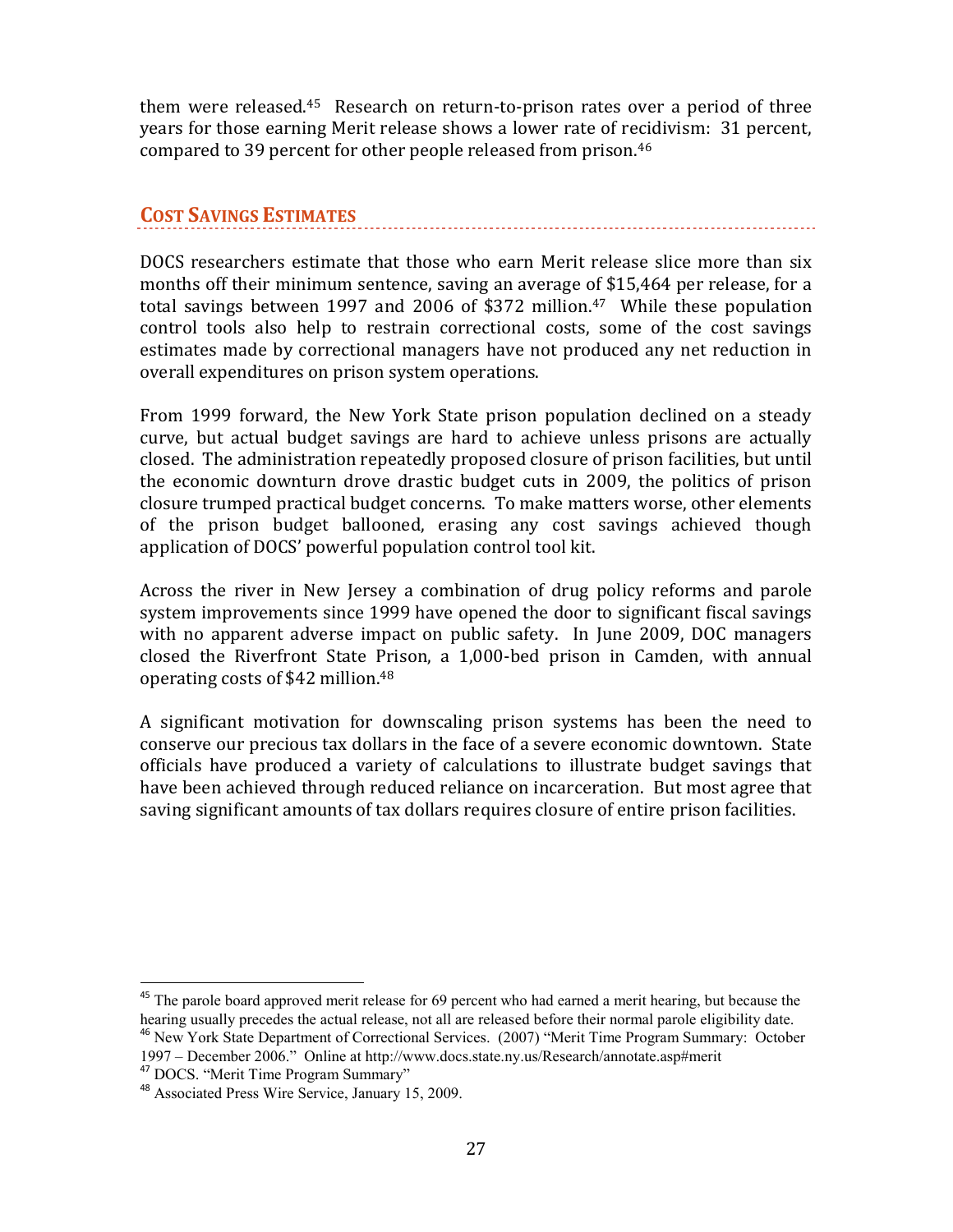## **COST/BENEFIT ANALYSTS ACROSS THE POLITICAL SPECTRUM ADVISE CONTROLLING COSTS**

In 1999, the same year that prison populations began to shrink in New York and New Jersey, the Manhattan Institute published a report of cost/benefit analysis conducted by a team of conservative analysts. They urged a rethinking about the wisdom of continuing prison capacity expansion.<sup>49</sup>

It is likely that the community costs associated with additional incarceration would increase as the incarceration rate increases. One reason for this is that prison may lose its value as a penalty if it is seen as commonplace. A second reason is that high incarceration rates may undermine the legitimacy of the government if citizens come to see the government as too intrusive and coercive. Of course, low incarceration rates may have that effect too, if citizens come to feel that the government is not "doing enough" about crime. Thus, it is important to get the level of incarceration "right" for reasons of justice as well as to ensure the prudent use of tax dollars. Given the dramatic increases in the proportion of the population under correctional supervision in recent years, these costs must be considered.

A new study published by the Center for Economic and Policy Research proposes that reducing reliance on imprisonment of people convicted of non-violent crimes could wring billions of dollars from correctional budgets.50

A reduction by one-half in the incarceration rate for non-violent offenders (who now make up over 60 percent of the prison and jail population) would lower the overall incarceration rate to the level reached in 1993 (which was already high by historical standards). This would also lower correctional expenditures by \$16.9 billion per year, with the large majority of these savings accruing to state and local governments. These projected savings would amount to almost one-fourth of total corrections budgets. The extensive research on incarceration and crime suggests that these budgetary savings could be achieved without any appreciable deterioration in public safety.

 49 Piehl, Anne Morrison, Bert Unseem and John Dilulio. "Rightsizing Justice: A Cost-Benefit Analysis of Imprisonment in Three States." New York: The Manhattan Institute. September 1999.  $50$  Schmitt, John, Kris Warner, and Sarika Gupta. "The High Budgetary Cost of Incarceration." Washington DC: Center for Economic and Policy Research. June 2010.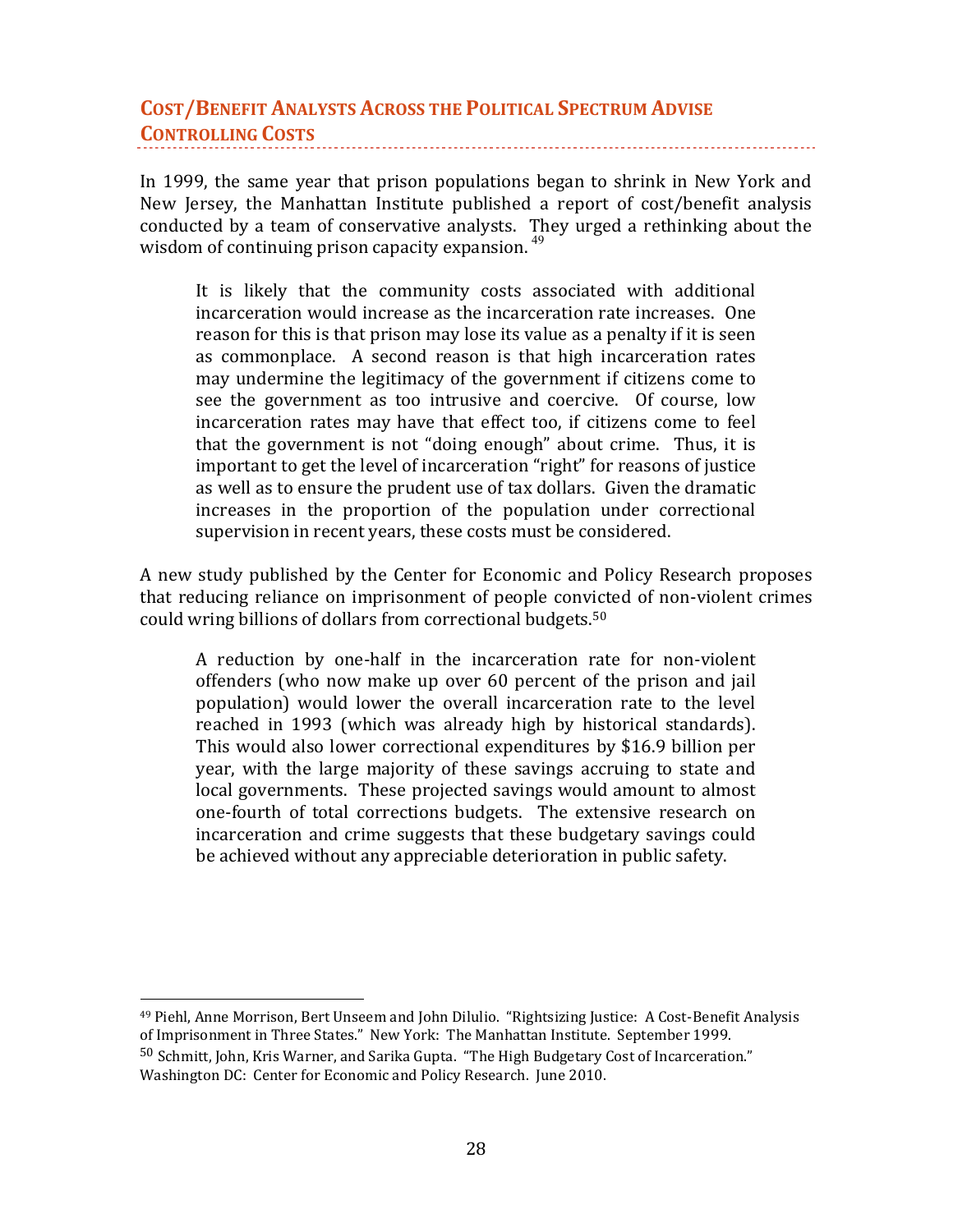## **IMPROVING PUBLIC SAFETY WHILE DOWNSCALING PRISONS**

The record in "downscaling states" is clear. Reducing prison populations does not increase crime rates. Changing the sentencing guidelines for drug possession and improving community corrections and parole supervision helped Kansas officials to avoid the cost of building a new prison. Prison managers were able to close a women's camp in 2008, saving \$480,000.51 In 2009, prison capacity was reduced by 447 unneeded, minimum-security, prison beds.<sup>52</sup> Reduction in the state's prison population levels since 2003 has not diminished public safety. By 2008, the violent crime rate had fallen by three percent, while property crime fell by 16 percent.

The downscaling process in Michigan that was initiated in 2007 has clearly not produced increased levels of crime in the state. While prison population levels spiraled downward, crime rates also fell – with a reduction in violent crime of 11 percent between 2006 and 2008, and a nine percent reduction in property crime.

Since 1999, when New Jersey's prison population began to fall, a combination of drug policy reforms and parole system improvements set the stage for significant state budget savings, and – again – there has been no negative impact on public safety. Between 1999 and 2008, the rate of violent crime dropped by 21 percent, while property crime fell by 23 percent.

Meanwhile, the state of New York has set national records for both crime reduction and prison downscaling. The state's prison population hit a high-water mark in 1999, dipping thereafter by 20 percent. And yet FBI crime data show that by 2008 violent crime had fallen by 32 percent since 1999, and property crime fell by 26 percent. The downscaling experience in New York should give policy makers across the nation great confidence that reducing reliance on imprisonment can be accomplished without jeopardizing the public's safety.

## **STRENGTHENING HIGH-RISK COMMUNITIES WITH JUSTICE REINVESTMENT**

As policymakers move to control and reduce prison costs, an increasing number of them are embracing the concept of "Justice Reinvestment," whereby cost savings wrung from sentencing or correctional reforms are channeled back to improve and expand community supervision and/or treatment programs, or invested in efforts to improve housing, and educational opportunities for people living in high-crime, high-incarceration neighborhoods.

The emerging concept of Justice Reinvestment springs from counter-intuitive research findings such as those cited above that mass incarceration carries negative

<sup>&</sup>lt;sup>51</sup> Manning, Carl. "2 prison units to close earlier than planned." *Fort Mill Times, January 23, 2009.*<br><sup>52</sup> Hanna, John. "Kansas prisons chief: Budget cuts may shorten sentences." *Kansas City Star, August 24*, 2009.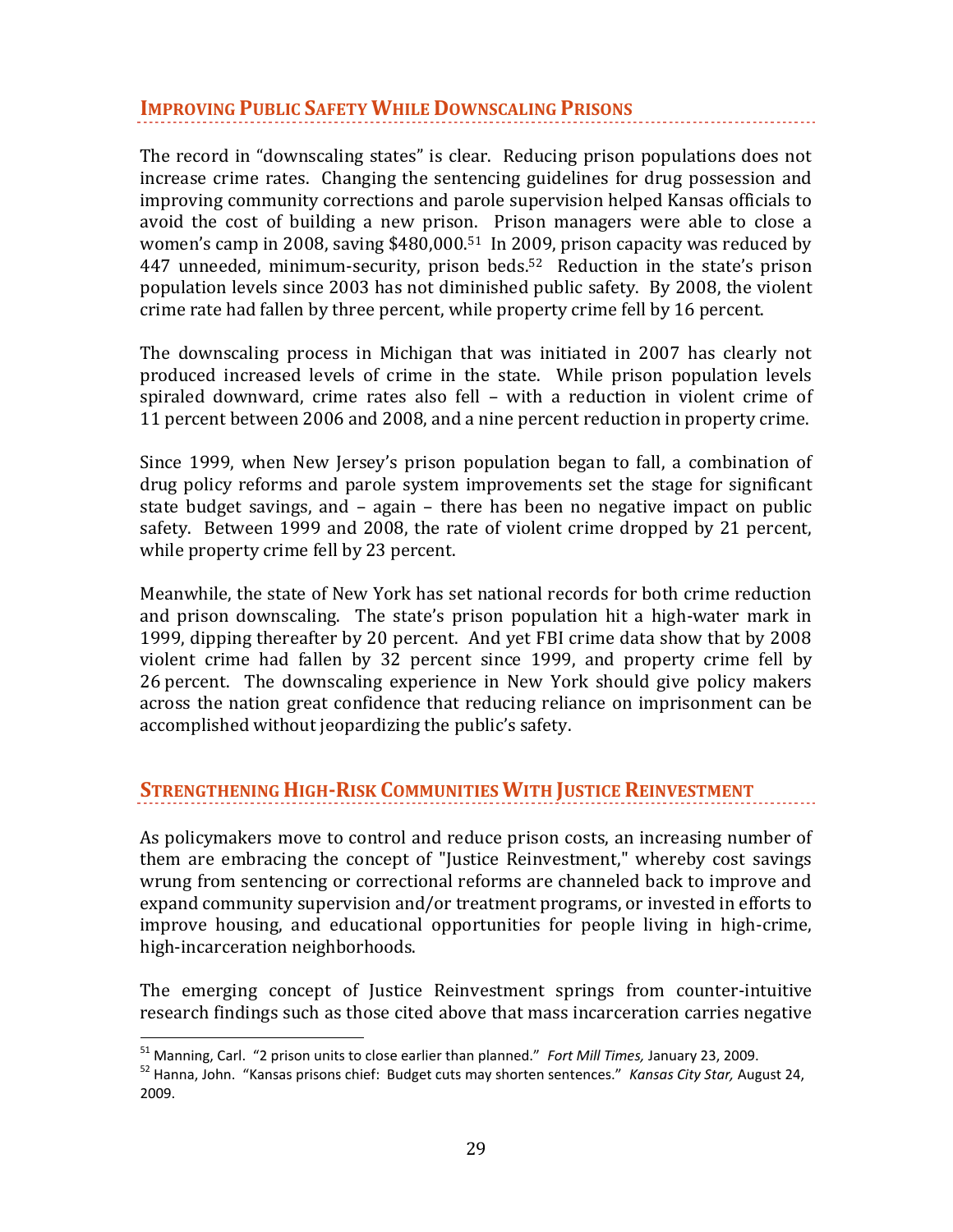impacts for inner-city urban neighborhoods where it perpetuates a cycle of crime and incarceration. Billions of precious tax dollars are spent to imprison large numbers of people from impoverished urban communities. Yet investment in iron bars and razor wire provides relatively little return in terms of public safety, especially when compared with the positive benefits that can be gained by providing substance-abuse treatment, housing, education, and jobs. Justice Reinvestment involves reducing spending on prisons and investing a portion of the savings into infrastructure and civic institutions located in high-risk neighborhoods.

Since a national Justice Reinvestment project was introduced at the Council of State Governments, 14 states (Arizona, Connecticut, Indiana, Kansas, Michigan, Nevada, New Hampshire, North Carolina, Ohio, Pennsylvania, Rhode Island, Texas, Vermont, and Wisconsin) have taken up strategies designed to implement the concept.

One of the most ambitious Justice Reinvestment projects has been initiated in Kansas. When correctional managers began to turn their attention to reducing prison costs in 2006, other state officials partnered with the Council of State Governments to embark on an ambitious plan for justice reinvestment in one of the state's high-risk neighborhoods. They understood that a lasting reduction in crime and recidivism rates would depend on efforts to revitalize the neighborhoods where people had been living when they committed the crimes that sent them to prison, and on the provision of substance abuse, mental health, employment, and housing services in the communities to which they would return.

Aided by staff at the Justice Mapping Center, they were able to pinpoint the multiple problems that gave Wichita's Council District 1 the highest incarceration rate in Kansas, accounting for \$11.4 million in spending for its prison commitments over the course of a single year. People from District 1 were using more than twice the number of prison beds as any other Wichita council district.<sup>53</sup>

State agency officials are working with staff at local city agencies on a comprehensive plan for neighborhood revitalization. Members of the state legislature are collaborating with city council members, and a community advisory committee includes representatives of the local housing and police departments, along with people from the faith community.

Since up to a third of the people released from prison who return to District 1 are homeless or lack appropriate housing options, the heart of the revitalization plan – "The New Communities Initiative" – is a neighborhood-based housing development project that will target the district's hundreds of abandoned houses and blighted properties. Several banks, hospitals, private foundations, schools, and universities have joined the community development collaboration.

l

<sup>&</sup>lt;sup>53</sup> Michael Thompson, Tony Fabelo and Eric Cadora, "Building Community Capacity to Reduce Crime and Save Prison Space" (Council of State Governments PowerPoint presentation to the Wichita Summit, April 18, 2005).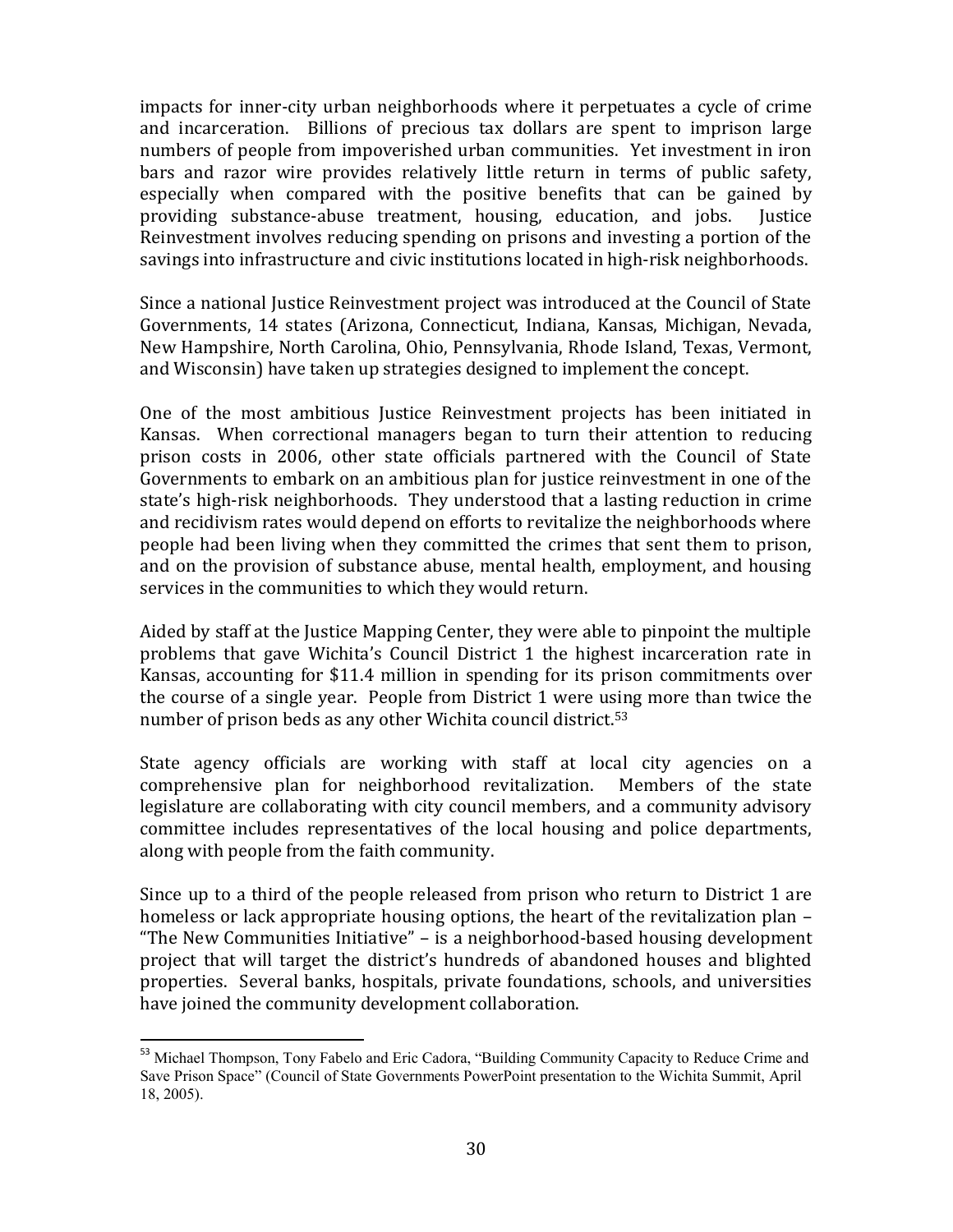## **JUSTICE REINVESTMENT IN ARIZONA**

Corrections professionals in Arizona struggle with unbridled prison population growth. Recent projections indicate that if current trends continue, the state prison population will grow by 52 percent over the next ten years, twice the rate of increase projected for the state's general population, costing taxpayers billions of dollars. Analysis of population growth reveals the high rate of failure among people on community supervision as the primary driving factor behind prison growth: parole and probation revocations account for 17 and 26 percent of admissions respectively.

Geographical analysis conducted by the Justice Mapping Center showed that a handful of neighborhoods contribute a greatly disproportional share of the people who go to prison and return upon release. South Phoenix contains just one percent of state residents yet accounts for more than six percent of the prison population. The cost of incarcerating residents from a single Phoenix zip code mounts to \$70 million annually.

The Arizona Department of Corrections is collaborating with the U.S. Department of Justice and Maricopa County government and services providers in the Phoenix Metro area to develop a plan to reduce crime and incarceration rates in such highrisk neighborhoods. To begin, they decided to focus on a specific area and review the ways in which people returning to this area were supervised by ADC Community Corrections (commonly referred to as "parole").

Changing the style of supervision to incorporate evidence-based practices such as motivational interviewing and collaborative approaches with community service providers could reduce the number of warrants issued for technical violations. The Legacy Project, a pilot program in South Phoenix's 85040 and 85941 zip code areas, was initiated by ADC in 2007. Soon after, the model was replicated by the Maricopa County Adult Probation Department within the 85041 zip code area.

Zip codes 85040 and 85041 have concentrations of poverty, crime, and delinquency that have spanned decades, with half of the area's families receiving public welfare, food stamps, and/or state-funded health benefits. Some thousand people return to the neighborhood from prison each year.

Prior to release, eligible people who will return to 85040/41 are housed together for "transition-specific planning." They meet the parole agents who will work with them after release to help them and their families achieve stability.

The effort is to move the focus away from a "zero tolerance" approach to technical rule violations toward assessment of criminogenic factors such as poverty, unemployment, substance abuse, and mental illness. Supervision agents are teaming up with city, state, and federal community providers, sharing office space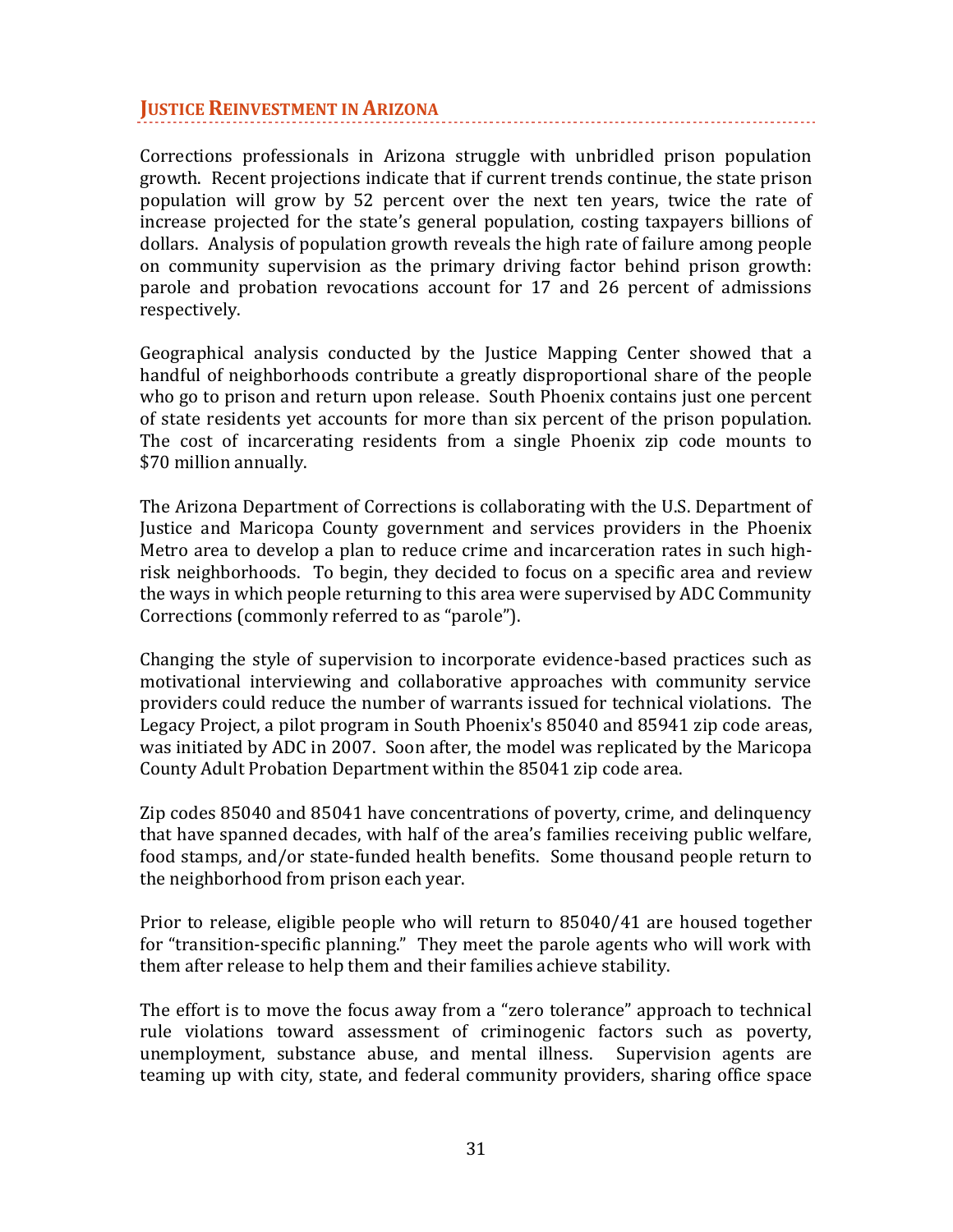and facilitating access to needed services such as obtaining personal identification, employment and educational resources, health insurance, unemployment or disability benefits, and nutrition assistance. Referrals are given to offenders who need substance abuse and mental health treatment.

To further advance the principles of Justice Reinvestment and reduce the rate of probation violation, the Arizona Legislature enacted Senate Bill 1476, the "Safe Communities Act," in December 2008. The measure created incentives for success for those sentenced to county-based probation supervision. Probationers are eligible to have their supervision term reduced by 20 days for each month of compliance with probation conditions, performance of community service, and payment of restitution to victims. Any county probation agency that sees a reduction in recidivism and revocations was to receive 40 percent of the prison bed savings to provide greater access to drug treatment and training programs, and to expand services to victims of crime.

A report compiled by the Administrative Office of the Courts indicates that, compared to fiscal year 2008 baseline data on revocations, there was a 13 percent decrease in revocations resulting in an admission to state prison during fiscal year 2009. During the same period, the rate of new felony convictions among people on probation fell by two percent.54 Staff at the Joint Legislative Budget Committee estimated that more than \$6 million in prison costs were averted by revocation reductions in eight counties who met the requirements of SB 1476. They calculated that \$2,410,300 should be appropriated to increase community corrections services.55 But, facing an overwhelming huge budget crisis, Arizona legislators have not made any appropriations available for the purposes set forth in the "Safe Communities Act."

The promise of additional funds has not been the only motivation for reform of community supervision, however. Court officials say that revocation and recidivism reductions actually began some months before SB 1476 took effect. Work to incorporate evidence-based practices in probation had been initiated back in 2002, when the Administrative Office of the Courts and county probation managers began to introduce validated risk-assessment tools. National experts in the field of evidence-based practices were engaged to educate the state's judges about the advantages the new strategies bring to strengthen community supervision.

Once the new tools were incorporated in practice, probation staff received training in evidence-based supervision techniques such as motivational interviewing and cognitive skills training. They were given case-planning tools to help them target

<sup>54</sup> Waters, Kathy, JL Doyle and Marin Aguilar-Amaya. "Arizona Adult Probation: Probation Revocation & Crime Reduction Report, Fiscal Year 2009. Phoenix: Arizona Supreme Court Adult Probation Services Division.

<sup>&</sup>lt;sup>55</sup> Joint Legislative Budget Committee staff memorandum. "Probation revocation and crime reduction performance funding; reports," dated December 22, 2009.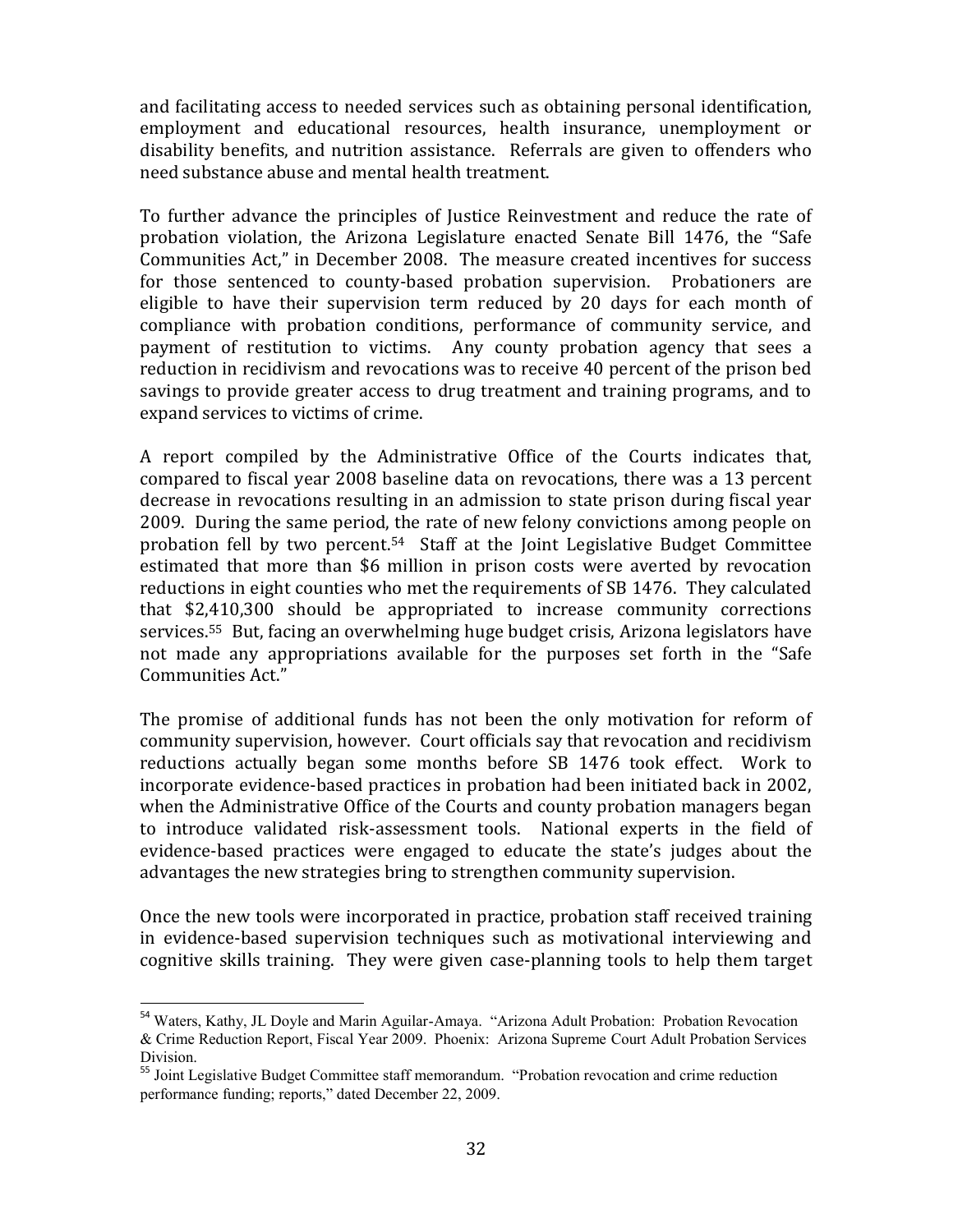program interventions to meet the risk and needs profiles of individuals under supervision, as well as positive reinforcement techniques to bolster motivation among the people they supervise. AOC provided a wealth of training and support to local probation staff throughout the process. Each county probation department is required to promulgate new policies and procedures to reflect the Code revisions. Facing a budget cutback in 2009, then-Chief Justice Ruth McGregor issued an executive order that covered a range of belt-tightening measures to trim the Judicial Branch budget. Superior Court Presiding Judges were urged to rely on the new probation risk-assessment tools and case-management strategies to reduce revocations to both jail and prison, to allocate supervision resources more efficiently, and to move for early termination for low-risk people who had made good progress and gained stability in the community.

Five county probation offices have been approved for full operation under AOC's new evidence-based practice Codes. The rest of the counties are on track for approval by December 2010. The target for reducing revocations under SB 1476 had been set at just five percent. Preliminary results show progress at more than double the required rate – as well as a modest reduction in new crimes – an encouraging sign that efforts made since 2002 to strengthen probation supervision are paying off in more efficient, more effective use of community supervision resources. These improvements indicate that the time is ripe for increasing judicial discretion to safely divert people with lower risk profiles to community supervision who are now mandated to prison under Arizona's harsh sentencing laws.

The Maricopa County Adult Probation Department is undergoing a major effort to implement evidence-based practices in response to the revisions of the Arizona Code of Judicial Administration.56 Highlights of the new initiative in Maricopa County reflect the evidence-based strategies that have demonstrated excellent outcomes in Maryland.

- Training staff in periodic administration of risk-assessment tools and development of risk-based case plans that will target the criminogenic needs of each person under probation supervision.
- Shifting the focus of case management and interventions (e.g., cognitivebehavioral and social-learning programs; substance-abuse treatment) toward those with higher risks and needs, in recognition that low-risk probationers generally do not require intervention unless problems emerge while they are under supervision.
- Recognizing that interventions should be tailored to individual needs, as appropriate to a person's culture, gender, learning style, and motivation for change.

 <sup>56</sup> Broderick, Barbara. "Chiefly Speaking: Follow-up on Justice 20/20." *The Chronicle: Newsletter of the Maricopa County Adult Probation Department*, Vol. XXII(3), May/June 2010.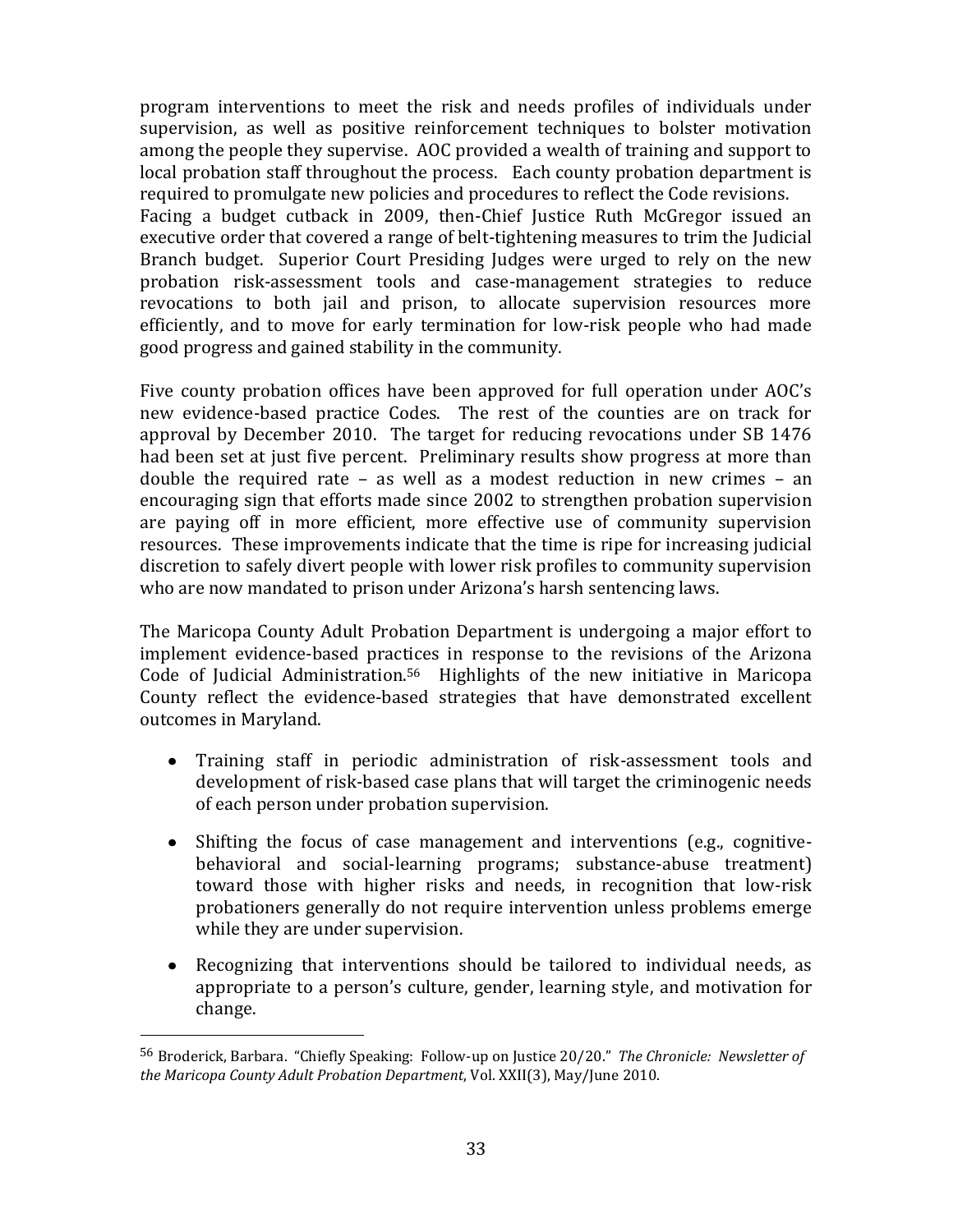The Maricopa County Adult Probation Department has a long-standing evidencebased approach to case management for people with serious mental illness issues. To provide appropriate services and reduce their higher risk of revocation, staff who manage special caseloads for these people use risk-assessment tools to tailor case plans that reflect effective case-management strategies:

- A "Firm but Fair" supervision approach that involves caring, fairness, trust, and an authoritative (but not authoritarian) style of relating to those under supervision.
- A problem-solving approach to barriers and difficulties experienced by people with mental illness as they struggle to comply with the rules of probation supervision.
- A boundary-spanning effort to work closely as a team with mental health treatment professionals and to effectively advocate for needed services.

These skills and tools are helping to win very encouraging results with a challenging set of probationers. In fiscal year 2009, the specialized mental health units reported a 79 percent rate of successful probation completion, with just five percent of those on special caseloads being convicted for a new felony.

## **CONCLUSION**

 $\overline{\phantom{a}}$ 

The harsh reality of the fiscal crisis coupled with a renewed interest in evidencebased programming is stimulating a national conversation about the unreasonably high level of incarceration in the U.S. and the prospects for reducing its scale while at the same time promoting better public safety outcomes. Community corrections practice in Arizona is already moving toward broad implementation of evidencebased strategies, and the preliminary results are showing great promise.

A recent report from Arizona's Auditor General's Office has recommended consideration of a number of improvements that could cut prison costs while increasing the effectiveness of the criminal justice system:57

- Expand diversion of those convicted of low-risk offenses to non-prison alternatives.
- Revise truth-in-sentencing laws to reduce the amount of prison time served by those sentenced for low-risk offenses.

<sup>57</sup> *Department of Corrections – Prison Population Growth.* Office of the Arizona Auditor General. Report No. 10-08 September 2010.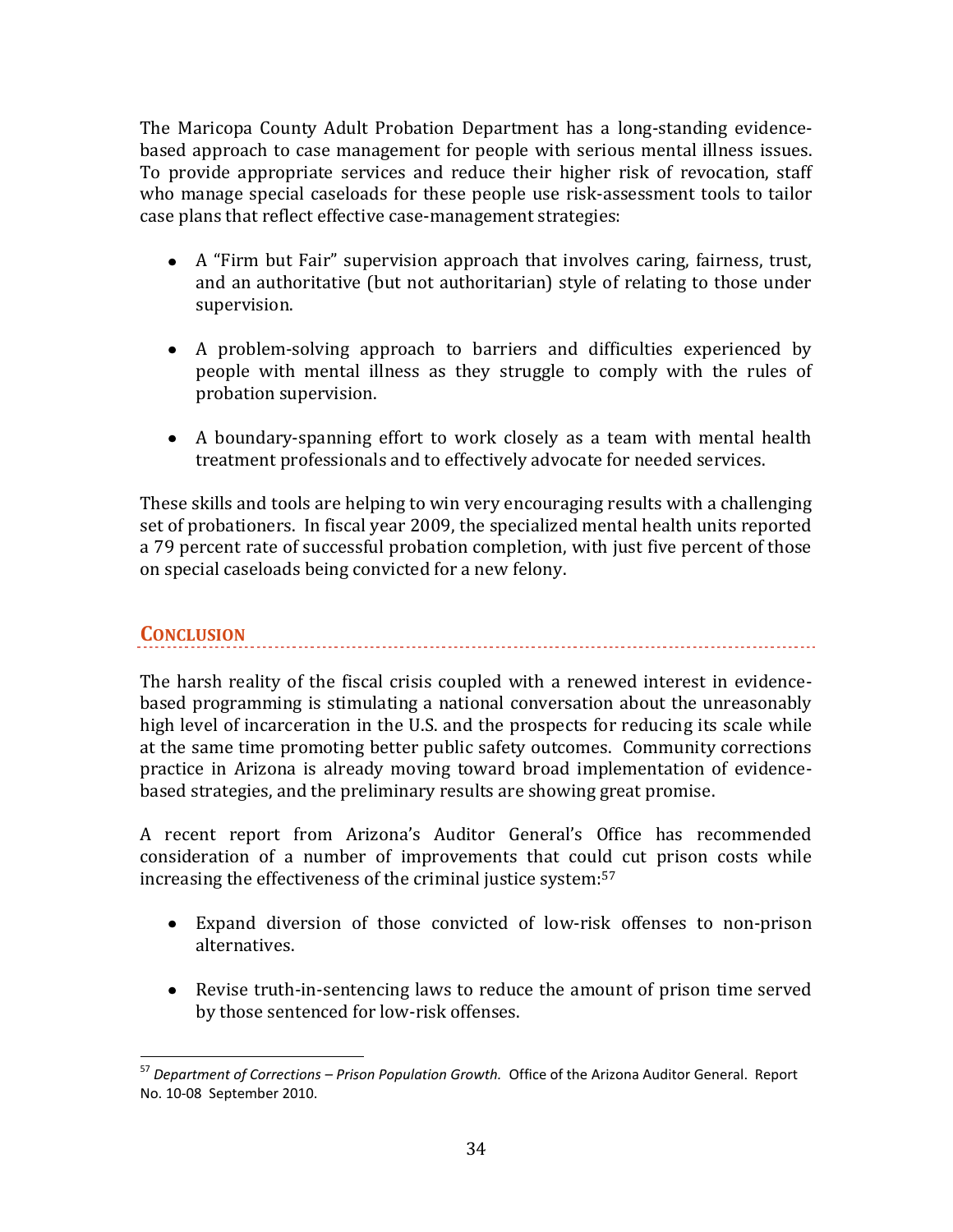- Broaden use of cost-effective non-prison sentencing alternatives drug treatment, home arrest and day reporting.
- Reduce parole violation revocations with use of graduated sanctions such as day reporting, residential treatment and assessment centers.

The track record established in four "downscaling states" demonstrates that prison populations *can* be reduced with sentencing reforms and correctional policies designed to improve the overall performance of the criminal justice system. The fast growth in the number of states that are experiencing declines in their prison population has not been met by public outcry. More than a decade of public opinion surveys show that support has steadily increased for sensible reforms. The time is ripe in Arizona to pursue a better balance between prison costs and community corrections benefits.

Arizona policymakers can restore judicial discretion to sentence people to more effective, less costly correctional supervision and treatment options in lieu of prison in cases where such measures would clearly better serve both justice and public safety objectives. Policies can be introduced to shorten prison terms with incentives for constructive activities. Pragmatic changes to "truth in sentencing" provisions have not proved controversial in states that have adopted them. Efforts to improve community supervision of people sentenced to probation, as well as those who return home from prison, are helping to restore our confidence in the American courts and correctional systems.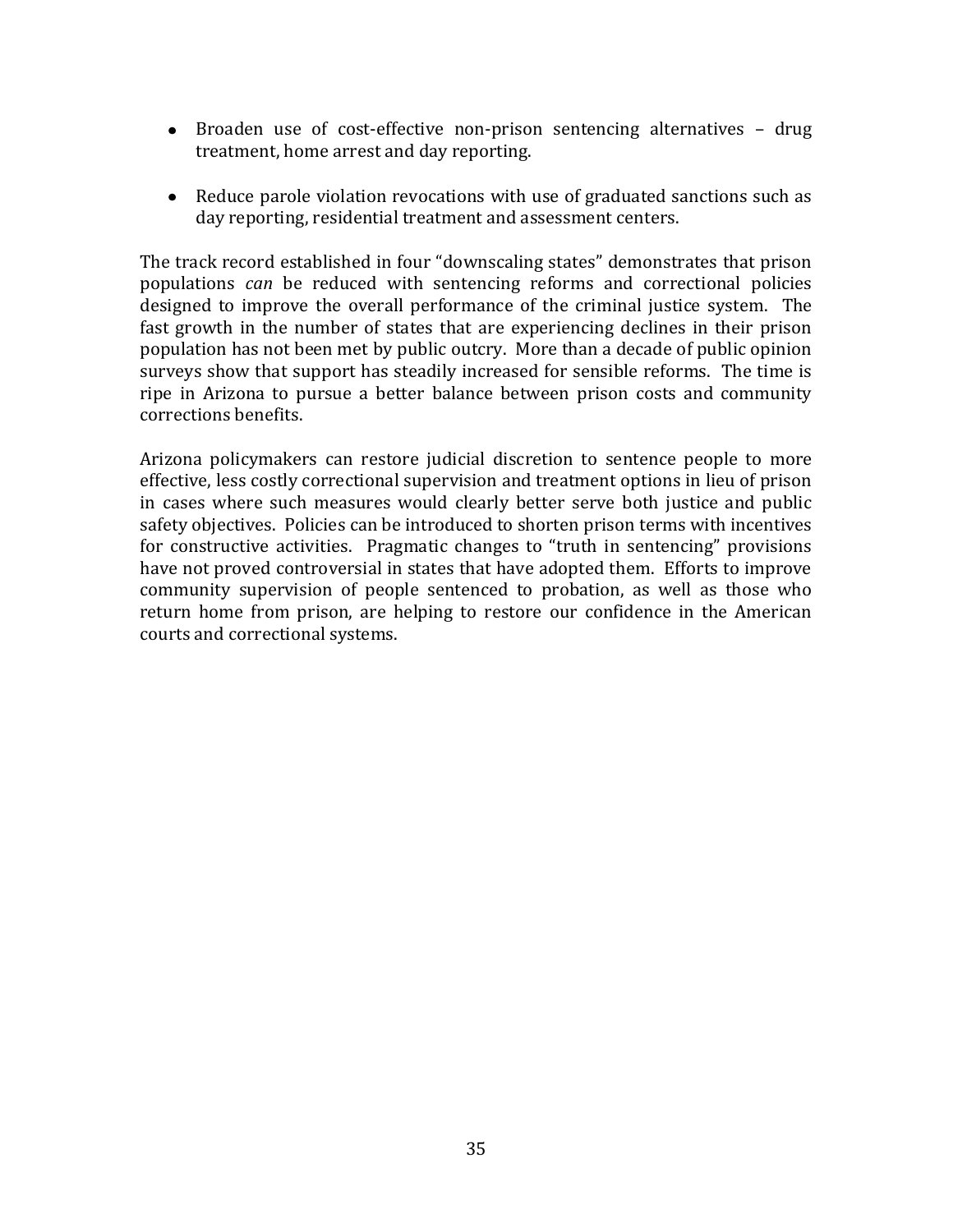Judith Greene is a criminal justice policy analyst and director of Justice Strategies. From 1985 to 1993 she was Director of Court Programs at the Vera Institute of Justice, where she was responsible for planning and development of a variety of demonstration programs designed to improve the efficacy of both pretrial release and sentencing practices. Subsequently she served as program director for the State-Centered Program of the Edna McConnell Clark Foundation, as a research associate for the RAND Corporation, and as a senior research fellow at the University of Minnesota Law School. In 1999 she received a Soros Senior Justice Fellowship from the Open Society Institute. Over the past year she has worked as a research associate for the Drug Policy Alliance, The Sentencing Project, the NAACP, and the Mississippi ACLU.

Ms. Greene's articles on criminal sentencing issues, police practices, correctional policy and prison privatization have appeared in numerous publications, including The *American Prospect*, *Corrections Today*, *Crime and Delinquency*, *Current Issues in Criminal Justice*, *The Federal Sentencing Reporter*, *The Index on Censorship*, *Judicature*, *The Justice Systems Journal*, *Overcrowded Times*, *Prison Legal News*, *The Rutgers Law Journal*, and *The Wake Forest Law Review.* Her work has been cited in the *New York Times*, the *Washington Post*, the *Wall Street Journal* and the *Los Angeles Times*, as well as hundreds of local newspapers across the nation.

She has presented papers for scores of organizations and conferences, including for the American Civil Liberties Union, the Open Society Institute, the Canadian Centre for Policy Alternatives, the British Columbia Provincial Court Judicial Conference, the Freidrich Ebert Stiftung's International Conference on Police Policy, the German Association for Social Work, Criminal Law and Crime Policy, the Academy of Criminal Justice Sciences, the Economic Policy Institute conference on Privatization, the Minnesota Sentencing Commission, the Maryland Commission on Criminal Sentencing Policy, and the Youth Law Center. She has presented legislative testimony on sentencing and corrections policy in California, Colorado, Connecticut, Georgia, Maryland, Michigan, New Jersey, New Mexico, New York, and Texas.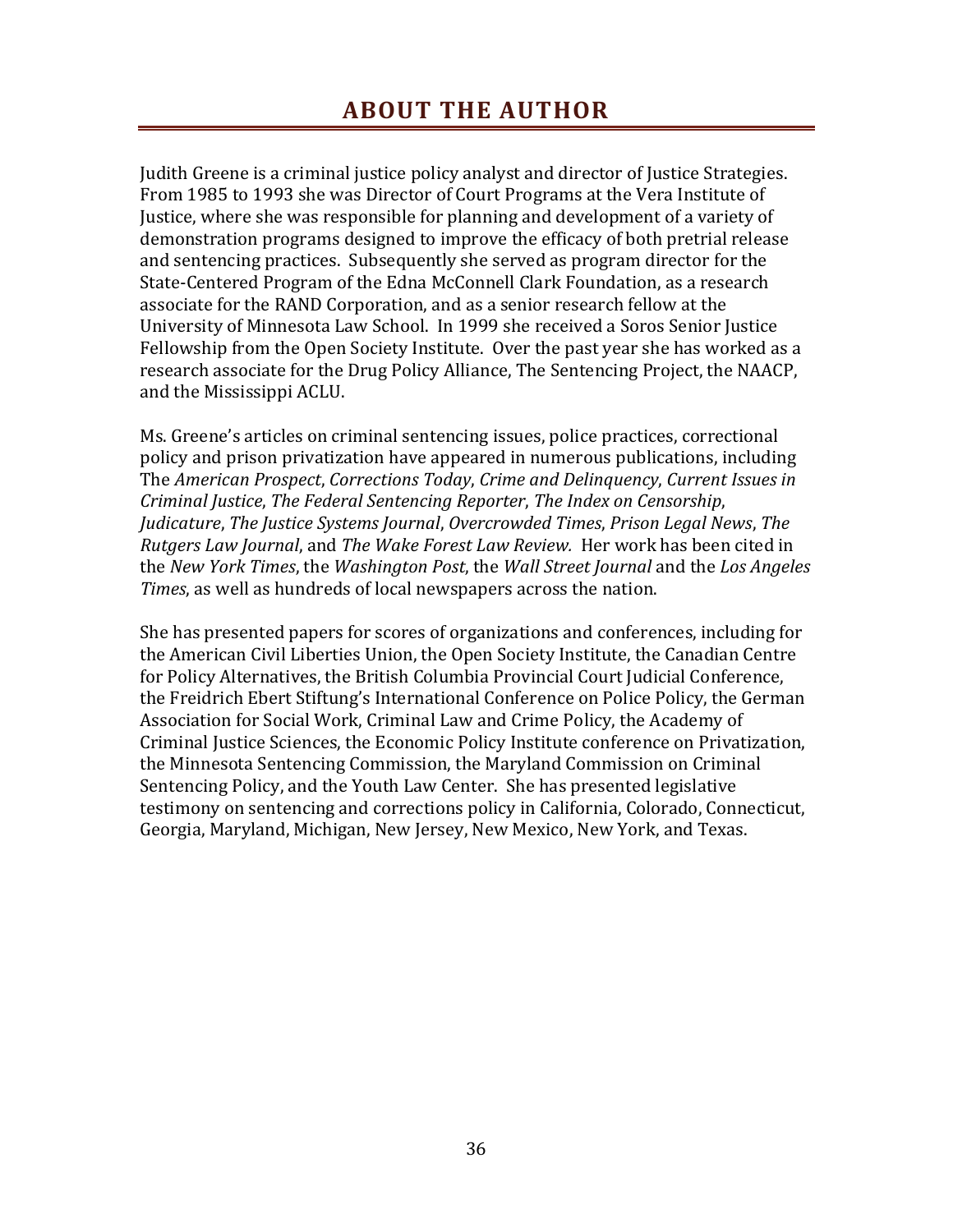#### **JUDITH GREENE**

139 Washington Avenue Brooklyn, NY 11205 718-857-3316

## **PROFESSIONAL EXPERIENCE**

#### 2000 – Present: **JUSTICE STRATEGIES,** Director.

Justice Strategies conducts research and policy analysis on criminal sentencing issues, correctional policies and practices, immigration enforcement and detention issues, police policies and practices, and public opinion on crime and justice issues,. Our current research activities include analysis of opportunities for policy reform at the federal, state and local levels on a broad variety of issues, including police practices, mandatory minimum drug laws, Justice Reinvestment strategies, and mandatory detention and removal of immigrants. Over the past year we have conducted policy research in collaboration with the Drug Policy Alliance, The Sentencing Project, the NAACP, and the Mississippi ACLU.

#### 1999 – 2000: **OPEN SOCIETY INSTITUTE,** Senior Soros Justice Fellow

Conducted research on prison privatization. Research activities include compiling case studies on the impact of privatization in a number of key states: Minnesota, North Carolina, Tennessee, and Texas. The fellowship project produced a number of publications: magazine and journal articles, "op-eds," as well as widely circulated policy briefs for state officials, human rights advocates, community and labor organizers regarding the impact of privatization on state and local correctional policies, communities, prisoners, and their families.

#### 1997 – 2001: **RAND CORPORATION,** Research Associate

Conducted research and drafts reports for a number of research projects, including the national evaluation of the impact of the Violent Offender Incarceration and Truth-in-Sentencing (VOI/TIS) provisions of the 1994 Federal Crime Act, and . Research activities involved tracing historical developments resulting in "get tough" legislation; and conducting case studies of the impact of privatization on correctional management issues in Florida, North Carolina, and Texas.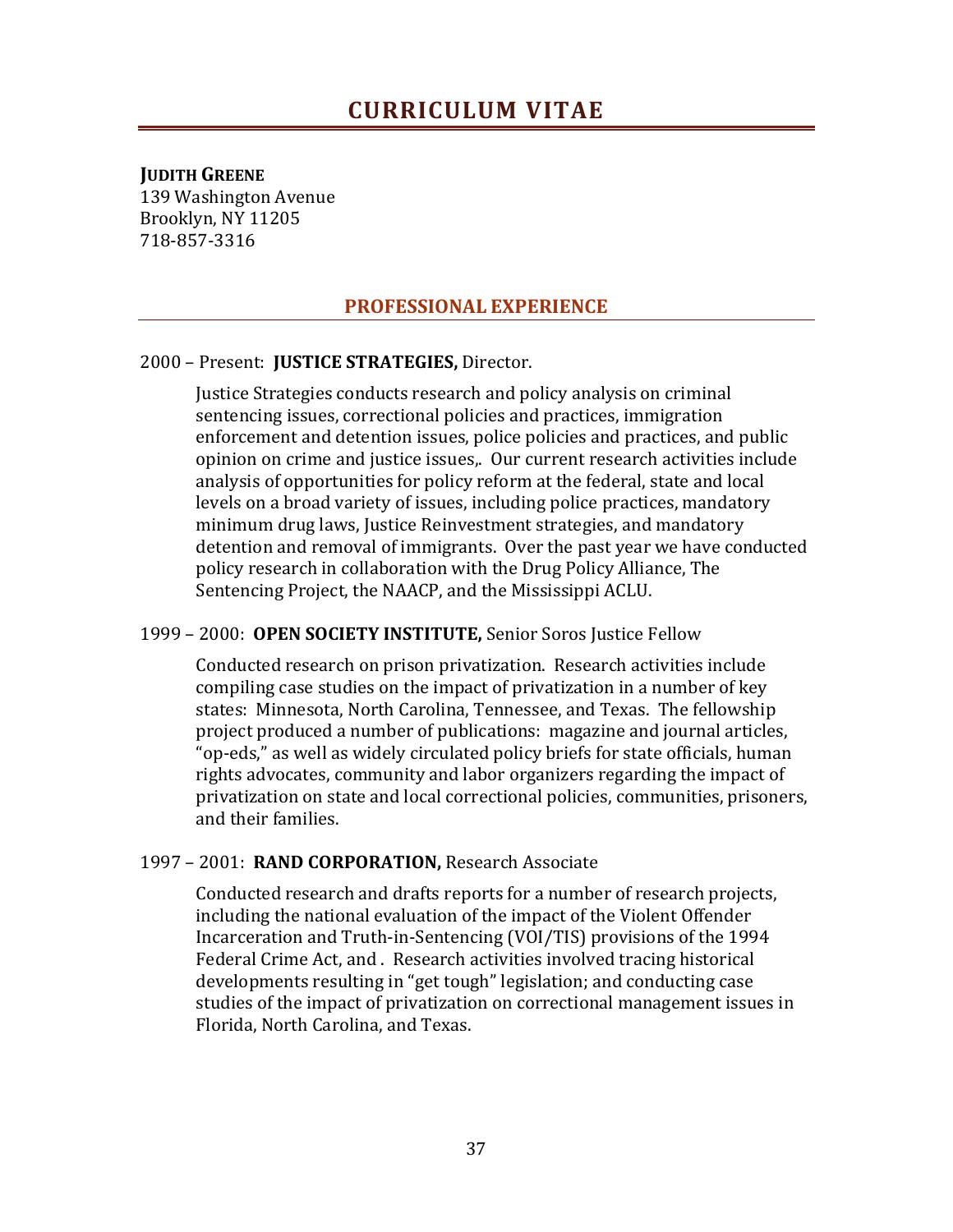#### 1996 – 1999: **INSTITUTE ON CRIMINAL JUSTICE/UNIVERSITY OF MINNESOTA LAW SCHOOL,** Senior Fellow

Developed and conducted research and technical assistance projects for the Institute on Criminal Justice. Her research activities include directing a multi-disciplinary team study of prison privatization sponsored by the Minnesota Department of Corrections; and research on attitudes toward restorative justice among criminal justice practitioners in Vermont. Technical assistance activities include design and management of semiannual workshops on sentencing and correctional issues for state-level criminal justice officials from states that participate in the ICJ's State Partnership for Criminal Justice program.

#### 1993 – 1996: **VERA INSTITUTE OF JUSTICE**, Director of the State Centered Program of the Edna McConnell Clark Foundation

Responsible for planning, development, and management of the Foundation's state-centered reform effort which offered technical assistance to states which were making efforts to reform sentencing and corrections policies to expand the use of intermediate sanctions and bring rates of prison population growth under control. The program promoted improvements in sentencing practice and correctional systems through efforts to improve the policy process and enhance the capacity state-level officials and policymakers to reduce reliance on incarceration and foster development of alternatives to incarceration for appropriate offenders.

## 1985 – 1993: **VERA INSTITUTE OF JUSTICE**, Director of Court Programs

Responsible for planning and development of demonstration programs designed to improve the efficiency of pretrial release, sentencing practices, and administration of intermediate criminal penalties. These activities included initiation of pilot projects in Staten Island, New York, and Phoenix, Arizona, introducing the European day fine system to American courts, and direction of the technical assistance component of the "Structured Fines National Demonstration Project" for the Bureau of Justice Assistance; responsibility for development of Vera's Community Service Sentencing Project in the New York City Criminal Courts; and both design and management of a three-site demonstration of an innovative intensive supervision program for pretrial releasees.

#### 1986 – 1989: **PROSECUTING ATTORNEYS RESEARCH COUNCIL**, Program Consultant

Assisting prosecuting attorneys with the development of sentencing alternatives in their local jurisdictions.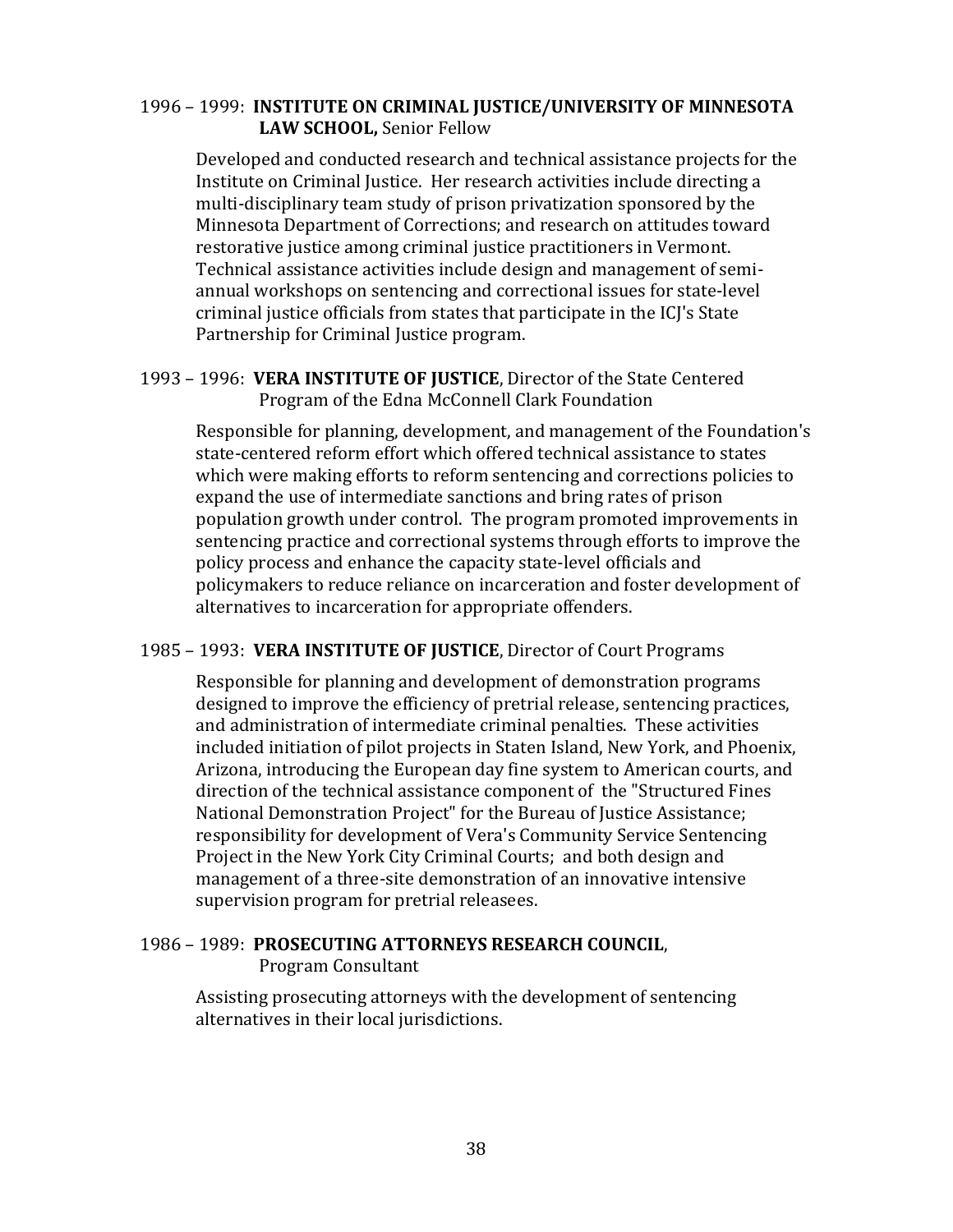1982 – 1985: **VERA INSTITUTE OF JUSTICE**, Community Service Sentencing Program Director.

Responsible for management of Manhattan, Brooklyn and Bronx Borough Projects; planned and directed an expansion into the Borough of Queens in 1985.

1981 – 1982: **VERA INSTITUTE OF JUSTICE**, Borough Director, Manhattan Community Service Sentencing Project.

Planned and initiated the Manhattan Borough Project.

#### 1980 – 1981: **NATIONAL INSTITUTE FOR SENTENCING ALTERNATIVES, BRANDEIS UNIVERSITY**, Director

Developed and managed a training and technical assistance program designed to foster the use of alternatives to traditional criminal sanctions in local court jurisdictions.

#### 1978 – 1980: **NATIONAL CENTER FOR YOUTH LAW/YOUTH LAW CENTER**, Research Associate/Planner

Analyzed public policy and advocated legislative reforms to improve the legal rights of poor and minority youth. Primary concentration in juvenile justice and youth employment rights. Designed and implemented an evaluation component for a project which entailed litigation and law reform activities in six target states.

## 1978 - 1979: **NATIONAL ECONOMIC DEVELOPMENT LAW CENTER**, Training **Consultant**

Gave technical assistance to community development organizations in planning CETA services linked to community economic development.

#### 1977 – 1978: **APPROACH ASSOCIATES**, Research Analyst

Planned and evaluated programs in criminal justice and substance abuse treatment. Primary concentration in alternatives to incarceration and community corrections; correctional work programs, vocational training, and prison industries.

#### 1977: **SAN FRANCISCO PHOENIX CORPORATION**, Planning Director

Responsible for planning and fund raising for a demonstration project providing employment and training services for criminal offenders on parole.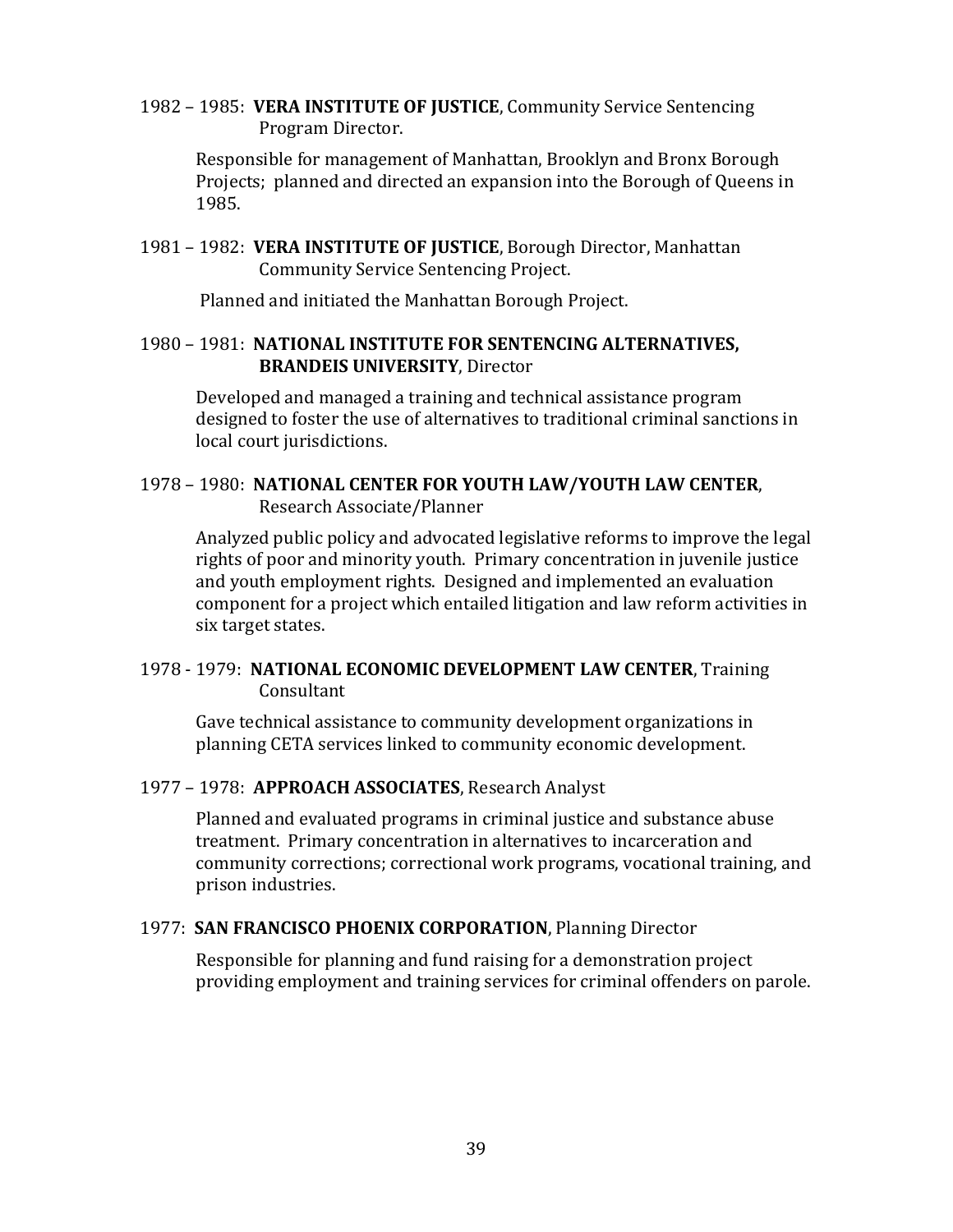#### 1975 – 1977: **SAN FRANCISCO SHERIFF'S DEPARTMENT**, Director of Women's Resources

Planned and developed programs for three women's jail facilities. Designed and implemented a work release program for women prisoners. Developed citation release guidelines for both the Sheriff's Department and the San Francisco Police Department. Conducted field research on the enforcement of the prostitution laws by the police, the courts, and corrections.

#### 1975: **NORTHEAST COMMUNITY MENTAL HEALTH CENTER**,

Vocational Counselor

Assisted criminal offenders with substance abuse problems.

#### 1974: **SAN FRANCISCO SHERIFF'S DEPARTMENT**, Deputy Sheriff

Performed duties as a correctional officer assigned to the maximum security women's jail.

#### 1973 – 1974: **MEHARRY MEDICAL SCHOOL ALCOHOL AND DRUG ABUSE PROGRAM**, Offender Services Coordinator

Developed services for incarcerated offenders with substance abuse problems. Designed and implemented court advocacy unit for alternative sentencing component of a multi-modal drug treatment program. Conducted group counseling for prisoners in state institutions.

#### 1974: **VANDERBILT UNIVERSITY HOSPITAL**, Substance Abuse Counselor

Conducted group counseling for first offenders in a diversion program.

#### 1971 – 1973: **THE HOUSE BETWEEN**, Project Coordinator

Developed program services for residential alternative project serving adult and juvenile women offenders. Provided counseling and developed educational and employment resources.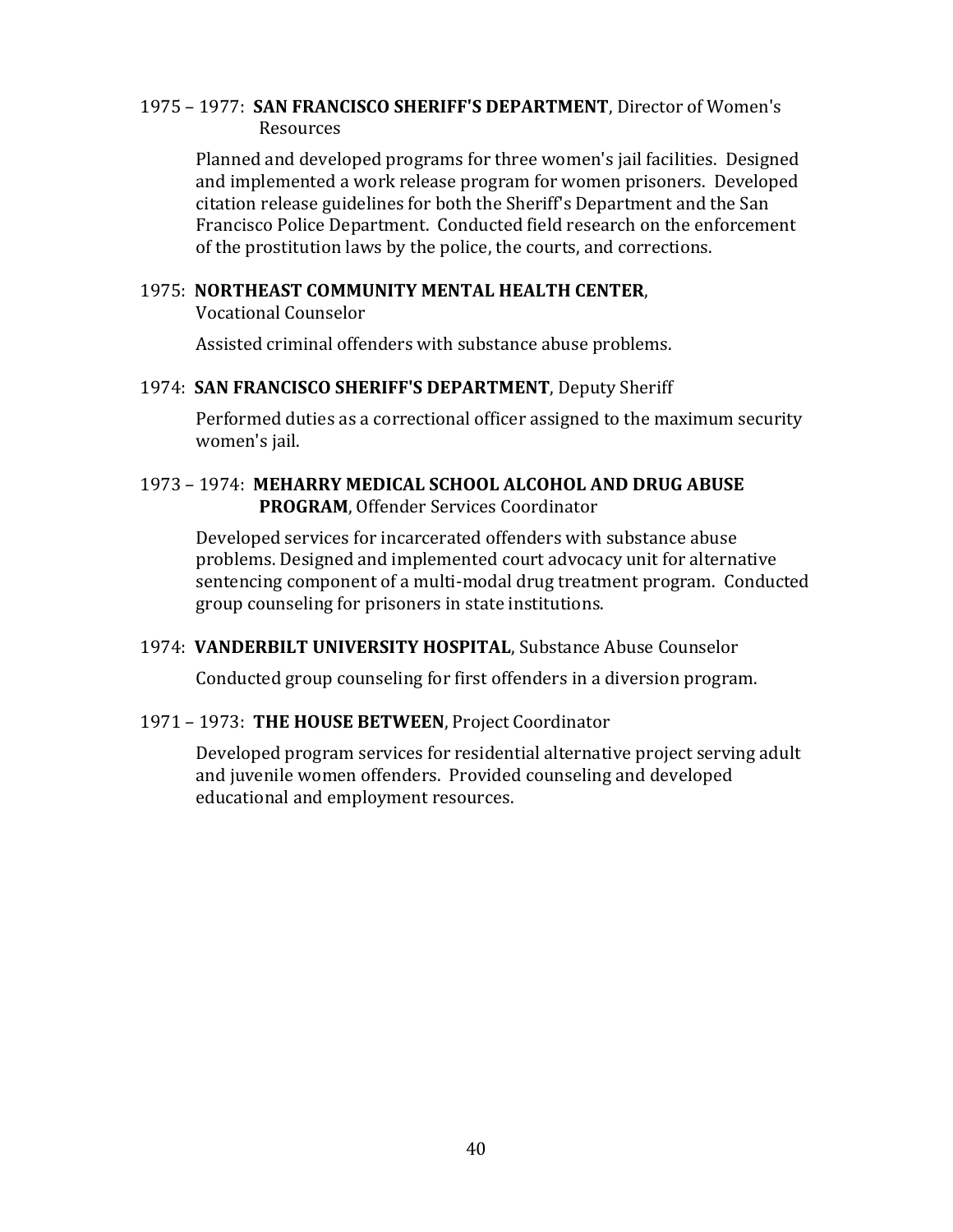"Misplaced Priorities," with Eric Cadora and Jason Ziedenberg. Baltimore: forthcoming from the NAACP.

"NUMBERS GAME: The Vicious Cycle of Incarceration in Mississippi's Criminal Justice System," with Patricia Allard. New York: forthcoming from Justice Strategies.

"Downscaling Prison: Lessons from four states." Washington, DC: Joint publication of the Sentencing Project and Justice Strategies. March 2010.

"Winds of Change: New Developments in Criminal Justice Politics and Policies in the USA." Paper presented in Berlin at the national conference of DBH Fachverband für Soziale Arbeit, Strafrecht und Kriminalpolitik (the German Association for Social Work, Criminal Law and Crime Policy). September 2009.

"Market Madness: How Neo-Liberal Dogma Has Speeded Growth of the Vast American Gulag." Paper presented at the International Prison Privatization Experience: A Transnational and Transpacific Dialogue, Barbara Jordan Mickey Leland School of Public Affairs Texas Southern University. August 2009

"Positive Trends and Best Practices in Criminal Justice Reform: A National Overview." Report presented at the "Counting the Costs" hearing convened by New Jersey General Assembly Majority Leader Bonnie Watson Coleman on May 6, 2009.

"Reducing Recidivism: A Review of Effective State Initiatives," with Nestor Rios. New York: Justice Strategies. April 2009.

"Maryland's Parole Supervision Fee: A Barrier to Reentry," with Rebecca Diller and Michelle Jacobs. New York: The Brennan Center of the New York University School of Law. March 2009.

"Local Democracy on ICE: Why state and local governments have no business in federal immigration law enforcement," with Aarti Shahani. New York: Justice Strategies. February 2009.

"Reducing Racial Disparity in the Criminal Justice System: A Manual for Practitioners and Policymakers," with Mark Mauer and Ashley Nellis. Washington DC: The Sentencing Project. August 2008.

"Diversion Works: How Connecticut Can Downsize Prisons, Improve Public Safety and Save Money with a Comprehensive Mental Health and Substance Abuse Approach," with Russ Immarigeon. New York: Drug Policy Alliance. April 2008.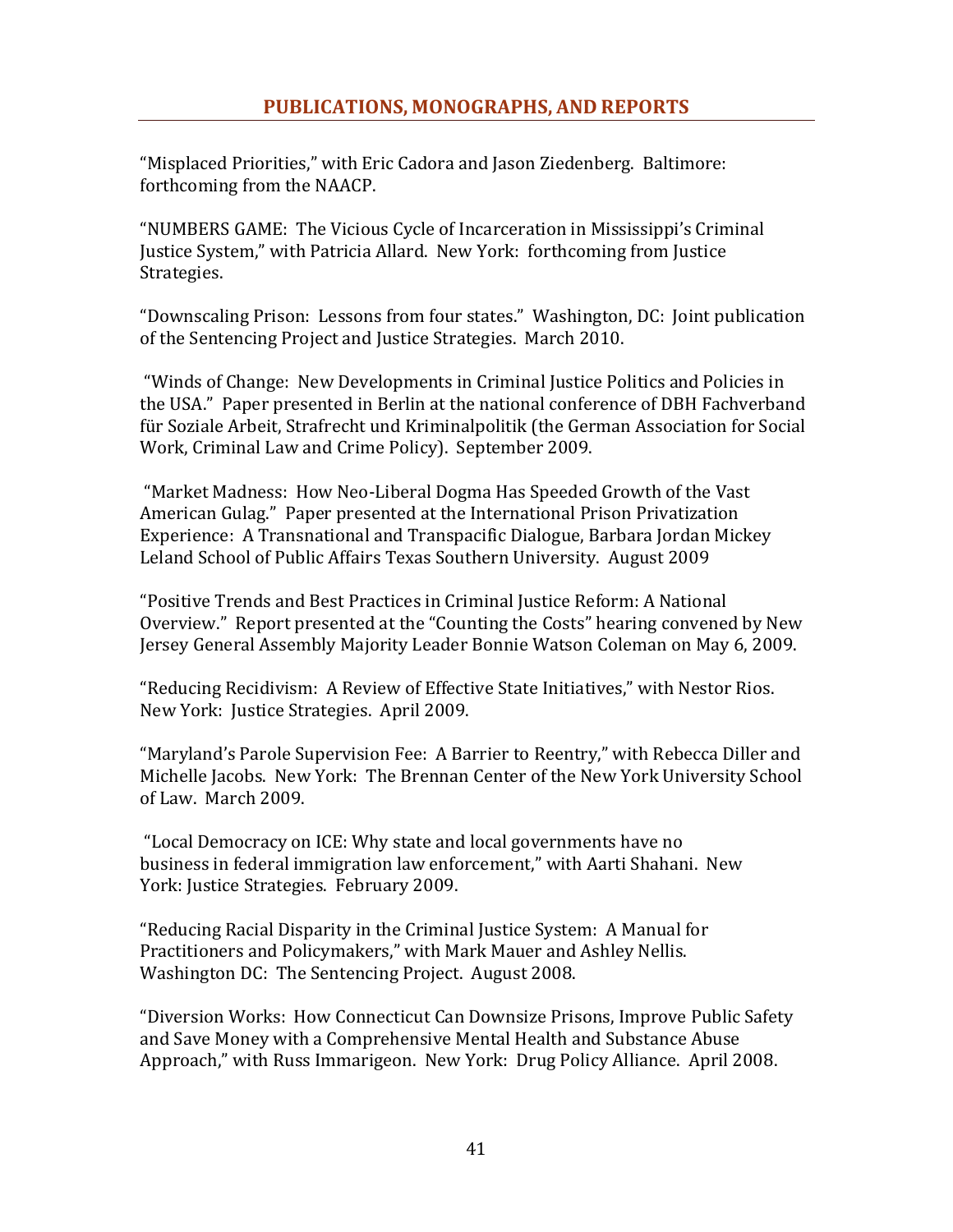"Gang Wars: The Failure of Enforcement Tactics and the Need for Effective Public Safety Strategies," with Kevin Pranis. Washington, DC: Justice Policy Institute. July 2007.

"Banking on the Prison Boom," in *Prison Profiteers: Who Makes a Buck from Mass Incarceration,* Eds, Paul Wright and Tara Herival. New York: The New Press. 2007.

"Hard Hit: The Growth in the Imprisonment of Women, 1977-2004," with Natasha Frost and Kevin Pranis New York: Women's Prison Association. May 2006.

"Disparity by Design: How drug-free zone laws impact racial disparity – and fail to protect youth," with Kevin Pranis and Jason Ziedenberg. Washington, DC: Justice Policy Institute. March 2006.

"Treatment Instead of Prisons: A Roadmap for Sentencing and Correctional Policy in Wisconsin," with Kevin Pranis. New York: Justice Strategies. February 2006.

"Alabama Prison Crisis," with Kevin Pranis. New York: Justice Strategies. October 2005.

"Criminal Justice Reforms: Implications for Immigrants' Rights Advocates." New York: Justice Strategies. November 2005.

"From Abu Ghraib to America: Examining Our Harsh Prison Culture." New York: Open Society Institute. October 2004.

"Arizona Prison Crisis: A Call for Smart on Crime Solutions," with Kevin Pranis. Washington, D.C.: Families Against Mandatory Minimums. May 2004.

"Positive Trends in State-Level Sentencing and Corrections Policy." Washington, D.C.: Families Against Mandatory Minimums. November 2003.

"New Jersey sentencing and a call for reform." A Families Against Mandatory Minimums *Smart on Crime briefing book.* Washington, D.C.: FAMM. July 2003

"North Carolina sentencing and a call for reform." A Families Against Mandatory Minimums *Smart on Crime briefing book.* Washington, D.C.: FAMM. March 2003

"Cutting Correctly in Maryland: New Prison Policies for Times of Fiscal Crisis." A Justice Policy Institute Report. Washington, DC: Center for Juvenile and Criminal Justice. February, 2003.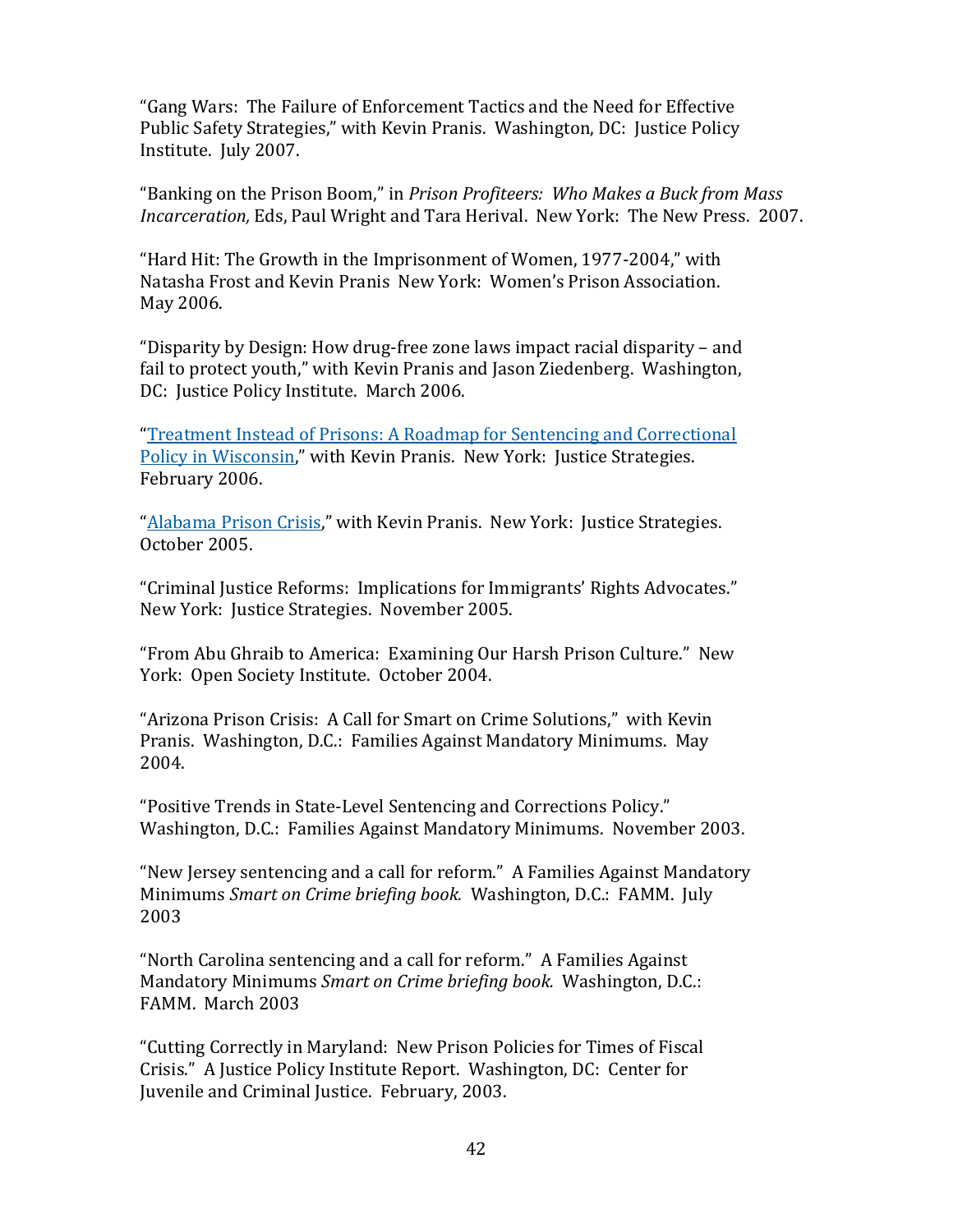"Bailing Out Private Jails." In *Prison Nation: The Warehousing of America's Poor.* Eds: Tara Herival and Paul Wright. London and New York: Routledge Press. 2003.

"Lack of Correctional Services: The Adverse Effects on Human Rights." In *Capitalist Punishment: Prison Privatization and Human Rights.* Eds. Andrew Coyle, Rodney Neufield and Allison Campbell. Atlanta, GA: Clarity Press. 2003.

"Getting Tough on Crime: the History and Political Context of Sentencing Reform Developments Leading to the Passage of the 1994 Crime Act." In *Sentencing and Society: International Perspectives.* Eds. Cyrus Tata and Neil Hutton. Aldershot, England: Ashgate Press. 2002.

"Cutting Correctly: New Prison Policies for Times of Fiscal Crisis." A Justice Policy Institute Report, co-authored with Vincent Schiraldi. Washington, DC: Center for Juvenile and Criminal Justice. February 2002.

"Entrepreneurial Corrections: Incarceration As A Business Opportunity." In *Invisible Punishment.* Eds. Marc Maurer and Meda Chesney-Lind. New York: The New Press. 2002.

"Changing Prison Management Strategies in Response to VOI/TIS Legislation." A RAND research report for the National Institute of Justice, coauthored with Susan Turner, Laure J. Hickman, and Terry Fain. Santa Monica, CA: RAND. December 2001.

"Bailing Out Private Jails" and "Mississippi Churning." *The American Prospect.*  Vol.12, No. 16. September 10, 2001.

"Nice Little Earner." *The Index on Censorship.* Vol. 30, No. 3 Fall, 2001.

*Privatization of Correctional Services: Evaluating the Role of Private Prison Management in Minnesota.* With Steven Belenko, Chuck Davis, Michael Jacobson, and David Schultz. Minneapolis, MN: University of Minnesota Law School Institute on Criminal Justice. At http://www.law.umn.edu/centers/crimjust/sentence.php

"Comparing Private and Public Prison Services and Programs in Minnesota: Findings from Prisoner Interviews." *Current Issues in Criminal Justice*, Vol. II, No. 2. Sydney University School of Law, 1999.

"Zero Tolerance: A Case Study of Police Policies and Practices in New York City." *Crime and Delinquency*, Vol. 45 No. 2, April 1999.

"The Fare Probation Experiment: Implementation and Outcomes of Day Fines for Felony Offenders in Maricopa County." With Susan Turner. *The Justice System Journal,* Vol 21/1, 1999.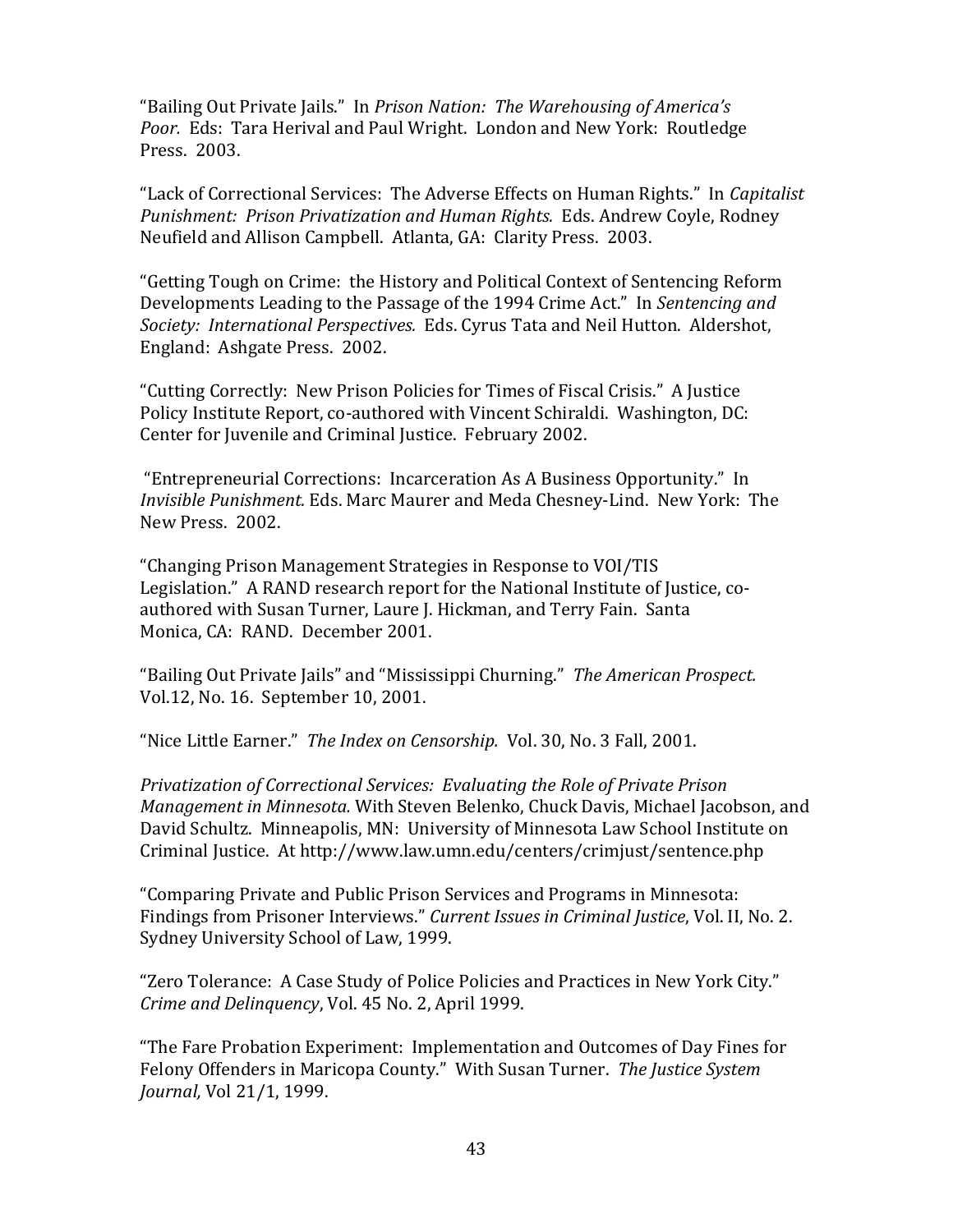"The Unit Fine: Monetary Sanctions Apportioned to Income." *Principled Sentencing: Readings on Theory and Policy,* edited by Andrew von Hirsch and Andrew Ashworth. Oxford: Hart Publishing. 1998.

"Massachusetts, Missouri, and Oklahoma Establish Sentencing Commissions." *Sentencing Reform in Overcrowded Times,* edited by Michael Tonry and Kathleen Hatlestad. New York: Oxford University Press. 1997.

"Controlling Prison Crowding." *Corrections Today,* Vol 59, No. 1, February 1997.

*How to Use Structured Fines (Day Fines) as an Intermediate Sanction.* 1996. Washington DC: Bureau of Justice Assistance. With Barry Mahoney, Julie Eigler, and Joan Green.

"Wisconsin Guidelines Killed, Oregon's Weakened." *Overcrowded Times,* Vol. 7. No. 1, February 1996.

"Phoenix FARE Program Implements Day-Fine System." *Overcrowded Times,* Vol. 6. No. 2, April 1995.

"When Should Reformers Support Creation of Sentencing Guidelines?" *Wake Forest Law Review,* Vol. 28, No. 2, Summer 1993. With Andrew von Hirsch.

"Day Fines: Monetary Sanctions Apportioned to Income." *Principled Sentencing.* 1992. Edited by Andrew von Hirsch and Andrew Ashworth. Boston, Massachusetts: Northeastern University Press.

"The Staten Island Day Fine Experiment." *Day Fines in American Courts: The Staten Island and Milwaukee Experiments.* 1992. Edited by Douglas C. McDonald. Washington, D.C.: National Institute of Justice.

"The Use of Fines as an Intermediate Sanction." *Smart Sentencing: The Emergence of Intermediate Sanctions.* 1992. Edited by James M. Byrne, Arthur J Lurgio, and Joan Petersilia. Newbury Park, California: Sage Publications, Inc. With Sally T. Hillsman.

"Punishments in the Community and the Principles of Desert." *Rutgers Law Journal,* Vol. 20, No. 3, Spring 1989. With Andrew von Hirsch and Martin Wasik.

*Preliminary Report on the Establishment of the Nassau Bail Bond Agency.* 1989. New York: Vera Institute of Justice.

*Preliminary Data Report: Day-Fine Pilot Project.* 1988. New York: Vera Institute of Justice.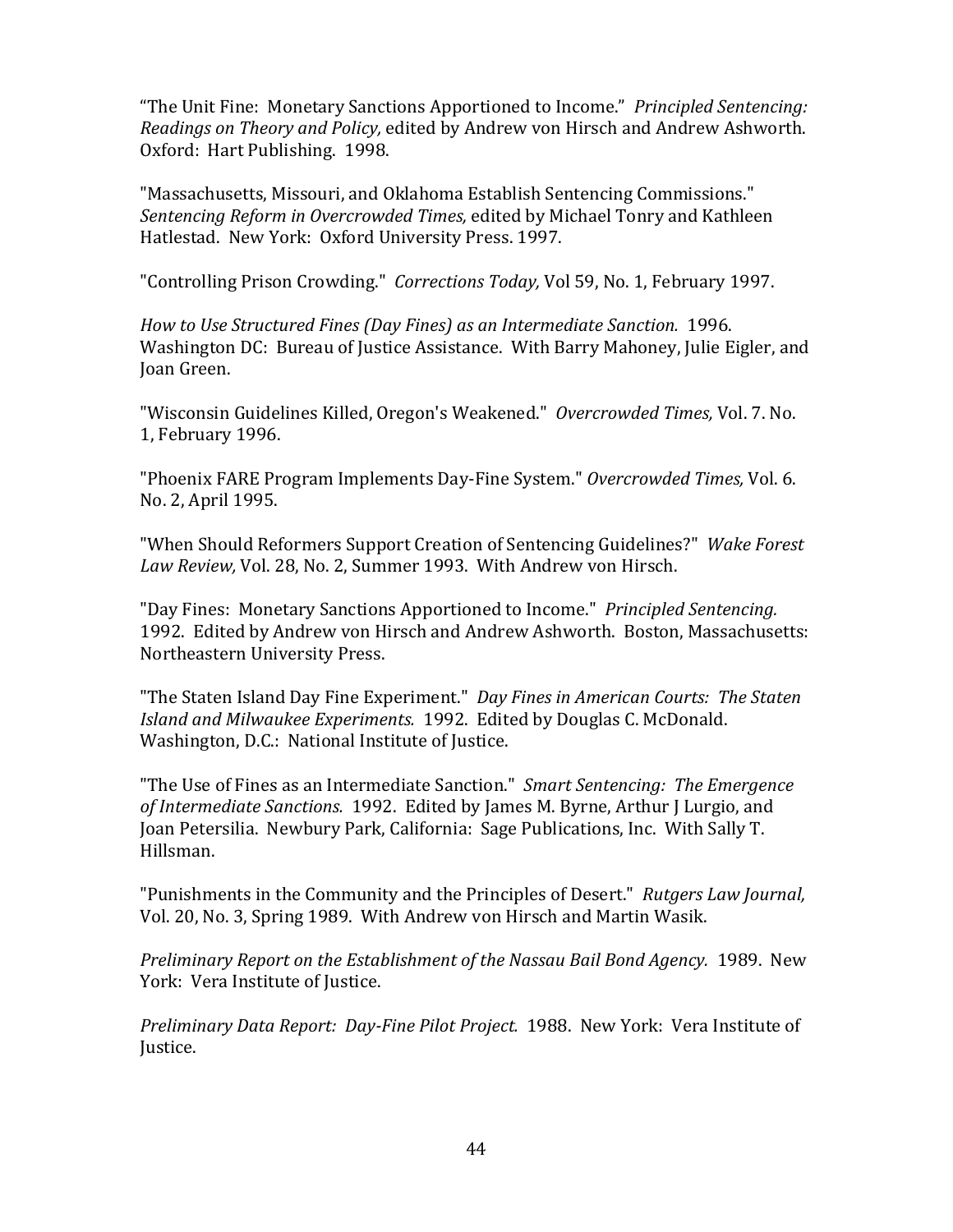"Structuring the Criminal Fine as an Intermediate Penalty: Making Fines a More Useful and More Equitable Sentence." *Justice System Journal,* Vol. 13, No. 1, Spring, 1988.

"Tailoring Criminal Fines to the Financial Means of the Offender." *Judicature,* Vol. 72, No. 1, June-July 1988. With Sally T. Hillsman.

"European `Day Fines' as a Method for Improving the Administration of Monetary Penalties in American Courts." *Perspectives,* Journal of the American Probation and Parole Association, Summer, 1988. With Sally T. Hillsman.

*Improving the Use and Administration of Criminal Fines: A Report of the Richmond County (New York) Day-Fine Planning Project.* 1987. New York: Vera Institute of Justice. With Sally T. Hillsman.

*Suggestions for a Proposed Day Fines Plan for Richmond County.* 1986. New York: Vera Institute of Justice.

*The New York City Community Service Sentencing Program: Interim Report Series.* 1983, 1984, 1985. New York: Vera Institute of Justice.

"Governmental Restraints on the Employment of Sixteen- and Seventeen-year-olds: Vestiges of a Bygone Era." *Clearing-House Review,* Vol. 13, No. 12, April, 1980. With James Morales.

*Youth Employment Advocacy Issues.* 1979. Washington, D. C.: Legal Services Corporation Research Institute. With Deborah Bachrach and Larry Glantz.

*California Legislative Study of Correctional Needs, Volume Four: Work and Vocational Programs.* 1978. Oakland: Approach Associates.

*Master Plan for New Mexico Mental Health Services.* 1978. Oakland: Approach Associates. With Mark Morris, Howard Schecter and others.

*Master Plan for New Mexico Corrections.* 1977. Oakland: Approach Associates, 1977. With Alan Kalmanoff, Mark Morris and others.

*Women Patrol Officers in Newton Massachusetts.* 1977. Oakland: Approach Associates. With Carol Kizziah and others.

*Alternatives to Incarceration in Alaska.* 1977. Oakland: Approach Associates. With Alan Kalmanoff and others.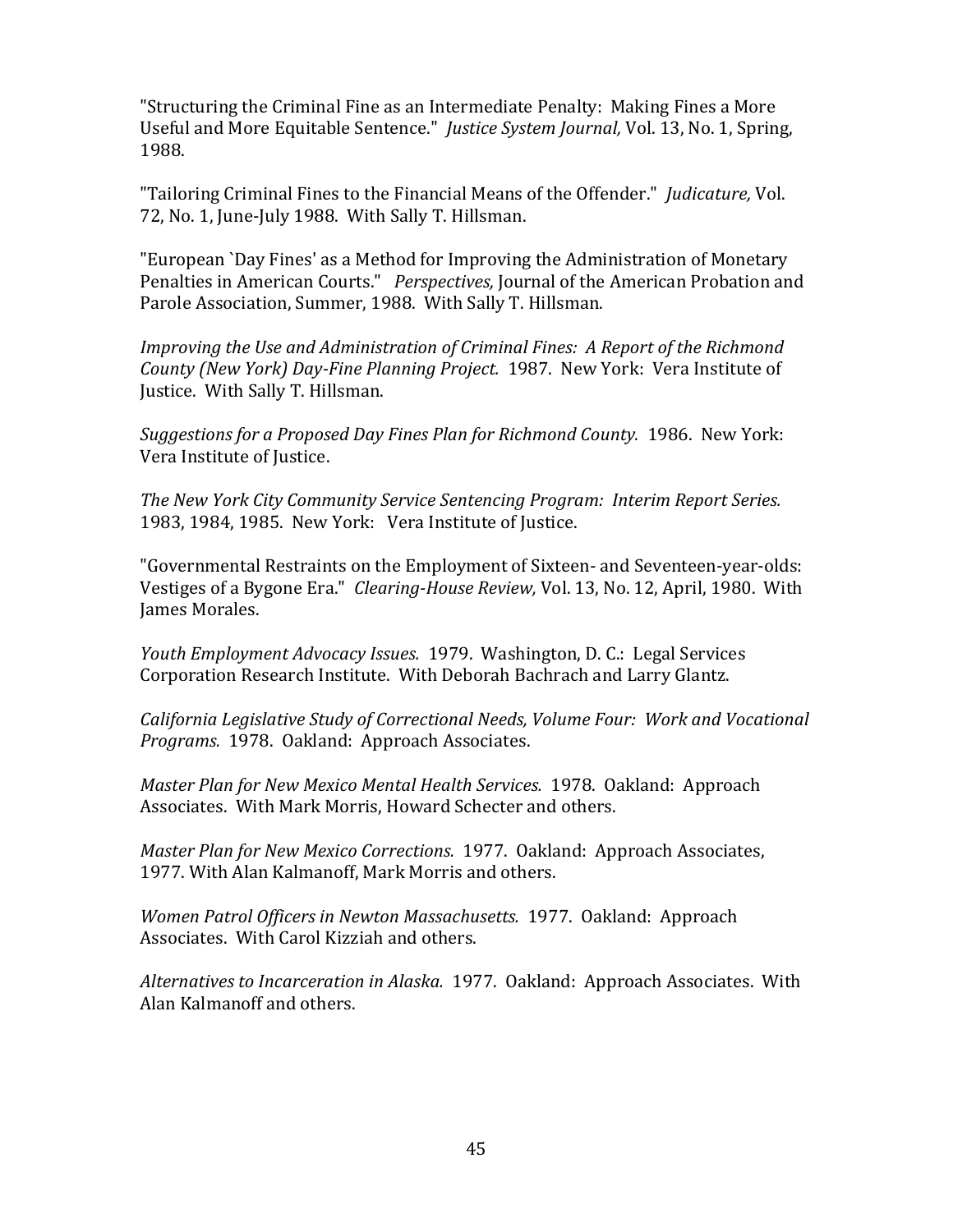"Drug Enforcement and Racial Disparity." Panel presentation at the "Transforming Race 2010: Crisis and Opportunity in the Age of Obama," national conference of the Ohio State University's Kirwin Institute. Cincinnati, OH. March 2010.

"Expanding Freedom of Information Act Accountability to all Federal Prisons and Detention Facilities." Testimony at a Congressional Briefing convened by Representative Shirley Jackson Lee. Washington, DC. January 2010.

"Winds of Change: New Developments in Criminal Justice Politics and Policies in the USA." Presentation in Berlin at the national conference of DBH Fachverband für Soziale Arbeit, Strafrecht und Kriminalpolitik (the German Association for Social Work, Criminal Law and Crime Policy). Berlin. September 2009.

"Positive Trends and Best Practices in Criminal Justice Reform." Lead testimony before the "Counting the Costs" hearing, convened by of New Jersey General Assembly Majority Leader Bonnie Watson Coleman. May 2009.

"Reducing Recidivism: Evidence-Based Practices." Testimony before a special joint session of the Colorado House and Senate Judiciary Committees. April 2009.

"The Impact of 'Drug-Free School Zones' on Racial Disparity." Testimony before the Judiciary Committee of the Connecticut Legislature. March 2009.

"Alternatives to Detention: Decarceration or Widening Nets?" Presentation for the Detention Watch Network, Washington, DC. January 2009.

"Gang Interventions: What Works, What Doesn't." Panel presentation at Congressman "Bobby" Scott's Youth Violence Summit. Washington, DC. December 2008.

"Mass Incarceration of Immigrants." Panel Presentation at the NAACP Annual Conference. Cincinnati, Ohio. July 2008.

"Confidential Informants: Foot Soldiers in Mississippi's War on Drugs." Panel presentation for the ACLU Drug Law Reform Project Informant Roundtable. Washington, DC. June 2008.

"The Failed War on Gangs: Is There a Way Out?" Panel presentation for the Open Society Institute Justice Fellows Retreat. San Francisco. June 2008.

"School Zones: Disparity by Design." Panel presentation for "Break the Chains" Annual Conference. Baltimore, MD. June 2008.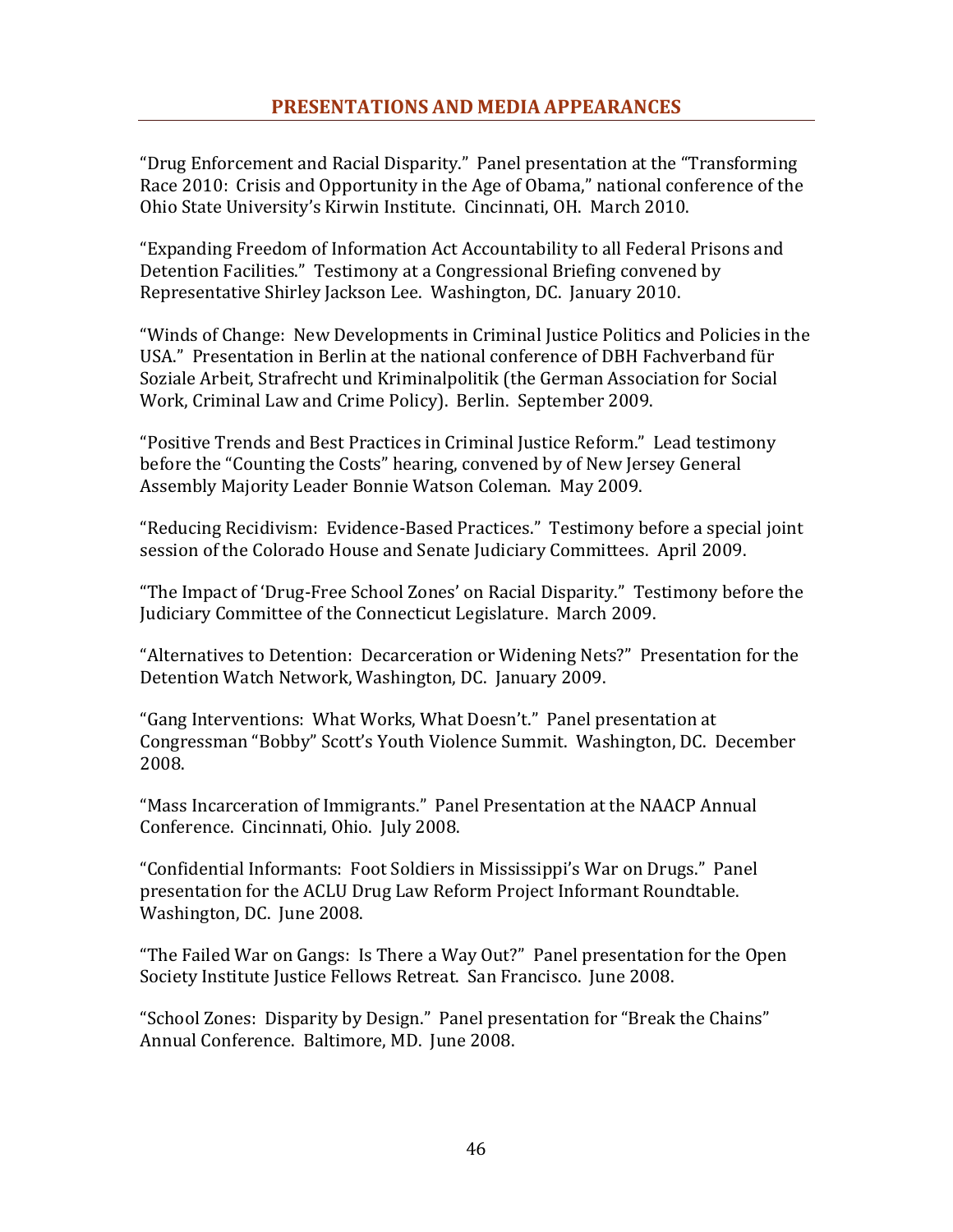"Justice Reinvestment." Testimony before a joint public hearing of the New York State Assembly Standing Committee On Codes, the Assembly Standing Committee On Judiciary, the Assembly Standing Committee On Correction, the Assembly Standing Committee On Health, the Assembly Standing Committee On Alcoholism And Drug Abuse, and the Assembly Standing Committee On Social Services. May 2008

"Prisons for Profit." Interview on PBS Now, national broadcast. May 2008.

"Effective Gang Interventions." Panel presentation for the New Jersey Institute on Social Justice. Newark, NJ. May 2008.

"Prisons for Profit." Interview appearance on PBS Now, broadcast May 5, 2008.

"The Immigrant Detention Boom." Seminar for 2008 Coro Foundation Fellows. New York City. April 2008.

"Gang Ties: the Untold Truths." Panel presentation for the Ohio ACLU. Cleveland, OH. January 2008.

"Cracking Connecticut's Crack/Powder Disparity Law." Panel presentation at Rainbow/Push Annual Conference. Chicago, June 2007.

"Not Far Enough: Taking Stock of Progress in the National Reentry Effort." Panel presentation at the Open Society Institute's Reentry Advocates Retreat. November 2006.

"Sentencing Reform and Justice Reinvestment." Testimony at the New York State Commission on Sentencing Reform. New York City. November 2007.

"Opportunities and Obstacles to Correctional Reform." Benedict Center Annual Address. Milwaukee, Wisconsin. April 2006.

"The Federal Immigrant Detention Industry." American Bar Association Panel presentation at the National Press Club. Washington, DC February 2006.

"Criminal Justice Reforms: Implications for Immigrants' Rights Advocates." Paper presented at a national convening of criminal justice and immigrant advocates jointly sponsored by the Open Society Institute, the JEHT Foundation, and the Ford Foundation. New York. December 2005.

"Sentencing and Reentry Reforms: Research Findings and Future Prospects." General Session at the National Task Conference in Arlington, Virginia. September 2004.

"Privatization of County Jails: Prospects and Pitfalls," Debate panel at the National Association of Counties Annual Conference. Phoenix, Arizona. July 2004.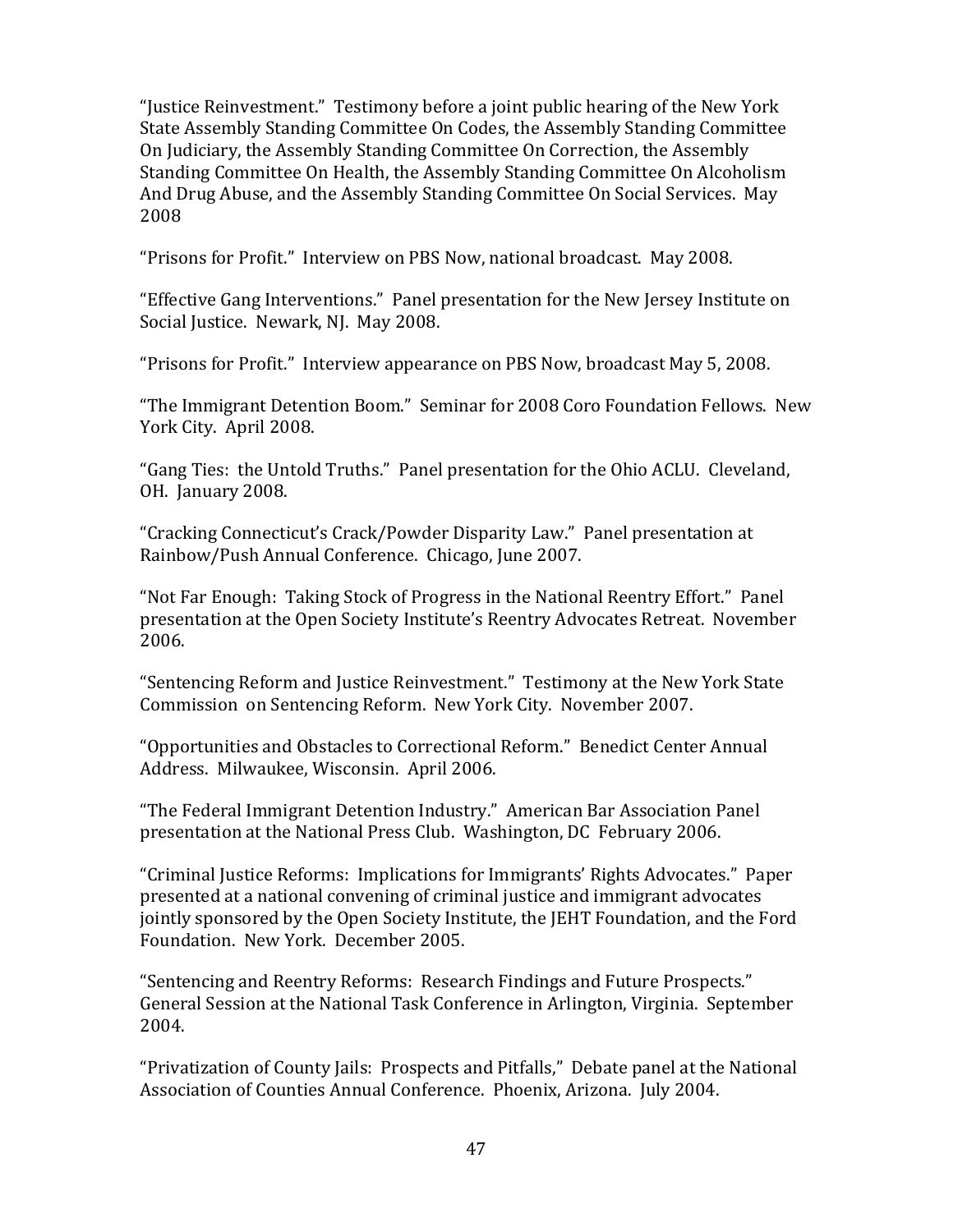"The Abu Ghraib Factor: American Prison Tactics at Home and Abroad." The Books in Berlin Lecture Series. June 2004.

"Secret Detention of Immigrants After 9/11 − The Human Rights Crisis in New York City." Panel presentation at the Second German-American Symposium on Preventing Bias-motivated Violence. Berlin, Germany. June 2004.

"Positive Trends in State Sentencing and Corrections Policy." Panel moderator at the State Strategies for Criminal Justice Reform conference. Baltimore, Maryland. November 2003.

"Entrepreneurial Corrections: Incarceration as a Business Opportunity." Lecture at Cornell University. Ithaca, New York. November 7, 2002.

"Immigrant Detention and Incarceration: Reform Strategies." Panel moderator at the Detention Watch Conference. Washington, D.C. September 21, 2002.

"Private Police and Private Prisons." Presentation at the Police Associations and Community Conflict seminar for the National Coalition of Public Safety Officers. San Diego, California. September 4, 2002.

"Private Prison Pitfalls." Presentation for Citizens Against Private Prisons. Jackson Hole, Wyoming. July 27, 2002

"Broken Promises: Two Decades of Experience with Prison Privatization in the United States." Panel presentation at a public forum sponsored by the Canadian Centre for Policy Alternatives. Vancouver, Canada. May 29, 2002.

"Prison Privatization: Best Practices; Worst Practices." Lecture at the Campbell Public Affairs Institute, Maxwell School of Citizenship and Public Affairs, Syracuse University. March 7, 2002.

"Cutting Correctly: Corrections Policies for a Time of Fiscal Crisis." Panel presentation for Families Against Mandatory Minimums. February 22, 2002.

"Debates, Debates." A nationally-syndicated TV broadcast debate on prison privatization in the US. New York, NY. January 2002.

Canadian Broadcasting Company "Counterspin." A live national TV broadcast debate on prison privatization in North America. Toronto, Canada. March 2001.

"The Federal Bail Out of Private Prisons." Presentation at the Corrections and Criminal Justice Coalition annual conference. Orlando, FL. January 2001.